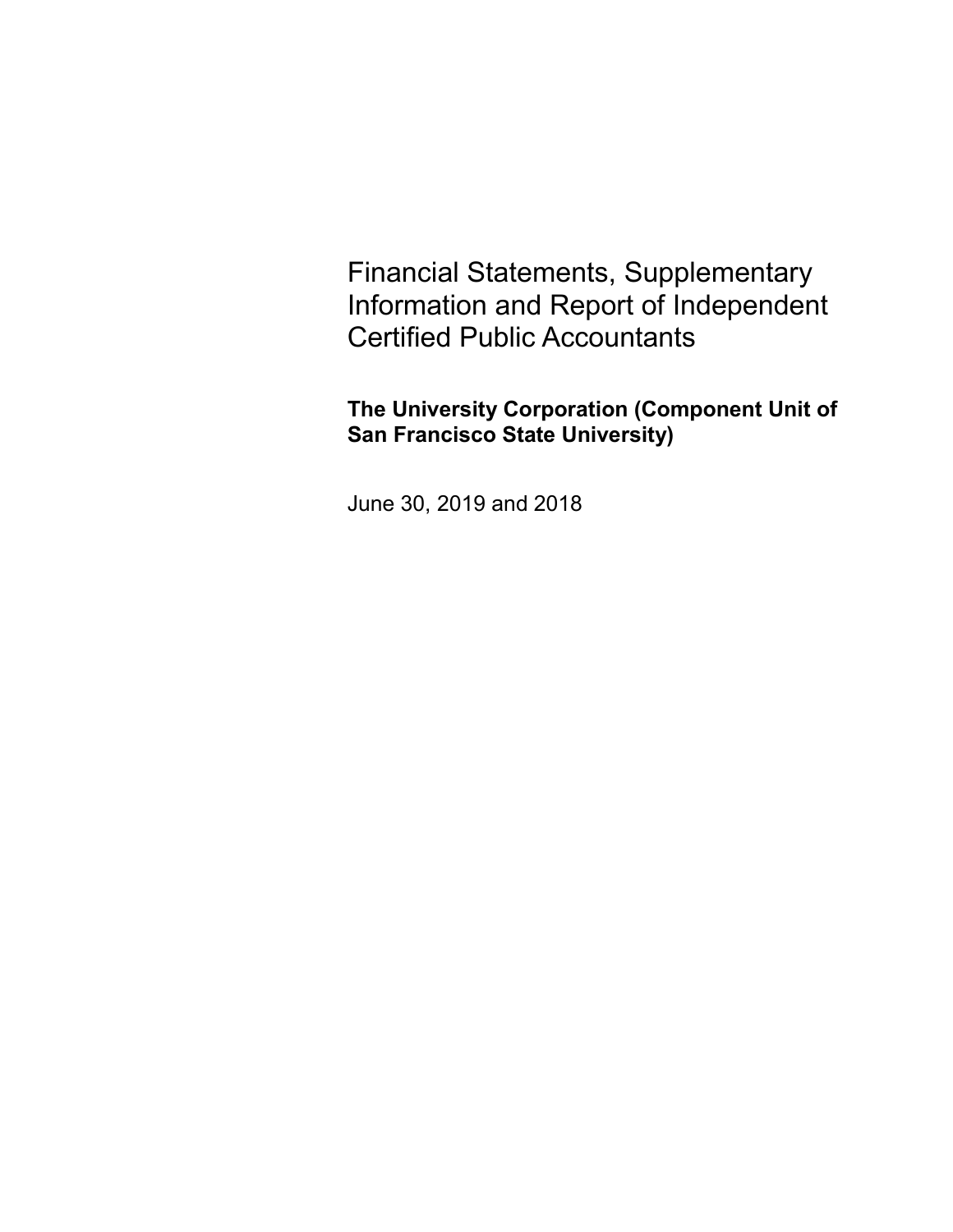| <b>Contents</b> |
|-----------------|
|-----------------|

|                                                                                                              | Page                 |
|--------------------------------------------------------------------------------------------------------------|----------------------|
| Report of Independent Certified Public Accountants                                                           | $3-5$                |
| <b>Management Discussion and Analysis</b>                                                                    | $6 - 18$             |
| <b>Statements of Net Position</b>                                                                            | 19                   |
| Statements of Revenues, Expenses, and Changes in Net Position                                                | 20                   |
| <b>Statements of Cash Flows</b>                                                                              | $21 - 22$            |
| Notes to Financial Statements                                                                                | $23-40$              |
| Supplementary Information                                                                                    |                      |
| Schedule of Net Position<br>Schedule of Revenues, Expenses, and Changes in Net Position<br>Other Information | 41-42<br>43<br>45-50 |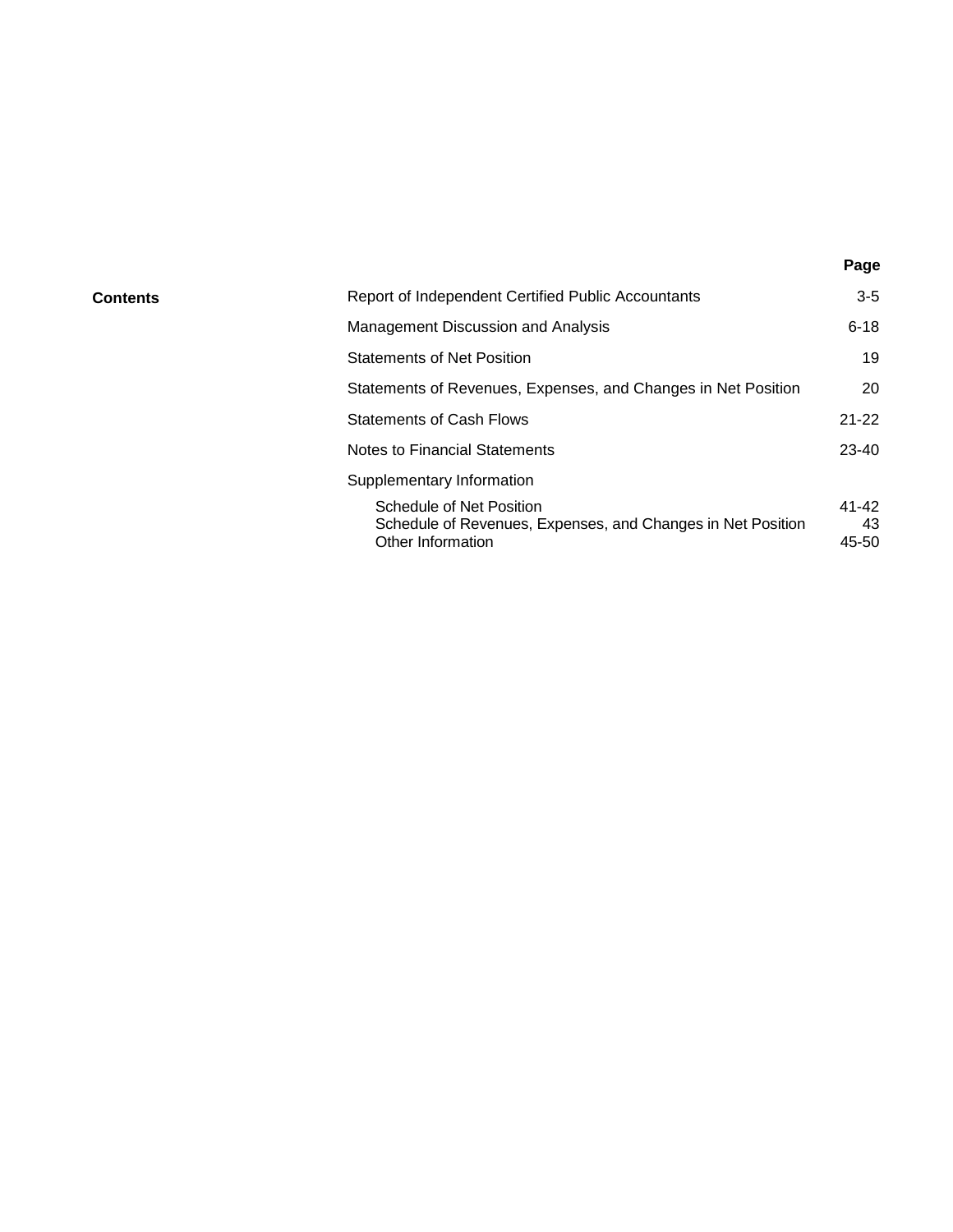

#### GRANT THORNTON **LLP**

101 California Street, Suite 2700 San Francisco, CA 94111

 $\overline{D}$  +1 415 986 3900

F +1 415 986 3916

S linkd.in/grantthorntonus twitter.com/grantthorntonus

#### **REPORT OF INDEPENDENT CERTIFIED PUBLIC ACCOUNTANTS**

The Board of Directors University Corporation, San Francisco State

#### **Report on the financial statements**

We have audited the accompanying financial statements of The University Corporation, San Francisco State (Component Unit of San Francisco State University) (the Corporation), which comprise the statements of net position as of June 30, 2019 and 2018, and the related statements of revenues, expenses, and changes in net position and cash flows for the years then ended, and the related notes to the financial statements.

#### **Management's responsibility for the financial statements**

Management is responsible for the preparation and fair presentation of these financial statements in accordance with accounting principles generally accepted in the United States of America; this includes the design, implementation, and maintenance of internal control relevant to the preparation and fair presentation of financial statements that are free from material misstatement, whether due to fraud or error.

#### **Auditor's responsibility**

Our responsibility is to express an opinion on these financial statements based on our audits. We conducted our audits in accordance with auditing standards generally accepted in the United States of America. Those standards require that we plan and perform the audit to obtain reasonable assurance about whether the financial statements are free from material misstatement.

An audit involves performing procedures to obtain audit evidence about the amounts and disclosures in the financial statements. The procedures selected depend on the auditor's judgment, including the assessment of the risks of material misstatement of the financial statements, whether due to fraud or error. In making those risk assessments, the auditor considers internal control relevant to the Corporation's preparation and fair presentation of the financial statements in order to design audit procedures that are appropriate in the circumstances, but not for the purpose of expressing an opinion on the effectiveness of the Corporation's internal control. Accordingly, we express no such opinion. An audit also includes evaluating the appropriateness of accounting policies used and the reasonableness of significant accounting estimates made by management, as well as evaluating the overall presentation of the financial statements.

We believe that the audit evidence we have obtained is sufficient and appropriate to provide a basis for our audit opinion.

#### **Opinion**

In our opinion, the financial statements referred to above present fairly, in all material respects, the net financial position of The University Corporation, San Francisco State (Component Unit of San Francisco State University) as of June 30, 2019 and 2018, and the changes in financial position and its cash flows for the years then ended in accordance with accounting principles generally accepted in the United States of America.

<sup>3</sup> are separate legal entities and are not a worldwide partnership. Grant Thornton LLP is the U.S. member firm of Grant Thornton International Ltd (GTIL). GTIL and each of its member firms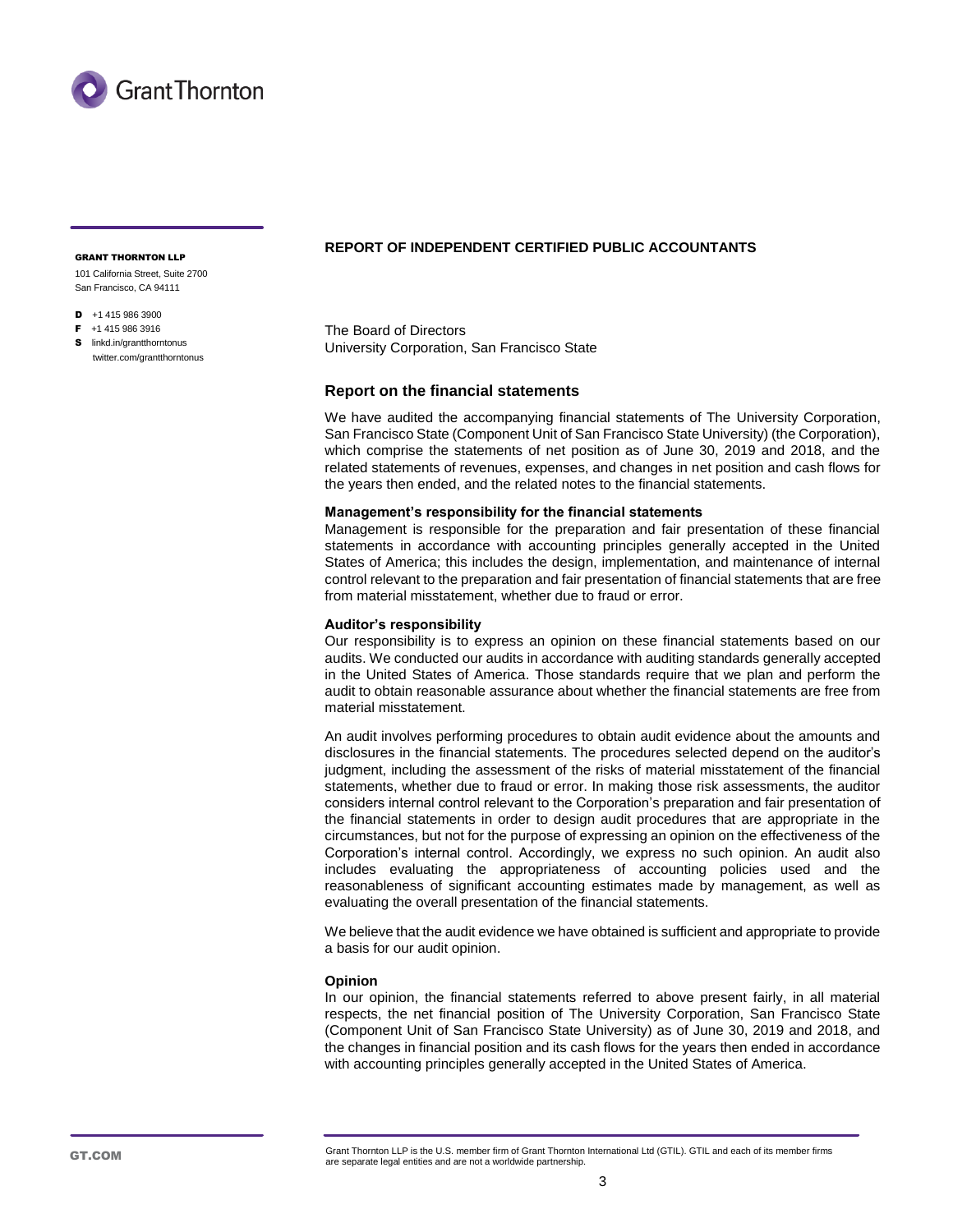

#### GRANT THORNTON **LLP**

101 California Street, Suite 2700 San Francisco, CA 94111

 $\overline{D}$  +1 415 986 3900

F +1 415 986 3916

S linkd.in/grantthorntonus twitter.com/grantthorntonus

#### **Other matters**

#### *Required supplementary information*

Accounting principles generally accepted in the United States of America require that the Management Discussion and Analysis on pages 6-18 be presented to supplement the financial statements. Such information, although not a required part of the financial statements, is required by the Financial Accounting Standards Board who considers it to be an essential part of financial reporting for placing the financial statements in an appropriate operations, economic, or historical context. This required supplementary information is the responsibility of management. We have applied certain limited procedures to the required supplementary information in accordance with auditing standards generally accepted in the United States of America. These limited procedures consisted of inquiries of management about the methods of preparing the information and comparing the information for consistency with management's responses to our inquiries, the financial statements, and other knowledge we obtained during our audit of the financial statements. We do not express an opinion or provide any assurance on the information because the limited procedures do not provide us with the sufficient evidence to express an opinion or provide any assurance.

#### *Supplementary information*

Our audit was conducted for the purpose of forming an opinion on the financial statements that collectively comprise the Corporation's financial statements. The supplementary information on pages 41-50 is presented for purposes of additional analysis and is not a required part of the financial statements. Such supplementary information is the responsibility of management and was derived from and relates directly to the underlying accounting and other records used to prepare the financial statements. The information has been subjected to the auditing procedures applied in the audit of the financial statements and certain additional procedures. These additional procedures included comparing and reconciling the information directly to the underlying accounting and other records used to prepare the financial statements or to the financial statements themselves, and other additional procedures in accordance with auditing standards generally accepted in the United States of America. In our opinion, the supplementary information is fairly stated, in all material respects, in relation to the financial statements as a whole.

Dent Thouton LLP

San Francisco, California September 26, 2019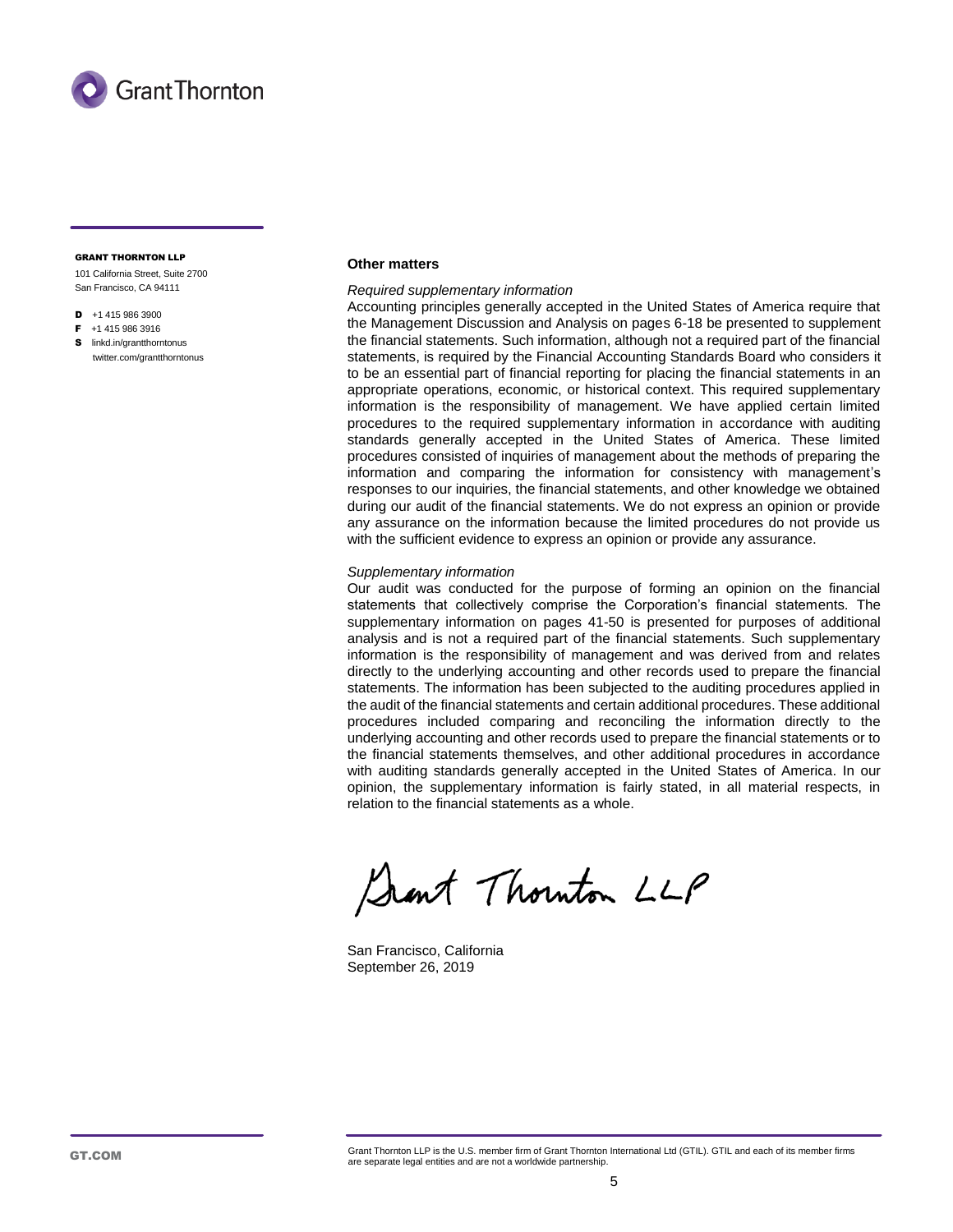Management Discussion and Analysis (Unaudited)

This section of the University Corporation, San Francisco State (the Corporation) annual financial report presents management's discussion and analysis of the financial performance of the Corporation for the fiscal year ended June 30, 2019.

The Corporation presents its financial statements for fiscal year 2019 with comparative data presented for fiscal year 2018. The emphasis of discussions concerning these statements will be for the fiscal years ended June 30, 2019 and 2018 respectively). There are three financial statements presented: the statement of net position; the statement of revenues, expenses, and changes in net position; and the statement of cash flows.

The following discussion and analysis is intended to help readers of the Corporation's financial statements to better understand its financial position and operating activities. It should be read in conjunction with, and is qualified in its entirety by, the related financial statements and footnotes. The financial statements, footnotes and this discussion and analysis were prepared by the Corporation and are the responsibility of its management.

## **The Corporation**

The Corporation is a nonprofit auxiliary organization of San Francisco State University (the University) with a 501(c)(3) designation with the Internal Revenue Service. The Corporation's purpose is to support, promote and assist the University in meeting its educational mission.

The business-type activities (BTA) reporting model has been adopted by the California State University (CSU) system for use by all of its member campuses. The CSU determined the BTA model best represents the combined activities of the CSU and its auxiliary corporations.

The Corporation's June 30, 2019 and 2018 financial statements have been prepared using the economic resources measurement focus and the accrual basis of accounting in accordance with accounting principles generally accepted in the United States of America, as prescribed by the Governmental Accounting Standards Board (GASB). Revenues are recorded when earned and expenses are recorded when a liability is incurred, regardless of the timing of related cash flows. Grants and similar items are recognized as revenue as soon as all eligibility requirements have been met.

## **Franciscan Shops**

The Franciscan Shops was a not-for-profit organization with a 501(c)(3) designation with the Internal Revenue Service established for the purpose of promoting and assisting the educational services, development, maintenance and operations of San Francisco State University. The Franciscan Shops provided commercial services to the campus community through the operation of the bookstore and convenience stores at San Francisco State University.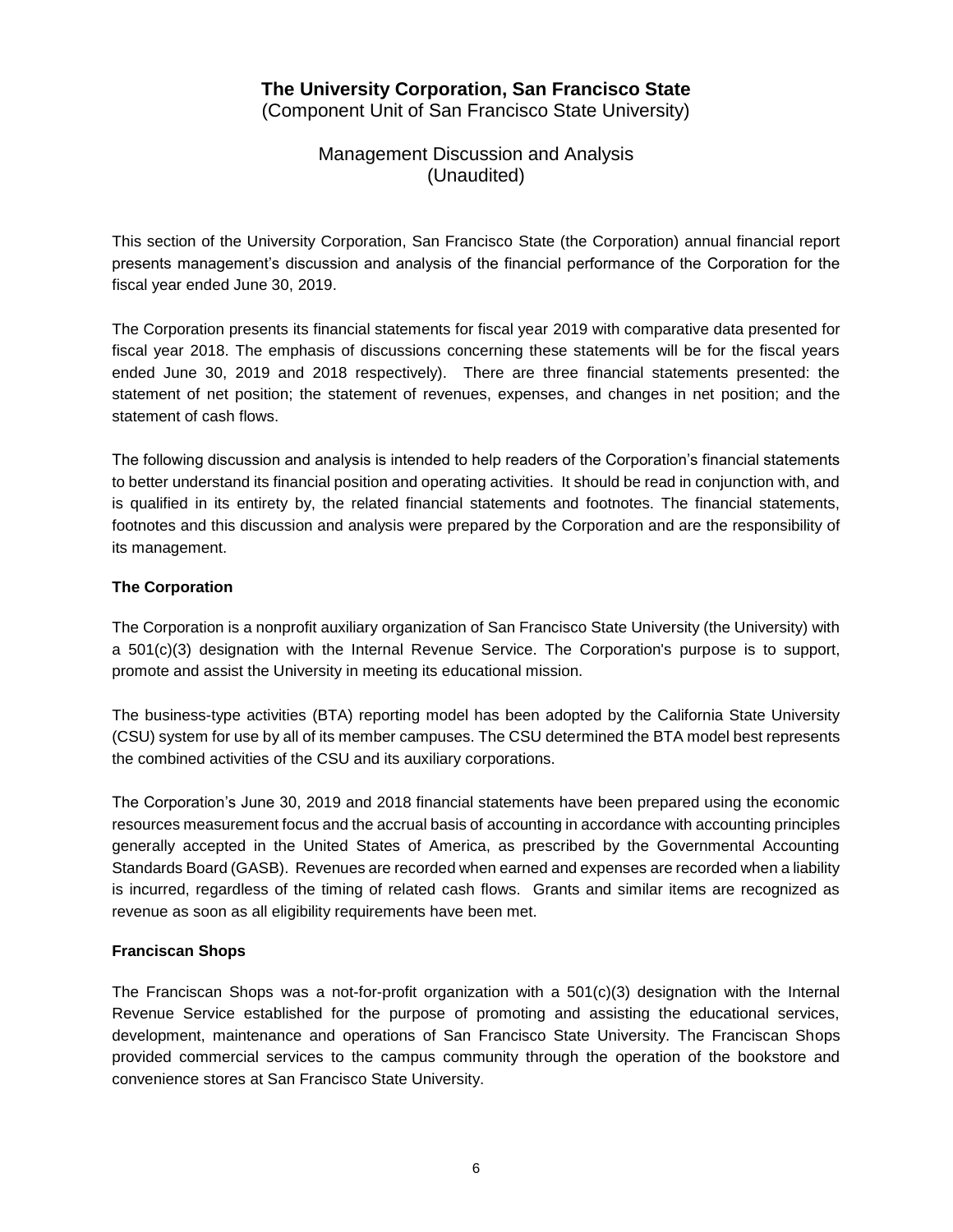Management Discussion and Analysis (Unaudited)

On June 26, 2012, the Franciscan Shops' Board of Directors amended the Articles of Incorporation to designate the Corporation as the Franciscan Shops sole member effective July 1, 2012, at which point the Franciscan Shops ceased its auxiliary function with the University.

In a 2015 audit of the Corporation conducted by the Chancellor's Office, audit personnel determined that the current structure of Franciscan as an auxiliary controlled and operated by another auxiliary required revision and clarification. In response, the Corporation management noted that it would proceed with a dissolution of Franciscan. In 2016, the Franciscan Shops' was dissolved by merging Franciscan with and into the Corporation, which remained as the surviving corporation.

## **Highlights of Financial Operations**

## **Net Position**

The Corporation's net position increased during fiscal year 2018 – 2019. The Corporation's overall net position stands at 33,612,887 at June 30, 2019, up from the previous fiscal year of 1,861,456.

The Corporation's Board Finance Committee in consultation with its investment consultant, Beacon Pointe decided to move to fossil fuel free investment portfolio during the fiscal year. As a result of this move some assets were liquidated and reinvested in fossil fuel free investment vehicles. Corporation investments has continued to perform well with earnings of \$1,481,592.

## **Operating Revenues and Expenses**

In fiscal year 2019, the Corporation continued managing the Student Organization banking program assumed in fiscal year 2018. The Student Organizations generated approximately \$397,712 in program revenue and contributions. The Student Organizations also generated approximately \$238,577 in expenses. During fiscal year 2019, all current vending locations were fully occupied. Rental income in fiscal year 2019 was \$2,759,970, which includes recharges (charged back to tenants) of \$675,912. Construction commenced in October 2018 for the Holloway Project and the Corporation began receiving construction rent and stated in the amended and restated ground sublease between the Corporation and American Campus Communities (ACC)

Expenses for the vendors in the Cesar Chavez Student Center were \$1,107,012. The management arrangement with the University and Associated Students of San Francisco State University (AS) required the Corporation to donate any residual net rental income to AS. For the year ended June 30, 2019, the residual net rental income contributed to AS was \$325,720. This was an increase over the previous year largely due to a reduction in expenses. The net impact to the Corporation's change in net position was an increase of \$252,837 for the administrative fee charged for managing the vending.

The Corporation under the direction of Beacon Point, its investment consultant, updated its investment policy and has also changed some of the investment holdings and managers during 2019.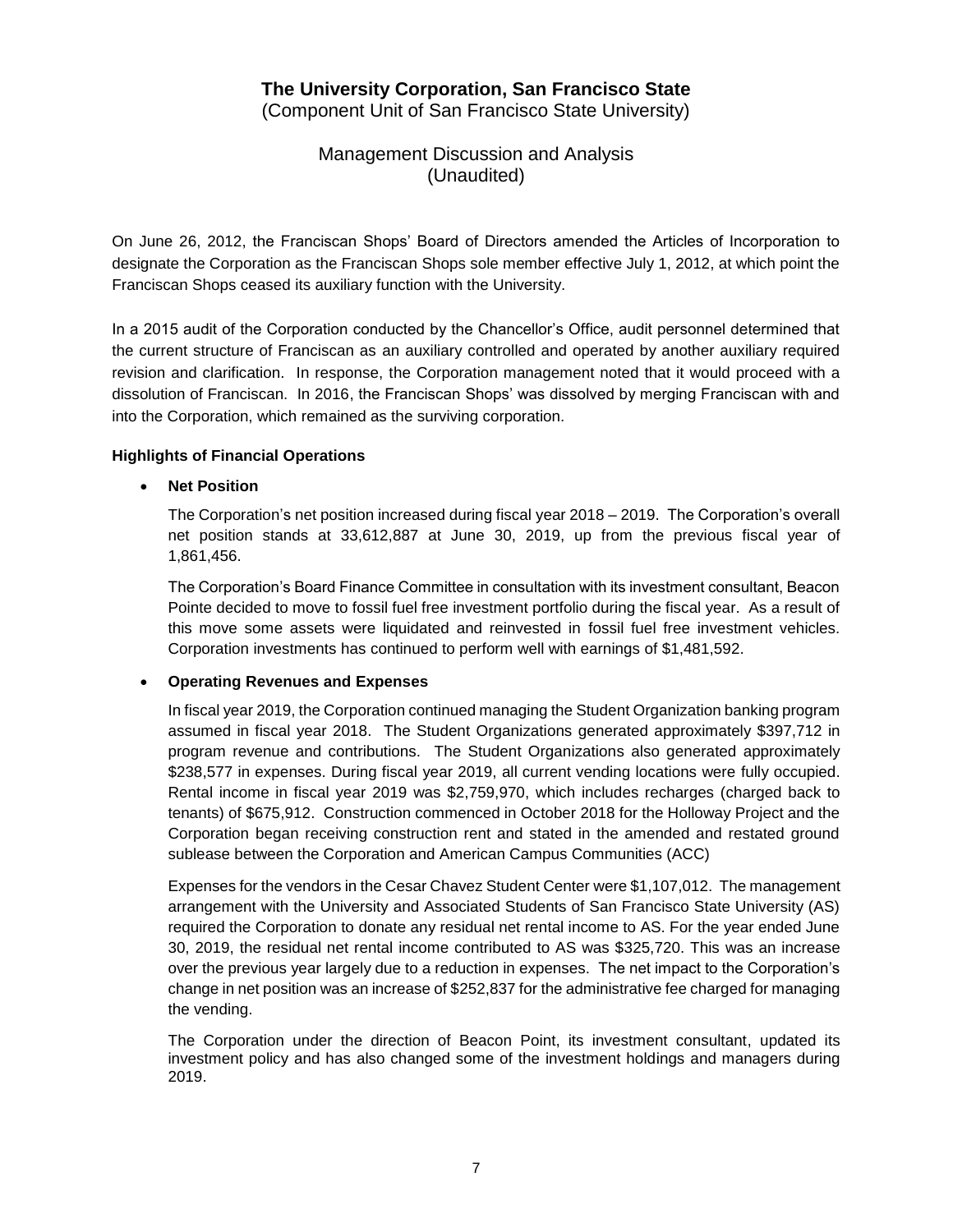Management Discussion and Analysis (Unaudited)

## **Non-Operating Revenues and Expenses**

Total non-operating revenue increased significantly during fiscal year 2019 as a result of contributions being up in comparison to last fiscal year.

## **Financial Position**

The statement of net position presents the financial position of the Corporation at the end of fiscal year 2019 and 2018. The purpose of the statement of net position is to present to the readers of the financial statements a fiscal summary of the Corporation. From the data presented, the readers of the statement of net position are able to determine the assets available to continue the operations of the Corporation. The readers are also able to determine how much the Corporation owes its vendors as well as assess other liabilities. Finally, the statement of net position provides an overview of the net position (assets, deferred outflows of resources minus liabilities, deferred inflows of resources) and their availability for expenditure.

Net position is divided into three major categories. The first category, invested in capital assets, presents the Corporation's equity in property and equipment. The next asset category is restricted assets, which is divided into two categories, nonexpendable and expendable.

The corpus of nonexpendable restricted resources is only available for investment purposes. Expendable restricted assets are available for expenditure by the Corporation but must be spent for purposes as determined by donors and/or external entities that have placed time, purpose or legal restrictions on the use of the assets. The final category is unrestricted assets that are available to the Corporation for any lawful purpose of the Corporation.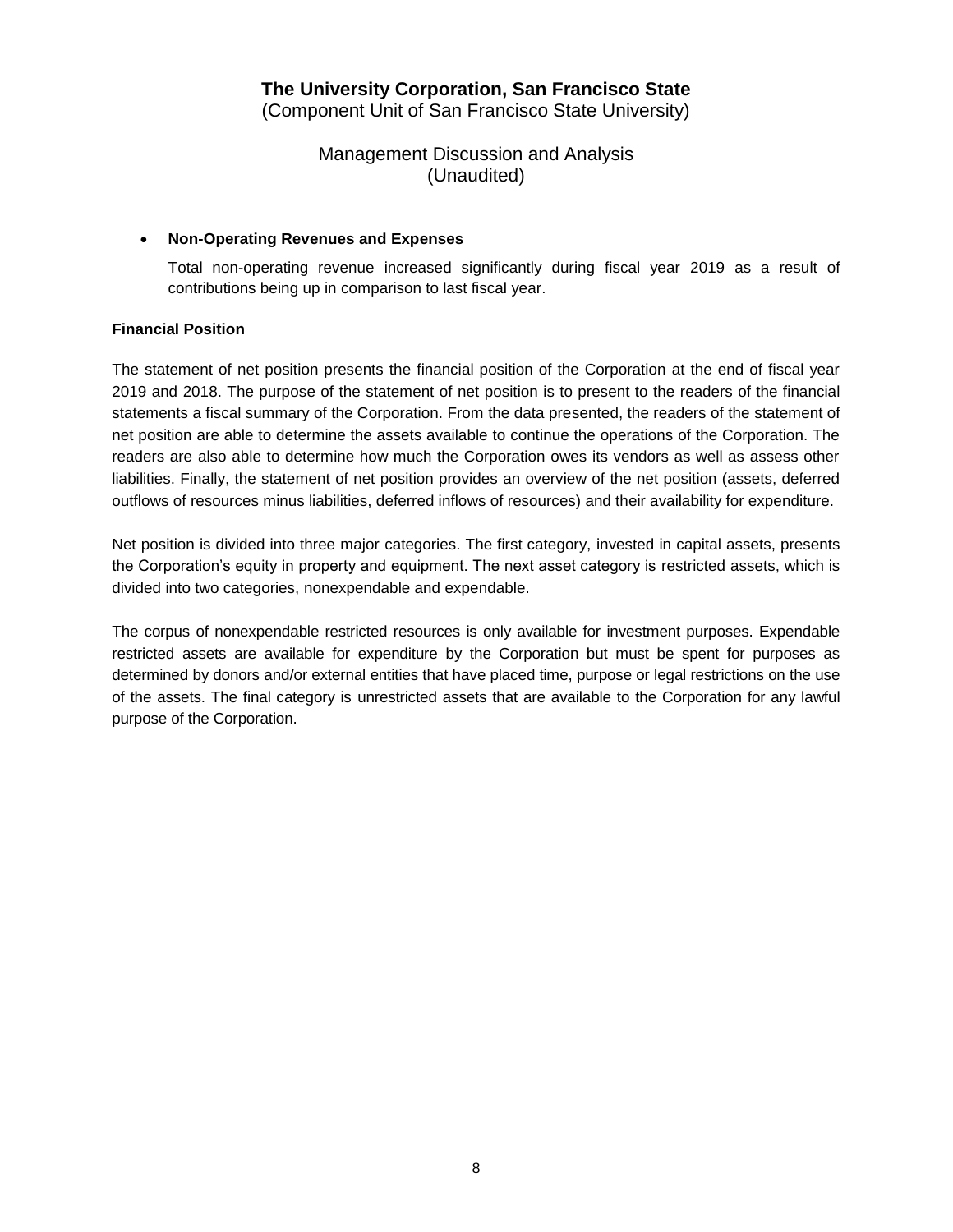(Component Unit of San Francisco State University)

## Management Discussion and Analysis (Unaudited)

The detailed statements of net assets are included with the financial statements. A condensed version is shown below:

## **Condensed Statements of Net Position – June 30, 2019, 2018, and 2017**

|                                                   | 2019             | 2018 |            | 2017             |
|---------------------------------------------------|------------------|------|------------|------------------|
| <b>Assets:</b>                                    |                  |      |            |                  |
| <b>Current assets</b>                             | \$<br>24,069,871 | \$   | 32,155,380 | \$<br>30,870,015 |
| Noncurrent assets                                 | 13,219,103       |      | 3,421,013  | 4,079,143        |
|                                                   |                  |      |            |                  |
| <b>Total assets</b>                               | 37,288,974       |      | 35,576,393 | 34,949,158       |
| <b>Deferred Outflows of Resources</b>             |                  |      |            |                  |
| Total assets and deferred outflows of resources   | \$<br>37,288,974 | \$   | 35,576,393 | \$<br>34,949,158 |
| <b>Liabilities:</b>                               |                  |      |            |                  |
| <b>Current liabilities</b>                        | \$<br>3,129,977  | \$   | 3,689,296  | \$<br>3,043,241  |
| Noncurrent liabilities                            | 349,712          |      |            | 22,385           |
| <b>Total liabilities</b>                          | 3,479,689        |      | 3,689,296  | 3,065,626        |
| <b>Deferred Inflows of Resources</b>              | 196,398          |      | 135,666    |                  |
| <b>Net Position:</b>                              |                  |      |            |                  |
| Investment in capital assets                      | 1,356,245        |      | 1,149,000  | 1,091,600        |
| Restricted:                                       |                  |      |            |                  |
| Nonexpendable - endowments                        | 625,499          |      | 618,392    | 613,935          |
| Expendable - grants and contracts, scholarships,  |                  |      |            |                  |
| fellowships, capital projects                     | 20,947,060       |      | 20,078,552 | 20,763,209       |
| Unrestricted                                      | 10,684,083       |      | 9,905,487  | 9,414,788        |
| Total net position                                | 33,612,887       |      | 31,751,431 | 31,883,532       |
| Total liabilities, deferred inflows of resources, |                  |      |            |                  |
| and net position                                  | \$<br>37,288,974 | \$   | 35,576,393 | \$<br>34,949,158 |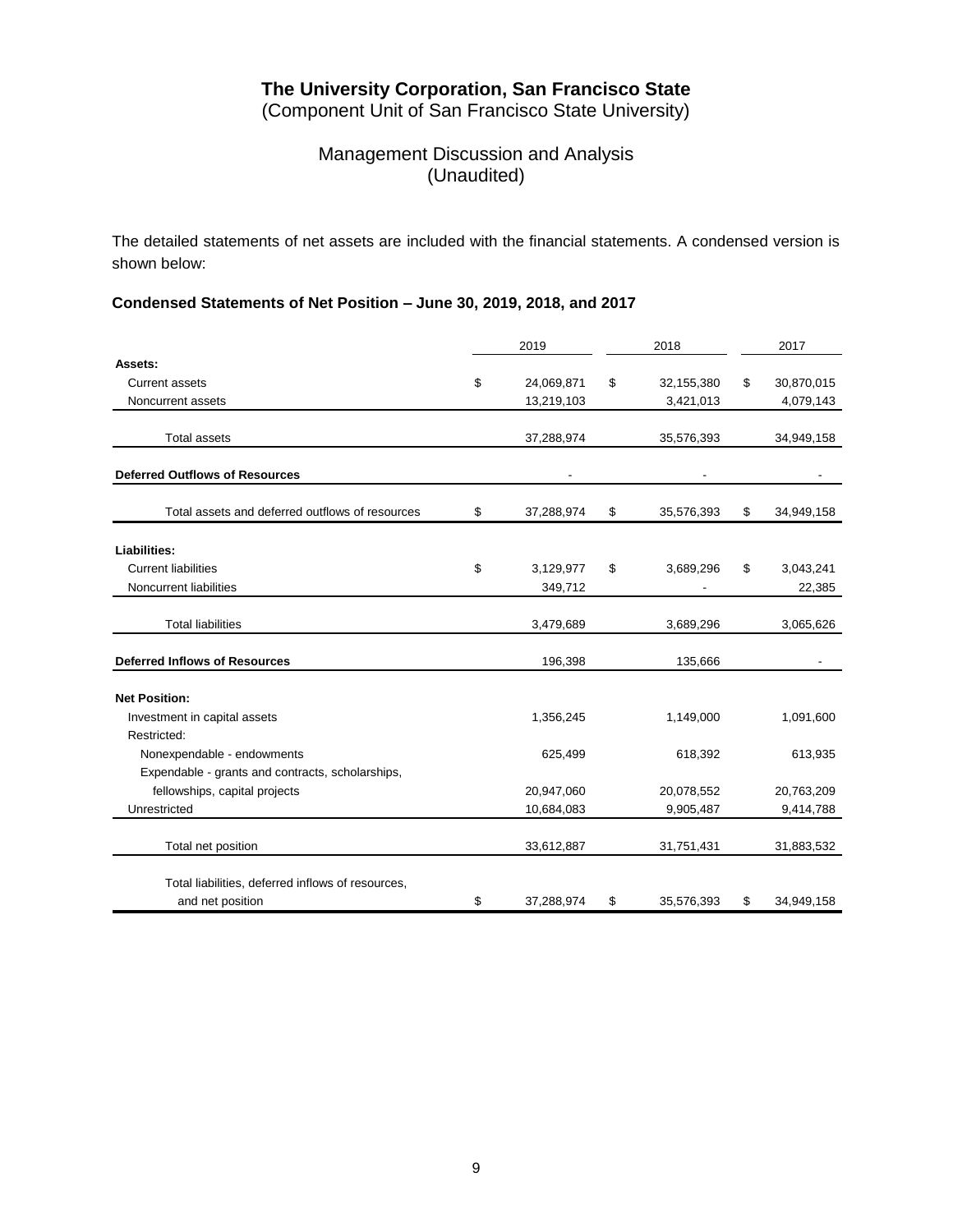Management Discussion and Analysis (Unaudited)

#### **Assets**

Current assets in fiscal year 2019 decreased by \$8,085,509 (-25%). The decrease was attributed to the distribution of investment assets between current and noncurrent during the fiscal year. The Corporation changed its mix of bond funds to obtain more Fossil Fuel Free investments. Accounts receivables decreased -28% in 2019. The decrease in receivables for fiscal year 2019 is primarily related to improving collection of overdue invoices greater than 90 days by following up on outstanding invoices more frequently and working with vendors that have fallen behind. During 2019 the Corporation continued to invoice the campus for more activity between the two entities to better track revenue owed. The Corporation recorded a receivable of \$790,771. The distribution of Pledge Receivables increased current assets (16%) with pledges due within one year.

Current assets in fiscal year 2018 increased by approximately \$1,285,365 (4%). The increase was attributed to the investment income earned by the Corporation during the fiscal year. Accounts receivables increased 108% in 2018. The increase in receivables for fiscal year 2018 is primarily related to more invoices generated between San Francisco State University. During 2018 the Corporation invoiced the campus for more activity between the two entities to better track revenue owed. There were also more outstanding invoices at yearend related to vending and related parties due to timing. The Corporation recorded a receivable of \$150,000 which contributed to the increase in receivables. This receivable is for the return of the excess funds held for the unemployment insurance program. At June 30, 2018 the Corporation had an excess balance of \$211,118. The Corporation with the return of excess funds will maintain a balance that is over 85% of the required safe level by CSURMA.

In fiscal year 2019, noncurrent assets increased by \$9,798,090 (286%). The increase in noncurrent assets is attributed to the increase in investment assets. As a result of the Corporation's move to fossil fuel free investments some investments were switched out to new vehicles that fit the fossil fuel free criteria. With the change there were a total of four new investment vehicles, two in equities, one bond fund and one new alternative. For the alternative class the Corporation will be divesting in its last holding that is not fossil fuel free as capital calls are called for the new alternative real estate vehicle. The Corporation also recorded a lease rent receivable, representing the straight line method to record rent revenue related to the sublease the Corporation has with ACC for the Holloway project.

In fiscal year 2018, noncurrent assets decreased by approximately \$658,000 (16%). The decrease in noncurrent assets is attributed to the decrease in pledge receivables. The Corporation received fewer pledges during the current fiscal year as well as paying down of existing pledges.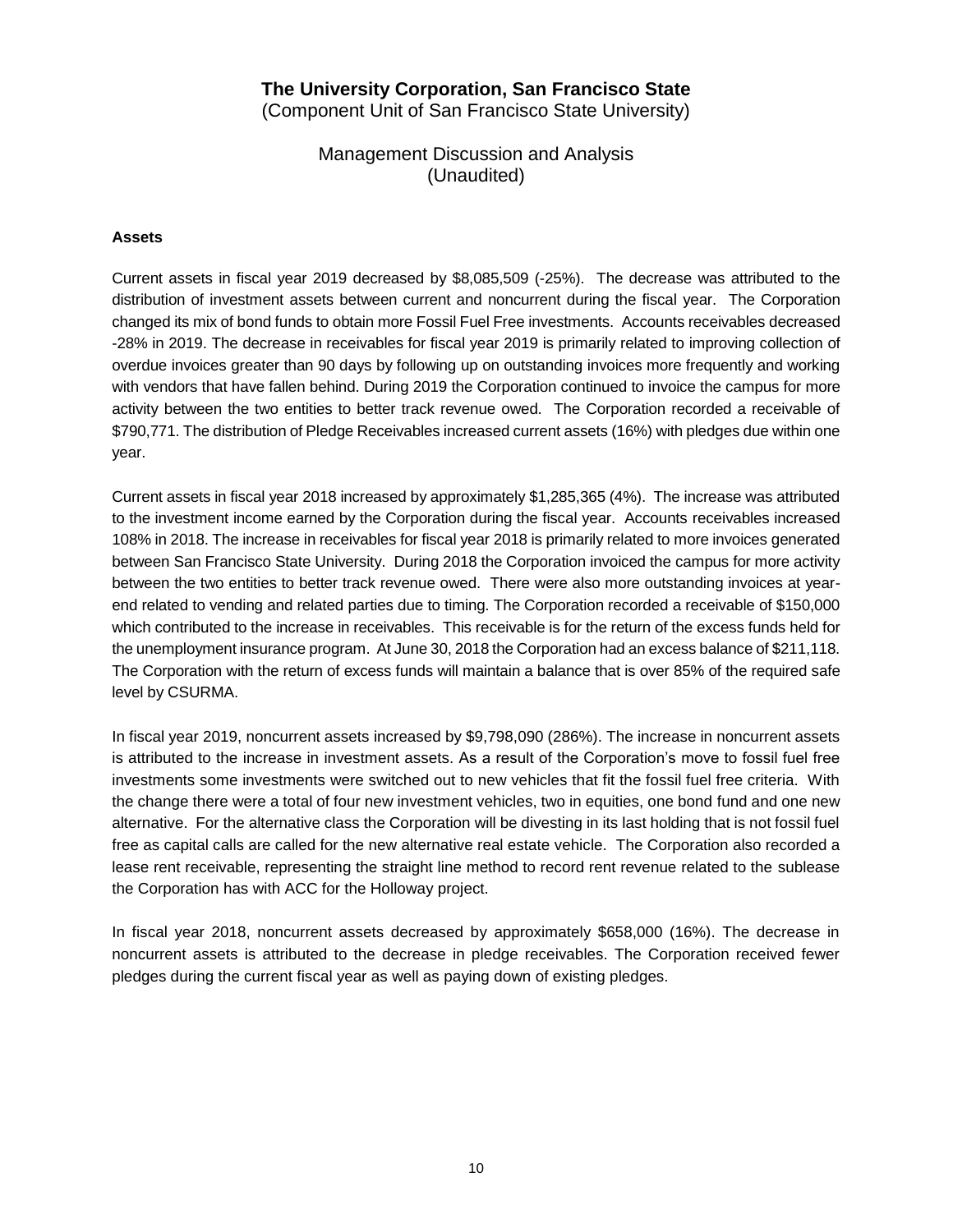Management Discussion and Analysis (Unaudited)

## **Liabilities**

In fiscal year 2019, current liabilities decreased \$559,319 (-15%) over 2018. The decrease is mainly attributed to the decrease in payables to the university for scholarships, salary and benefits as well as various programs. The decrease was part of a coordinated effort between the Corporation and SFSU to process all payments related to fiscal year 2019 before closing, which led to increased payments to SFSU thereby reducing accrued payables.

In fiscal year 2018, current liabilities increased \$646,000 (21%) over 2017. The increase is mainly attributed to the increase in payables to the university for scholarships, salary and benefits as well as various programs. Related party payables increased in 2018 due an increased effort to make sure all activity was appropriately captured in the correct fiscal year by extending the accrual recording period between the two entities. There were also more related party payables due to the accrual of increased scholarships awarded in fiscal year 2018.

In fiscal year 2019 the Corporation non-current liabilities increased as a result of recording a rent payable based on the straight line method representing the rent payable from revenue collected for the Holloway Project and paid to San Francisco State University.

Deferred inflows of resources was \$196,398 and \$135,666 respectively in 2019 and 2018. In fiscal year 2019, the Corporation recorded a charitable annuity held by the California State University Foundation of \$60,732 for new charitable annuities added.

## **Net Position**

As of June 30, 2019, total net position was \$33,612,887, which is an increase of \$1,861,456. During 2019, the Corporation saw an increase in contributions for current use gifts of 1,445,912 over fiscal year 2018. The Corporation's investments income yielded positive returns with a slight increase over fiscal year 2018.

As of June 30, 2018, total net position was \$31,751,431, which is a decrease of approximately \$132,101. The net position decrease is due to the Corporation expenses related to the Holloway Avenue Project which will be reimbursed when the construction for the project is complete and the annual base rent for the project commences. The Corporation's investments continued to show healthy returns and operating revenue for the Corporation's retail operations as well as programs the Corporation manages had positive income for fiscal year 2018.

Further discussion of the Corporation's revenue and expenses under results of operations will highlight the changes that contributed to the overall fluctuation in operating results.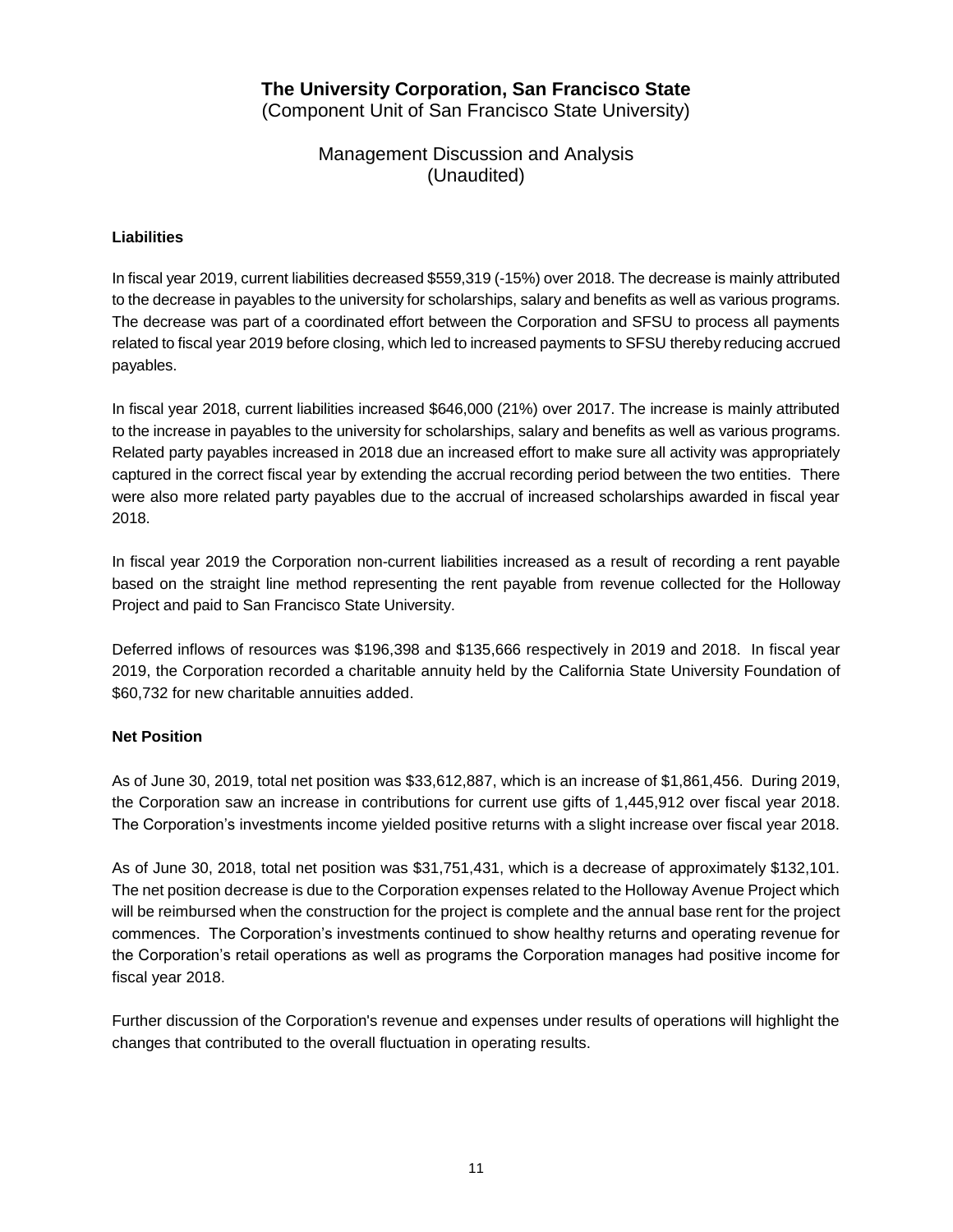Management Discussion and Analysis (Unaudited)

#### **Results of Operations**

The statement of revenues, expenses, and changes in net position presents the Corporation's operating results, as well as the non-operating revenues and expenses. Operating revenues primarily include grants, contracts, retail operations and program revenue. Gifts and investment income is classified as prescribed by GASB. Net non-operating revenues or expenses are an integral component in determining the increase or decrease in net position.

The detailed statement of revenues, expenses, and changes in net position for the years ended June 30, 2019 and 2018 is included in the financial statements.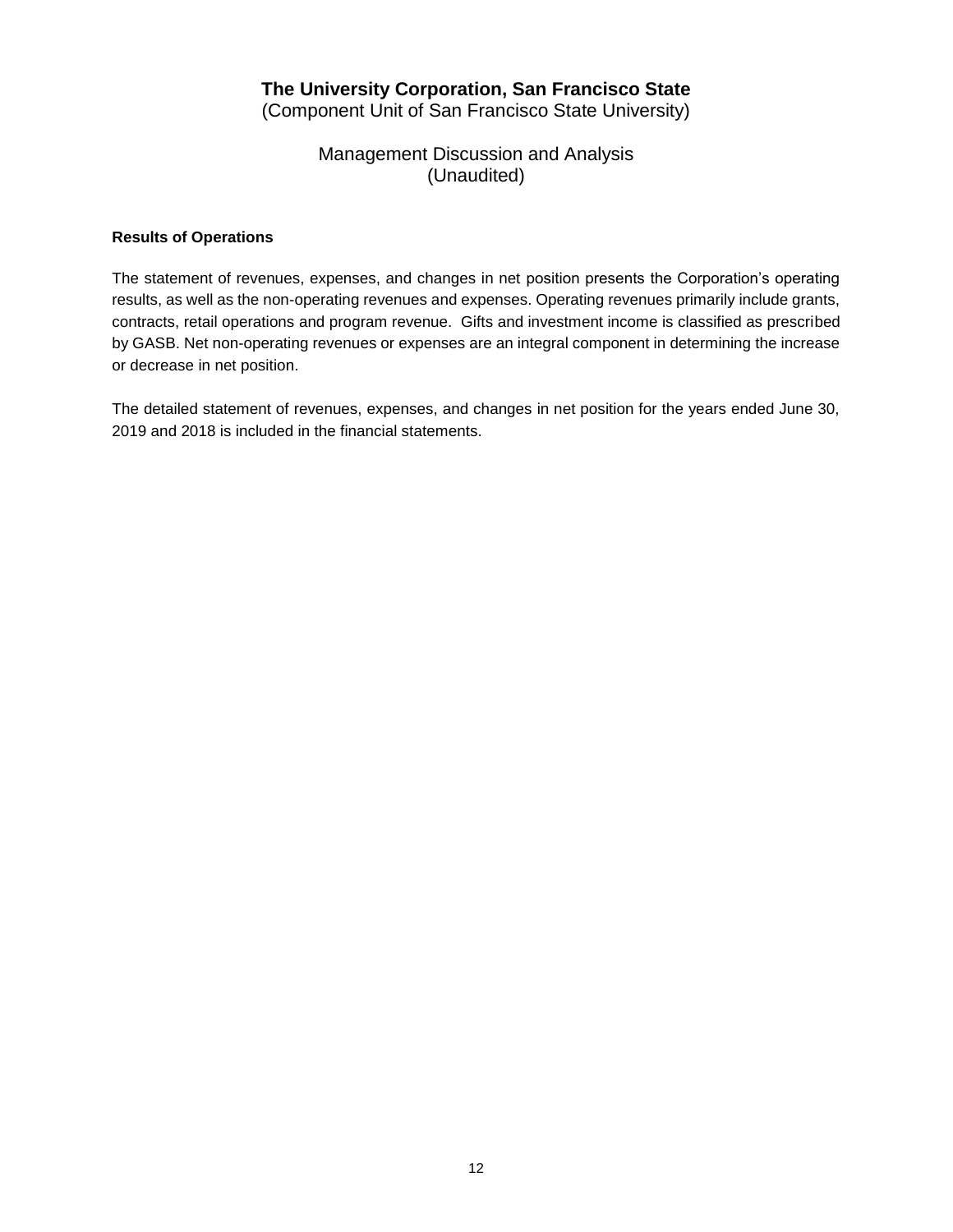(Component Unit of San Francisco State University)

## Management Discussion and Analysis (Unaudited)

#### **Condensed Statements of Revenues, Expenses, and Changes in Net Position – for the years ended June 30, 2019, 2018 and 2017**

|                                                         | 2019 |                | 2018                     |     | 2017           |
|---------------------------------------------------------|------|----------------|--------------------------|-----|----------------|
| <b>Operating Revenues (Expenses):</b>                   |      |                |                          |     |                |
| Revenues                                                | \$   | 14, 167, 792   | \$<br>12,606,156         | S   | 11,877,275     |
| <b>Expenses</b>                                         |      | (17, 927, 959) | (16, 917, 198)           |     | (15, 429, 121) |
|                                                         |      |                |                          |     |                |
| Operating loss                                          |      | (3,760,167)    | (4,311,042)              |     | (3,551,846)    |
|                                                         |      |                |                          |     |                |
| Non-Operating Revenues (Expenses)/ Additions to Endow:  |      |                |                          |     |                |
| Contributions                                           |      | 4,161,970      | 2,716,058                |     | 7,807,962      |
| Investment return                                       |      | 1,481,592      | 1,462,883                |     | 1,904,537      |
| Additions to Permanent Endow                            |      | (21, 939)      | $\overline{\phantom{a}}$ |     |                |
| Total non-operating revenues (expenses)/Additions Endow |      | 5,621,623      | 4,178,941                |     | 9,712,499      |
|                                                         |      |                |                          |     |                |
| <b>Change in Net Position</b>                           | \$   | 1,861,456      | \$<br>(132, 101)         | \$. | 6,160,653      |

#### **OPERATING REVENUES**

#### **Retail, Program, Grants, and Contracts Revenue**

For fiscal year 2019, revenue increased over fiscal year 2018 by \$1,561,636 (12%). Grants and Contracts revenue decreased by approximately -12% due to receiving fewer grants in 2019. The Corporation also received a couple of multi-year grants in FY 17-18. This contributed to the decrease in grants and contracts revenue in fiscal year 2019. The Guardian Scholars program continues to receive a significant portion of the grants and contracts under the Corporation. The Guardian Scholars program received approximately \$481,000 in grants during fiscal year 2019.

Program revenues are the function of the many projects administered by the Corporation as well as programs run by the Corporation which must be self-supporting. Program revenue consists mainly of revenue received to support campus programs and student scholarships.

Program revenue increased by \$445,291 (12%) in 2019 over 2018. This increase in program revenue was primarily attributed to a few programs administered under the Corporation increasing earned as well a few new programs created in fiscal year 2019. The Family Acceptance Project increased its project revenue by approximately \$109,000 due services offered, the Sierra Nevada Field Campus had increased enrollment for its program, Bay Area Math Circles program also increased its program revenue are examples of a few programs that significantly increase their program revenue in fiscal year 2019.

Program revenue increased by approximately \$171,000 (5%) in 2018 over 2017. This increase is primarily attributed to the Corporation management of the Student Organization banking program which had approximately \$206,000 in program revenue during fiscal 2018.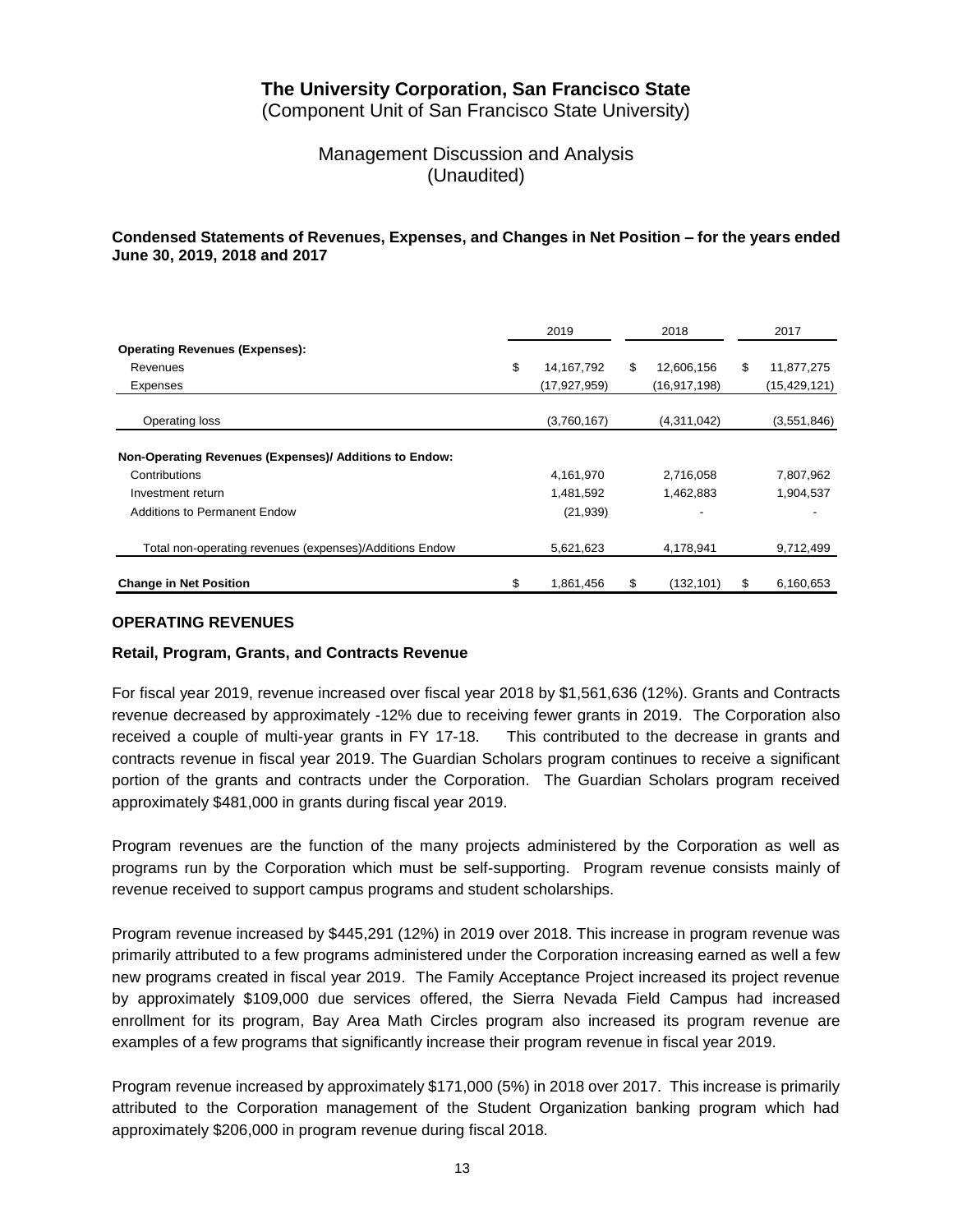Management Discussion and Analysis (Unaudited)

The Corporation's self-operating vending projects are a component of retail revenue. Open 24, formerly Shop 24, an automated 24-hour vending machine, generated retail revenue of \$50,285 and \$58,583 in fiscal years 2019 and 2018, respectively. Open 24 replaced Shop 24 in fiscal year 2019. The site was modified with improvements and the inner workings replaced with Open 24 another automated 24 hour vending solution. Open 24 opened in the Fall of 2018. Retail revenue for both convenient store operations in total revenue was up in 2019 over 2018. The Lobby Shop ended the fiscal year mainly flat with a slight decrease over 2018. Healthy U ended the year up over the previous year by \$30,913. Ctrl+P, an oncampus copy center, is one of the Corporation's self-operating businesses. Ctrl+P continued growth continued in fiscal year 2019. Ctrl+P ended the fiscal year up \$52,848. Ctrl+P business operation was restructured during fiscal year 2016 in an effort to reduce the growing deficit from previous fiscal years by entering into better leases for equipment, entering into a new business partnership with Office Max and reducing personnel expenses. Ctrl+P revenue increased in 2017 ending the year with a surplus of approximately \$39,000. Operations management under took a series of initiatives that have increased the revenue during 2017. These included a refresh of the location in the summer of 2017, changing out the equipment for more efficient and less expensive leased equipment, improving Ctrl P's foot print on the campus with increased marketing to campus partners, and using the benefits of the new business partnership with Office Max entered 2016. The Corporation's commission revenue earned from its contract with Follett to manage the University Bookstore was mainly flat with over the previous year, total revenue earned in 2019 was \$755,079 down from 2018 by \$1,000.

In 2019, related party revenue from endowments increased by \$787,260 (25%). Related party revenue from endowments increased in 2018 by approximately \$1,321,000 (74%). These funds are used to support campus programs and scholarships.

Indirect costs from grants, contracts and campus programs were eliminated against revenue as not to double count the total revenue and expenses. Indirect costs were \$758,604 and \$640,800 as of June 30, 2019 and 2018, respectively.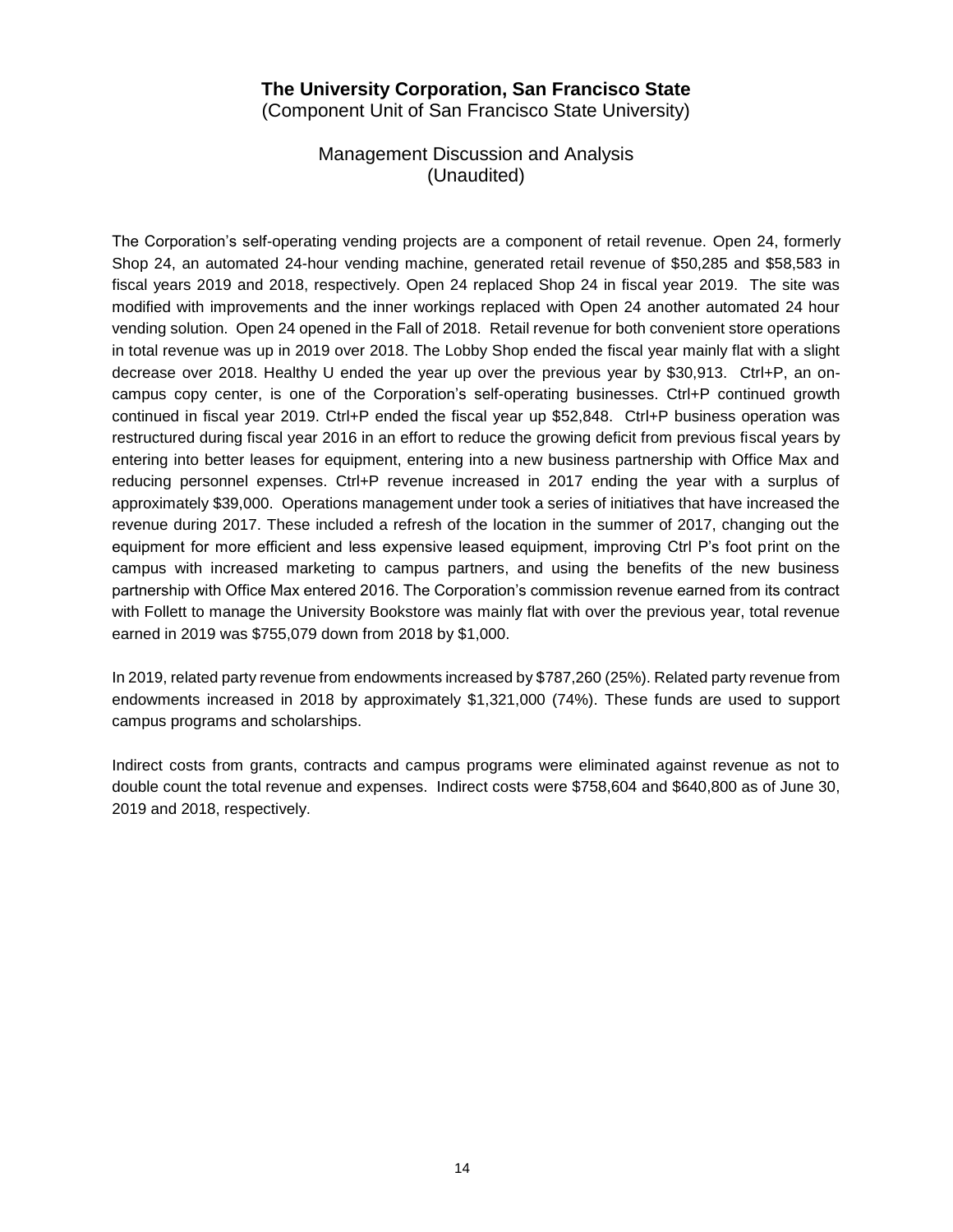Management Discussion and Analysis (Unaudited)

#### **Rental Income**

Rental income is comprised of twenty-one food vending tenants, a bank, ATMs and construction company leasing storage space. In the last quarter of the fiscal year the Corporation entered into an agreement with JDB & Sons Construction to lease parking spaces in lot 25. Rental income increased in fiscal year 2019 by approximately \$707,094 (34%) over the previous year. Other rent was increased in fiscal 2019 by \$36,204 as a result of review of common area maintenance (CAM) charges for fiscal 2018. Ike's, a vendor in the Student Center, left the campus during the fiscal year 2018 and was temporarily replaced by Crave, a sandwich shop operated by neighboring Nizario's. There was no rent lost in the assignment of the sublease. Crave was granted a one year lease in April 2018 through June 30, 2019 without and RFP. In the spring of 2019 the Corporation issued an RFP and Crave was selected. In 2019 recorded the straight line rent related to the Holloway project in the amount of \$638,192.

Tenant rents are increased based on the consumer price index (CPI) which is reviewed annually.

#### **Other Revenue**

Other revenue is a category where generally one time or non-reoccurring revenue that does not belong in the other operating revenue categories is captured.

During fiscal year 2019, other revenue decreased by approximately \$348,565 (-79%) primarily due to the reclassifying revenue from Student Organization Banking program which in started in fiscal year 2018 to program revenue. Student Organizations that have financial transactions are required by the CSU to bank with another auxiliary or directly with the campus. The campus designated this obligation to the Corporation, an arrangement, which was memorialized in a memorandum of understanding between the parties. The Corporation did not receive a refund in fiscal year 2019 for excess funds held for the unemployment insurance program.

During fiscal year 2018, other revenue increased by approximately \$356,000 (411%) primarily due to the Corporation taking on the management of the Student Organization Banking program starting in fiscal year 2018. Student Organizations that have financial transactions are required by the CSU to bank with another auxiliary or directly with the campus. The campus designated this obligation to the Corporation, an arrangement, which was memorialized in a memorandum of understanding between the parties. The Corporation also recorded a one-time refund of excess funds held for the unemployment insurance program.

## **OPERATING EXPENSES**

## **Operating Expenses**

Operating expenses are tied to the use of funds from grants, contracts, donations, program revenue, retail operations, transfers and other miscellaneous sources.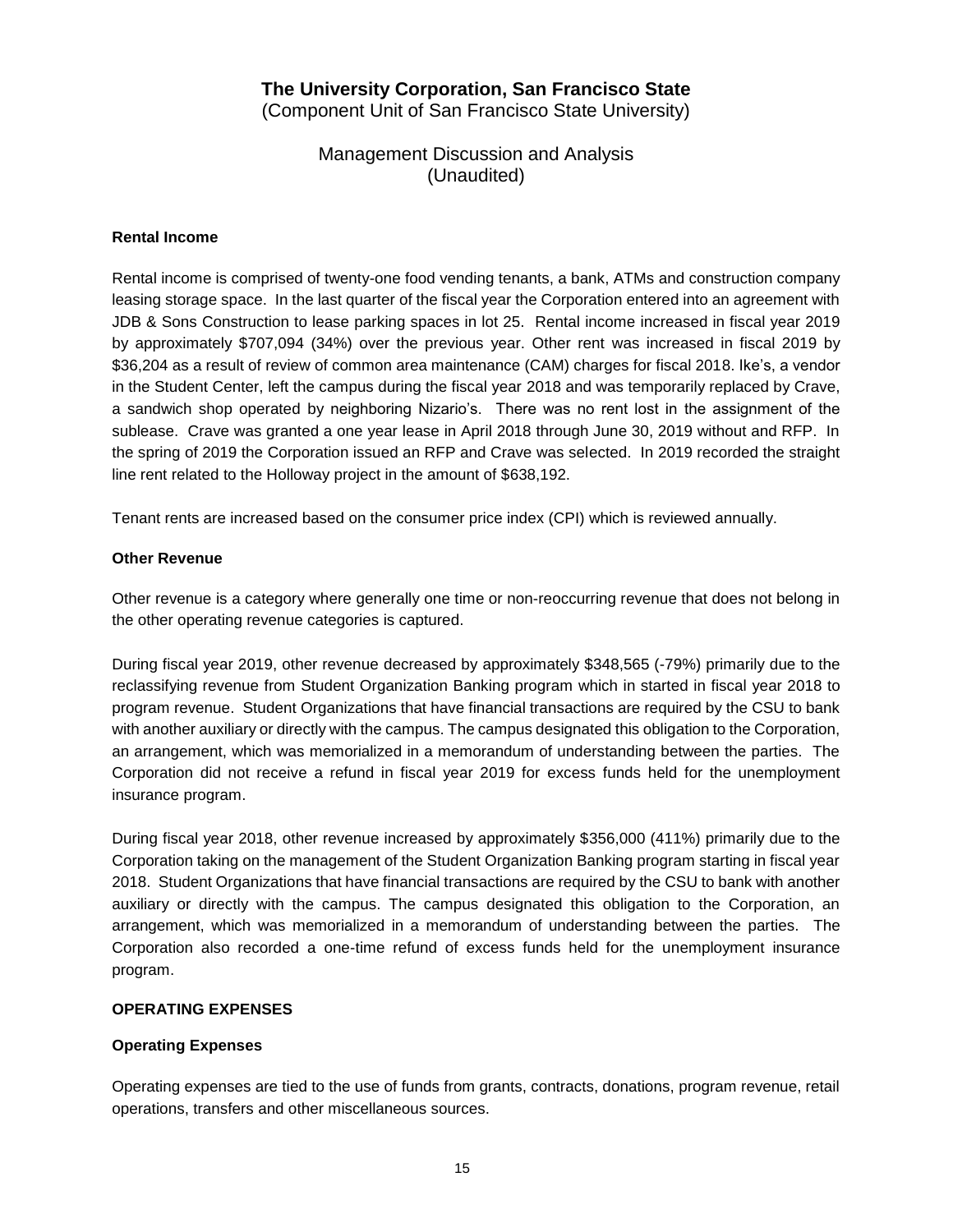(Component Unit of San Francisco State University)

Management Discussion and Analysis (Unaudited)

Operating expenses increased in fiscal year 2019 by \$1,010,761 (6%). Indirect costs from grants, contracts and campus programs were eliminated against revenue as not to double count the total revenue and expenses and were \$758,604 in fiscal year 2019. Expenses related to grants and contracts increased by \$62,071 (5%) during 2019 as grant expenses increased due receiving multi-year grants awarded the previous year and new grants and contracts awarded during fiscal year 2019. Scholarship expense increased over prior year by \$45,922 (2%) as more scholarships were given out to students during 2019. More funding was received from endowments to support scholarships to students. Rental expenses increased by \$574,712 as a result of recording the straight line rental expenses related to the Holloway Project to return to San Francisco State.

Operating expenses increased in fiscal year 2018 by approximately \$1,488,077 (10%). Indirect costs from grants, contracts and campus programs were eliminated against revenue as not to double count the total revenue and expenses and were \$640,800 in fiscal year 2018. Expenses related to grants and contracts decreased by approximately \$278,188 (19%) during 2018 as grant expenses decreased due receiving less grants and contract revenue and completing multi-year grants awarded the previous year. Scholarship expense increased over prior year by approximately \$217,000 (12%) as more scholarships were given out to students during 2018. More funding was received from endowments to support scholarships to students.

Retail expenses increased by approximately \$12,773 (1%) in 2019. This increase contributed to a few factors such as slight increase to salaries, benefits and increase in credit card fees. Retail expenses increased by approximately \$59,000 (3%) in 2018 increase was primarily attributed to the 3% increase in the rent for the retail space.

Management and general expenses decreased in 2019 by approximately \$965,219 (-21%) due primarily to decrease in expenses related to the Cesar Chavez Student Center by approximately \$320,000. During fiscal year 2018 there were some one-time building repairs that did not take place if fiscal year 2019.

Management and general expenses decreased in 2018 due primarily to returning a smaller donation back to Associated Students in 2018 in association with the Corporation's management of Cesar Chavez Student Center vendors.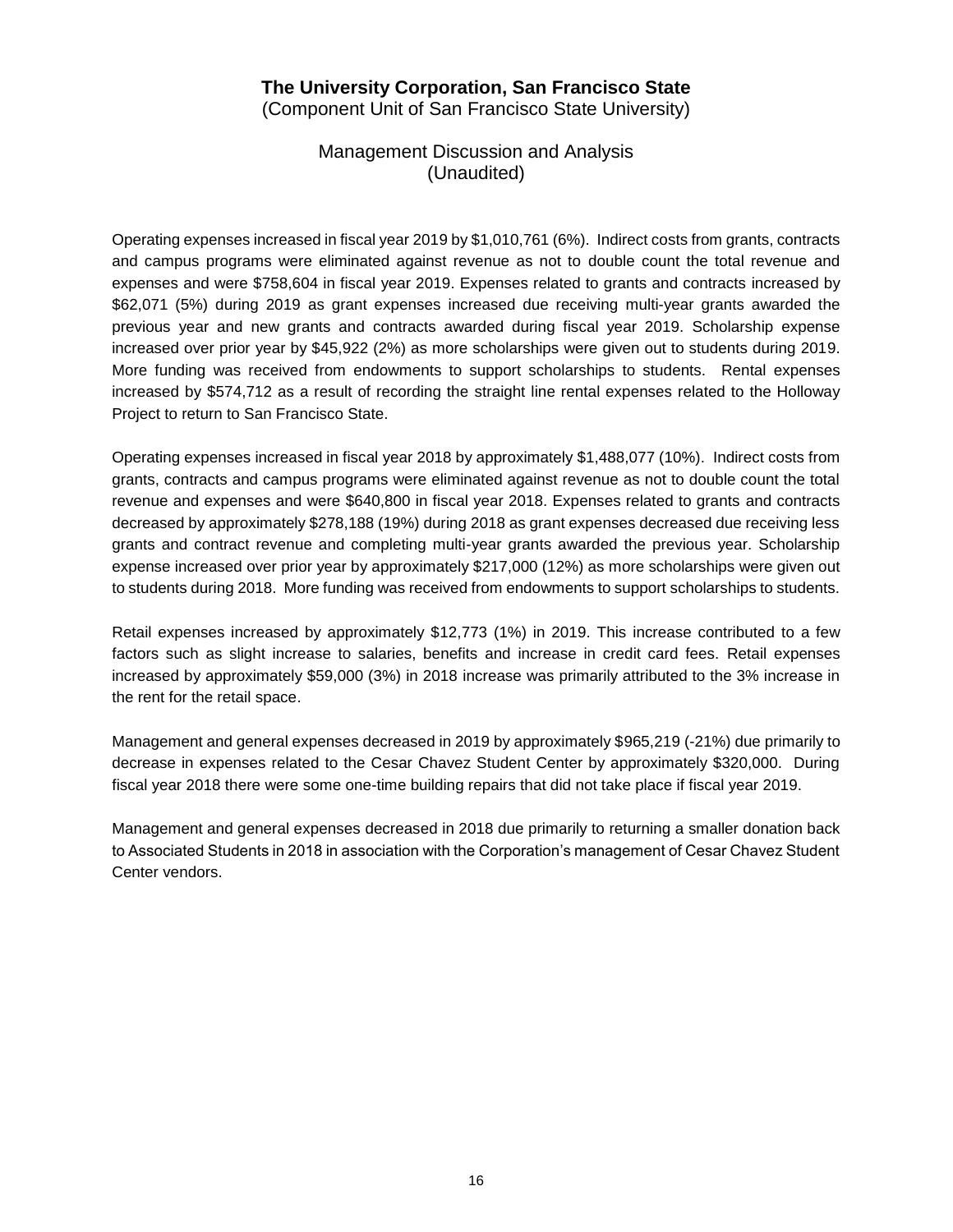(Component Unit of San Francisco State University)

Management Discussion and Analysis (Unaudited)

## **NON-OPERATING REVENUES AND EXPENSES**

#### **Contributions**

Contributions are recognized as revenue when they are verifiable, measurable, probable of collection, and the Corporation has met all time and eligibility requirements. Contributions were up in fiscal year 2019 over the prior fiscal year by approximately \$1,445,912 (53%). PG&E contributed two \$600,000 gifts to Tiburon programs to study Eelgrass which primarily contributed to the increase in contributions in fiscal year 2019.

Contributions were down in fiscal year 2018 over the prior fiscal year by approximately \$5,091,904 (65%). The comprehensive campaign's initial period is still active and yielding positive results. There were a few large one-time gifts that were received in 2017. The athletic scholarship funds were one of the large gifts received. The athletic scholarship was approximately \$1,800,000.

#### **Investment Return**

Investment income increased in fiscal year 2019, the U.S. economy remains strong though there are market concerns. The Corporation's equity holdings continued to perform well especially US equities and fixed income has been relatively flat over prior fiscal year 2018. Investment returns, net for the fiscal year were approximately \$ 1,481,592 up 1% over the previous years' earnings. The Corporation's total composite performance for fiscal year 2019 was 5.8% versus 6.4% for the composite allocation Index.

Investment income decreased in fiscal year 2018, the U.S. economy remains strong though the market cycle is a concern. The Corporation's equity holdings continued to perform well especially US equities and fixed income has been relatively flat for fiscal year 2018. Investment returns, net for the fiscal year were approximately \$ 1,462,800 down 23% over the previous years' earnings. The Corporation's total composite performance for fiscal year 2018 was 6.3% versus 6.4% for the allocation Index.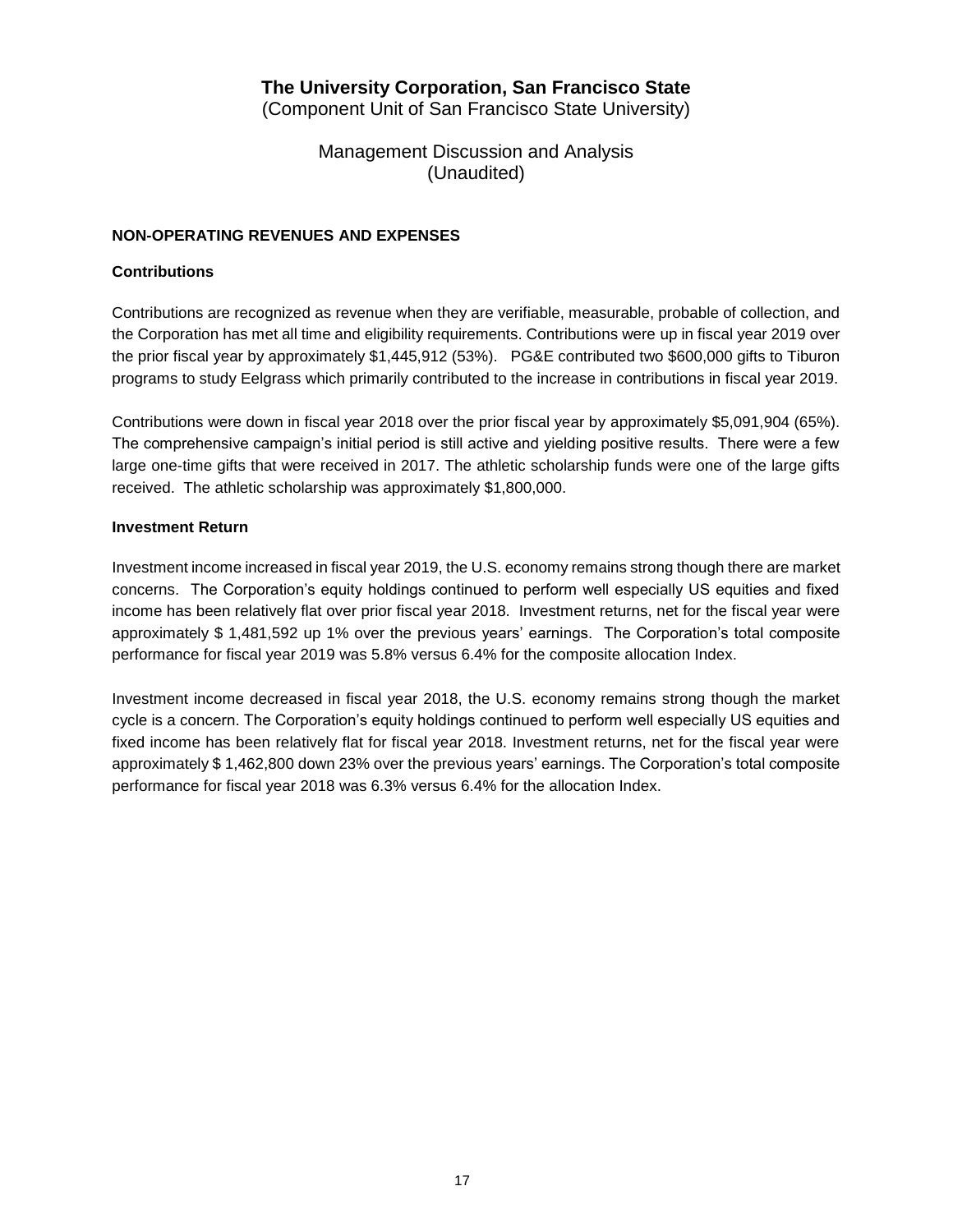(Component Unit of San Francisco State University)

Management Discussion and Analysis (Unaudited)

## **SIGNIFICANT ITEMS**

In fiscal year 2019, the developer for the Holloway Avenue Revitalization Project broke ground and started construction on the housing project. Ongoing construction is expected to be complete by the end of fiscal year 2020. Once construction is complete and the housing project is available for occupancy then the rent received will increase from \$320,000 expected per annum during Construction Period Rent to Minimum Lease Year Rent of \$650,000. The Corporation would take a 10% management fee and remit the remainder to San Francisco State University.

Construction for the University Faculty Club located in the Cesar Chavez Student Center is expected to be complete and furnished by fall 2019. The Corporation covered the cost of the build out with repayment being recouped from the club operations. The University Club for faculty and staff is expected to open in the latter part of fall 2019. The Corporation will have oversight of the operation of the faculty club by providing and running the POS cashiering system, hire the staff that will be on site and ordering of all supplies needed.

In fiscal year 2020, the Corporation has a number of capital projects that it will look to pursue. Plans may proceed with the new 19<sup>th</sup> Ave. Station Café in which the Corporation will be investing site improvements for the project and the operator the location would be investing capital to improve the Station Café facilities. The Corporation will also be looking to pursue additional housing projects much like the Holloway Project on West Campus Green and on Lot 25. These would be public-private partnerships and UCorp would lease the land from the university and sublease it to a developer. Early planning and conceptual approval may take place this fiscal year.

We believe all other significant items have already been disclosed and either they do not have a significant effect on future operations, or these effects have already been included in the current financial statements.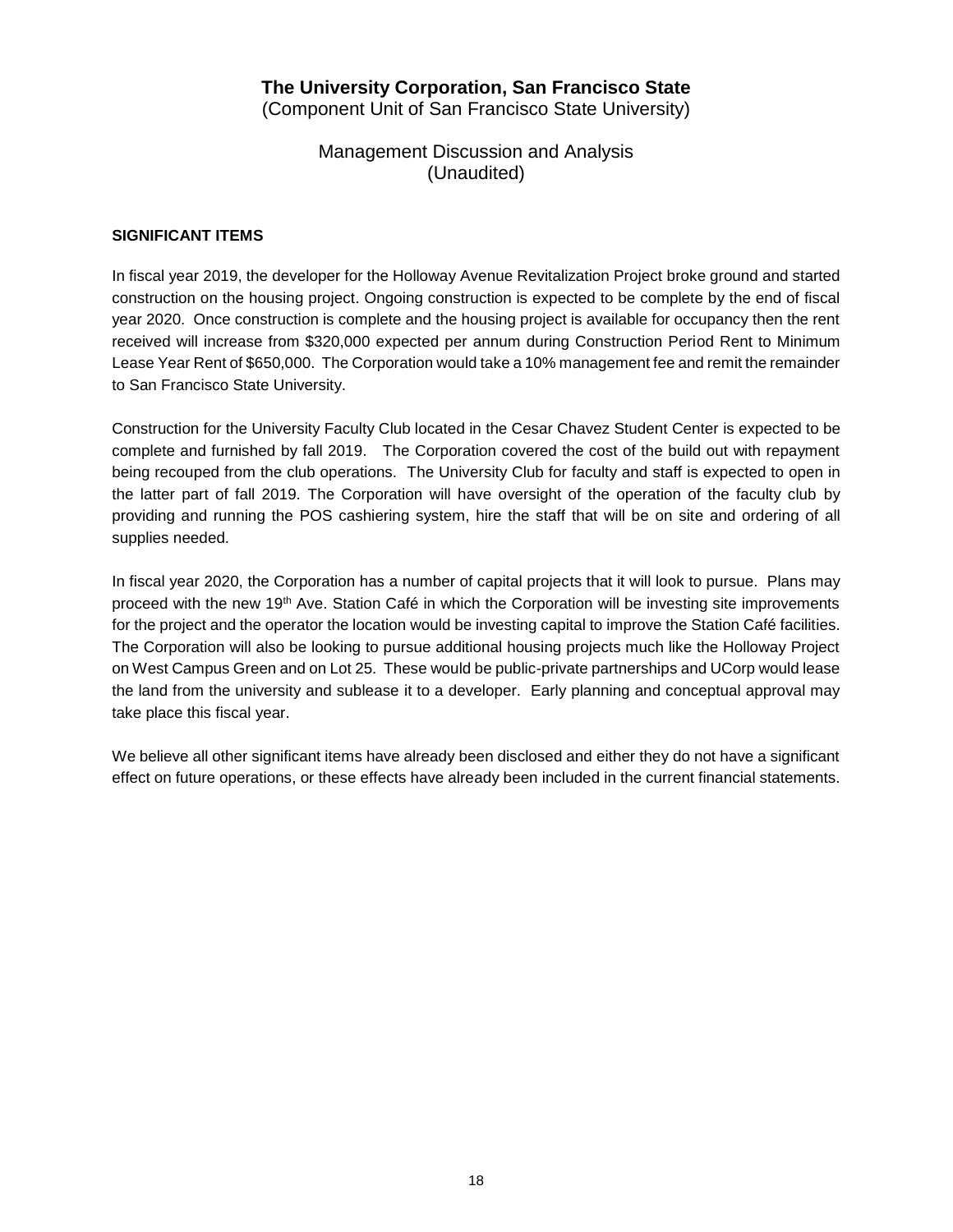(Component Unit of San Francisco State University)

# Statements of Net Position

*June 30, 2019 and 2018*

|                                                                   | 2019 | 2018       |    |            |
|-------------------------------------------------------------------|------|------------|----|------------|
| <b>Assets</b>                                                     |      |            |    |            |
| <b>Current Assets:</b>                                            |      |            |    |            |
| Cash and cash equivalents                                         | \$   | 791,960    | \$ | 298,568    |
| Investments, unrestricted                                         |      | 22,018,213 |    | 30,358,687 |
| Pledges receivable, net                                           |      | 422,481    |    | 364,420    |
| Accounts receivable, net                                          |      | 790,771    |    | 1,097,455  |
| Prepaid expenses and other assets                                 |      | 46,446     |    | 36,250     |
| Total current assets                                              |      | 24,069,871 |    | 32,155,380 |
| <b>Noncurrent Assets:</b>                                         |      |            |    |            |
| Pledges receivable, net                                           |      | 629,657    |    | 1,192,590  |
| Lease rent receivable (straight-line)                             |      | 398,192    |    |            |
| Investments:                                                      |      |            |    |            |
| Unrestricted                                                      |      | 9,571,705  |    | 461,031    |
| Restricted                                                        |      | 625,499    |    | 618,392    |
| Capital assets, net                                               |      | 1,994,050  |    | 1,149,000  |
| Total noncurrent assets                                           |      | 13,219,103 |    | 3,421,013  |
| <b>Total assets</b>                                               |      | 37,288,974 |    | 35,576,393 |
| Deferred Outflows of Resources (Note 2)                           |      |            |    |            |
| Total assets and deferred outflows of resources                   | \$   | 37,288,974 | \$ | 35,576,393 |
|                                                                   |      |            |    |            |
| <b>Liabilities</b>                                                |      |            |    |            |
| <b>Current Liabilities:</b>                                       |      |            |    |            |
| Accounts payable                                                  | \$   | 1,087,359  | \$ | 864,310    |
| Accrued salaries and benefits payable                             |      | 184,414    |    | 163,439    |
| Accrued compensated absences                                      |      | 83,924     |    | 66,817     |
| Payable to related parties                                        |      | 1,668,059  |    | 2,584,993  |
| Unearned revenue                                                  |      | 106,221    |    | 9,737      |
| Total current liabilities                                         |      | 3,129,977  |    | 3,689,296  |
|                                                                   |      |            |    |            |
| <b>Noncurrent Liabilities:</b>                                    |      |            |    |            |
| Lease rent payable (straight-line)                                |      | 349,712    |    |            |
| <b>Total noncurrent liabilities</b>                               |      | 349,712    |    |            |
| <b>Total Liabilities</b>                                          |      | 3,479,689  |    | 3,689,296  |
| Deferred Inflows of Resources (Note 2)                            |      | 196,398    |    | 135,666    |
|                                                                   |      |            |    |            |
| <b>Net Position:</b>                                              |      |            |    |            |
| Invested in capital assets                                        |      | 1,356,245  |    | 1,149,000  |
| Restricted for:                                                   |      |            |    |            |
| Nonexpendable - endowments                                        |      | 625,499    |    | 618,392    |
| Expendable - grants and contracts, scholarships, fellowships,     |      |            |    |            |
| capital projects                                                  |      | 20,947,060 |    | 20,078,552 |
| Unrestricted                                                      |      | 10,684,083 |    | 9,905,487  |
| Total net position                                                |      | 33,612,887 |    | 31,751,431 |
| Total liabilities, deferred inflows of resources and net position | \$   | 37,288,974 | \$ | 35,576,393 |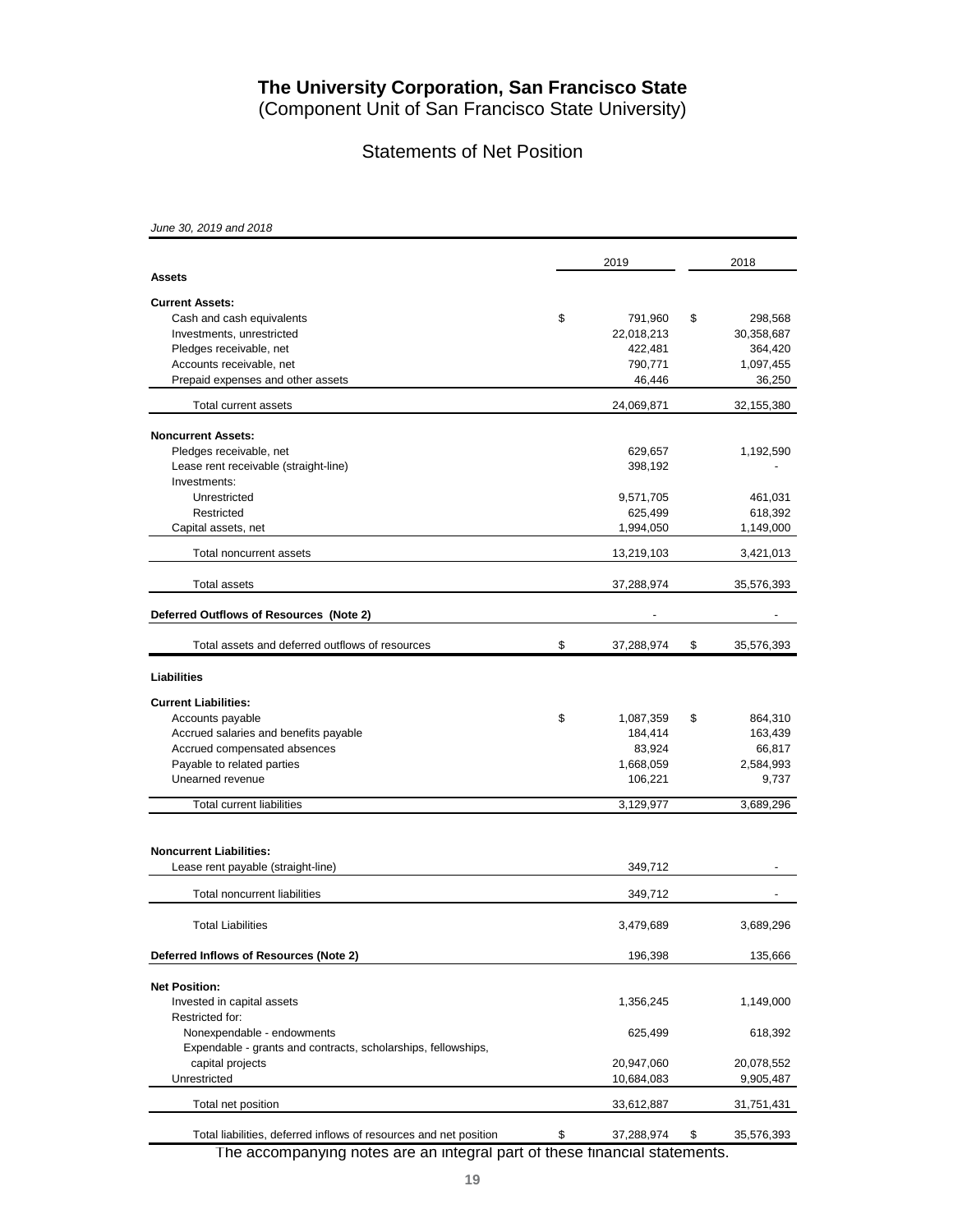(Component Unit of San Francisco State University)

# Statements of Revenues, Expenses, and Changes in Net Position

*Years ended June 30, 2019 and 2018*

|                                                      | 2019             | 2018             |
|------------------------------------------------------|------------------|------------------|
| <b>Operating Revenues:</b>                           |                  |                  |
| Grants and contract revenue                          | \$<br>740,573    | \$<br>840,640    |
| Program revenue                                      | 4,064,714        | 3,619,423        |
| Retail revenue                                       | 2,607,711        | 2,537,088        |
| Programs funded by related parties                   | 3,900,369        | 3,113,109        |
| Rental income                                        | 2,759,970        | 2,052,876        |
| Other revenues                                       | 94,455           | 443,020          |
| Total operating revenues                             | 14, 167, 792     | 12,606,156       |
| <b>Operating Expenses:</b>                           |                  |                  |
| Grants and contracts                                 | 1,212,563        | 1,150,492        |
| Campus programs                                      | 7,735,967        | 6,533,256        |
| Rental expenses                                      | 574,712          |                  |
| Student scholarships                                 | 2,099,407        | 2,053,485        |
| Management and general                               | 3,642,426        | 4,607,645        |
| Retail expenses                                      | 2,169,417        | 2,156,644        |
| <b>Student Organization</b>                          | 238,577          | 183,335          |
| Depreciation                                         | 254,890          | 232,341          |
| Total operating expenses                             | 17,927,959       | 16,917,198       |
| Operating loss                                       | (3,760,167)      | (4,311,042)      |
| <b>Non-Operating Revenues (Expenses):</b>            |                  |                  |
| Contributions                                        | 4,161,970        | 2,716,058        |
| Investment return                                    | 1,481,592        | 1,462,883        |
| <b>Additions to Permanent Endowment</b>              | (21, 939)        |                  |
| Net non-operating revenues/Additions Permanent Endow | 5,621,623        | 4,178,941        |
| <b>Change in Net Position</b>                        | 1,861,456        | (132, 101)       |
| Net Position, beginning of the year                  | 31,751,431       | 31,883,532       |
| Net Position, end of the year                        | \$<br>33,612,887 | \$<br>31,751,431 |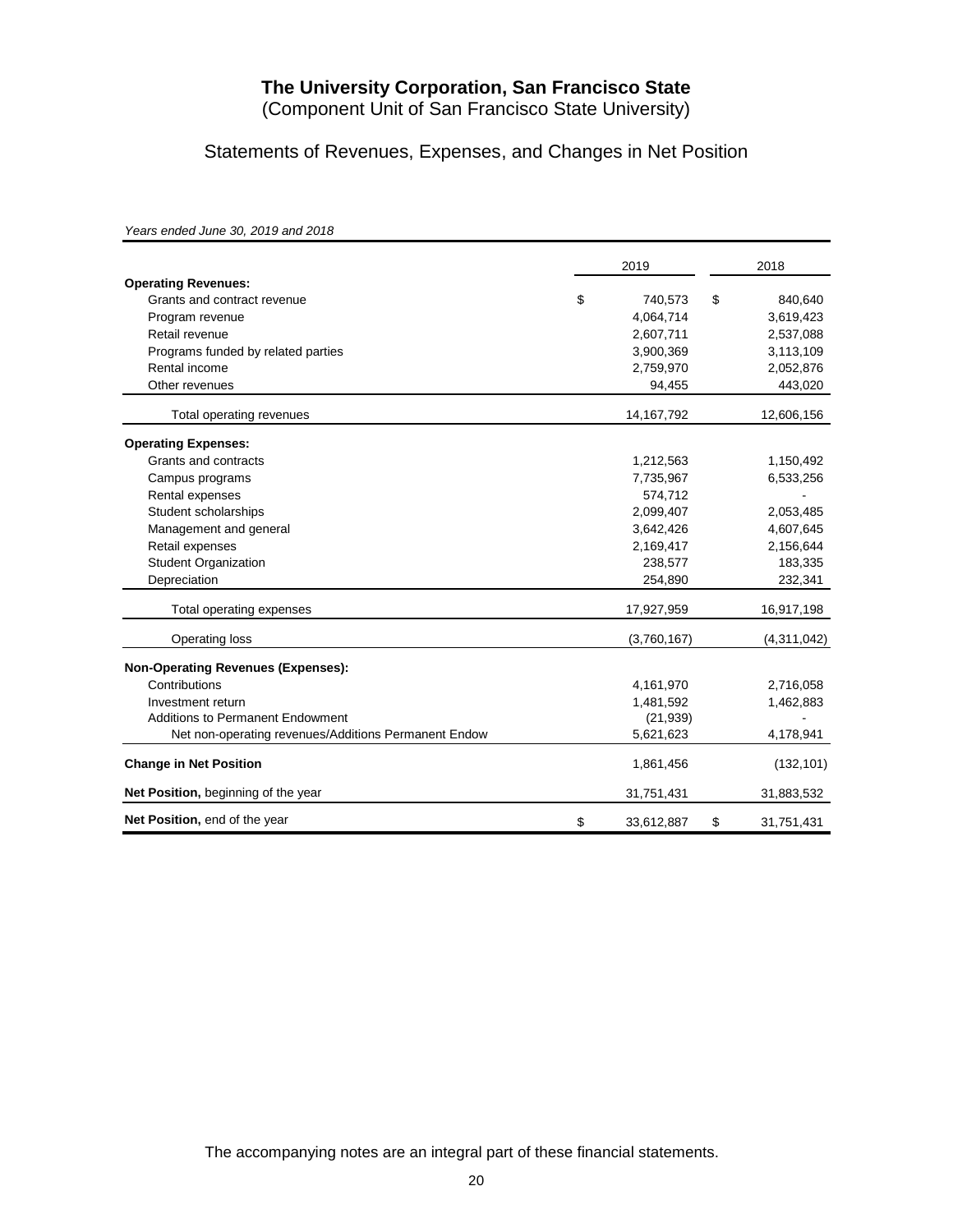(Component Unit of San Francisco State University)

# Statements of Cash Flows

*Years ended June 30, 2019 and 2018*

|                                                                  | 2019             | 2018             |
|------------------------------------------------------------------|------------------|------------------|
| <b>Cash Flows from Operating Activities:</b>                     |                  |                  |
| Receipts from programs                                           | \$<br>11,716,534 | \$<br>10,580,691 |
| Rent receipts                                                    | 2,759,970        | 2,052,876        |
| Payments to suppliers                                            | (11,670,217)     | (12,502,958)     |
| Payments to employees for services                               | (4,052,320)      | (1,336,088)      |
| Scholarships to students                                         | (2,099,407)      | (2,053,485)      |
| Other                                                            | 94,455           | 443,020          |
| Net cash (used by) operating activities                          | (3,250,985)      | (2,815,944)      |
| <b>Cash Flows from Noncapital Financing Activities:</b>          |                  |                  |
| Donations received                                               | 4,161,970        | 2,716,058        |
| Capital lease                                                    |                  | (32, 991)        |
| Net cash provided by noncapital financing activities             | 4,161,970        | 2,683,067        |
| <b>Cash Flows from Capital and Related Financing Activities:</b> |                  |                  |
| Capital asset additions                                          | 1,105,413        | (285, 214)       |
| Net cash (used by) capital and related financing activities      | 1,105,413        | (285, 214)       |
| <b>Cash Flows from Investing Activities:</b>                     |                  |                  |
| Proceeds from sales and maturities of investments                | 14,198,795       | 9,611,178        |
| Purchase of investments                                          | (16,601,199)     | (10, 210, 798)   |
| Investment income                                                | 879,398          | 655,181          |
| Net cash provided / (used) by investing activities               | (1,523,006)      | 55,561           |
| Net Change in Cash and Cash Equivalents                          | 493,392          | (362, 530)       |
| Cash and Cash Equivalents, beginning of year                     | 298,568          | 661,098          |
| Cash and Cash Equivalents, end of year                           | \$<br>791,960    | \$<br>298.568    |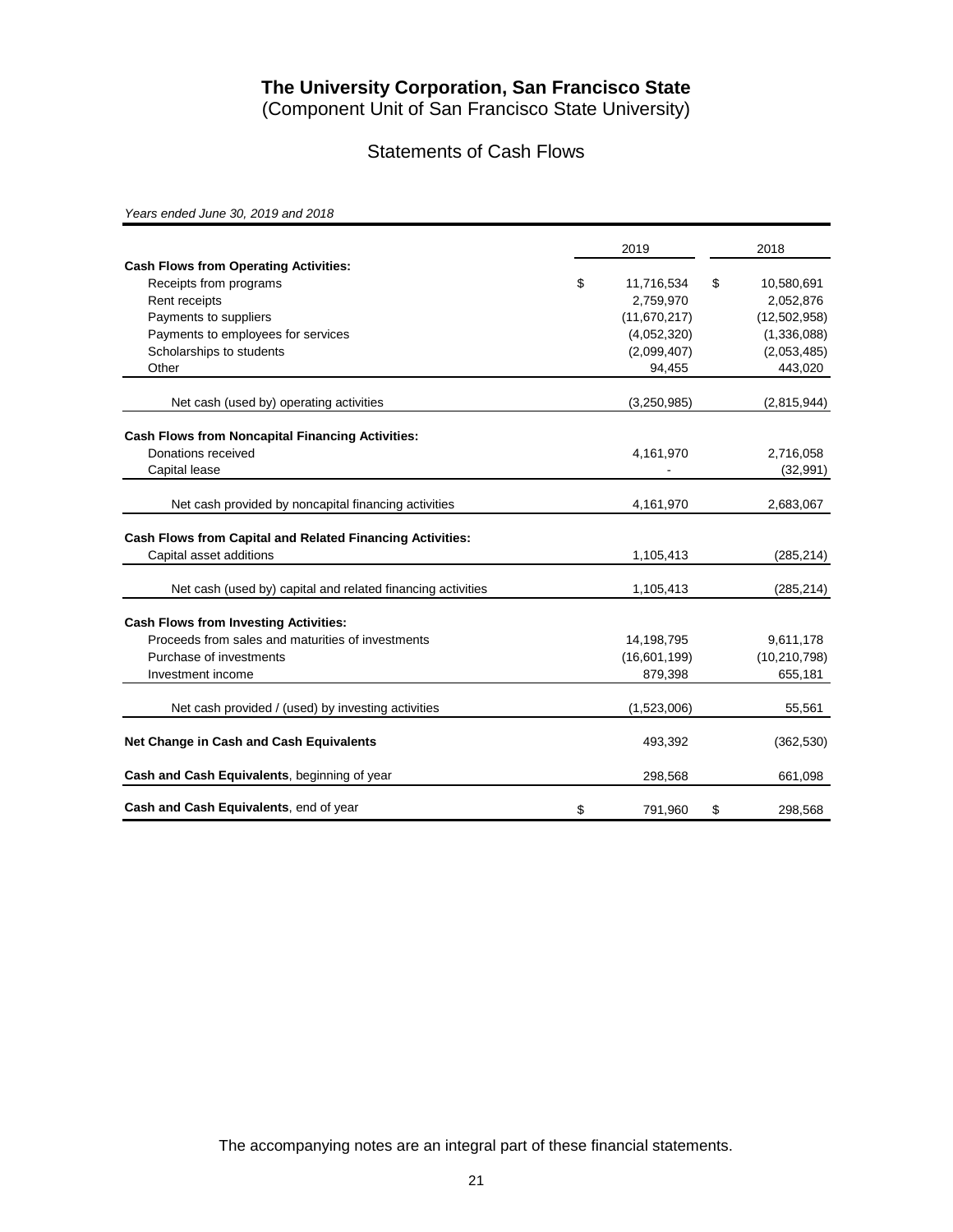(Component Unit of San Francisco State University)

# Statements of Cash Flows, Continued

|                                                                                                            | 2019              | 2018 |             |  |  |
|------------------------------------------------------------------------------------------------------------|-------------------|------|-------------|--|--|
| <b>Reconciliation of Operating Loss to Net Cash</b>                                                        |                   |      |             |  |  |
| <b>Flows Used by Operating Activities:</b>                                                                 |                   |      |             |  |  |
| Operating loss                                                                                             | \$<br>(3,760,167) | \$   | (4,311,042) |  |  |
| Adjustments to reconcile operating loss to net cash                                                        |                   |      |             |  |  |
| flows used by operating activities:                                                                        |                   |      |             |  |  |
| Depreciation                                                                                               | 254.890           |      | 232,341     |  |  |
| Changes in assets and liabilities:                                                                         |                   |      |             |  |  |
| Accounts receivable and pledges receivable                                                                 | 413,363           |      | 457,601     |  |  |
| Prepaid expenses                                                                                           | (10, 196)         |      | 12,830      |  |  |
| Accounts payable                                                                                           | 223.049           |      | (67, 426)   |  |  |
| Lease Rent Payable                                                                                         | 349,712           |      |             |  |  |
| Deferred revenue                                                                                           | 157,216           |      | 117,840     |  |  |
| Payable to related parties                                                                                 | (916, 934)        |      | 758,473     |  |  |
| Accrued salaries and benefits payable                                                                      | 20.975            |      | (20, 561)   |  |  |
| Accrued compensated absences                                                                               | 17,107            |      | 4,000       |  |  |
| Total adjustments                                                                                          | 509,182           |      | 1,495,098   |  |  |
| Net cash used by operating activities                                                                      | \$<br>(3,250,985) | \$   | (2,815,944) |  |  |
| <b>Supplemental Disclosures of Cash Flow Activity:</b><br>Non-cash activity:<br>Donation of stock received | \$<br>18.293      | \$   | 39,161      |  |  |
| Unrealized gain/loss                                                                                       | \$<br>616,732     | \$   | 844,086     |  |  |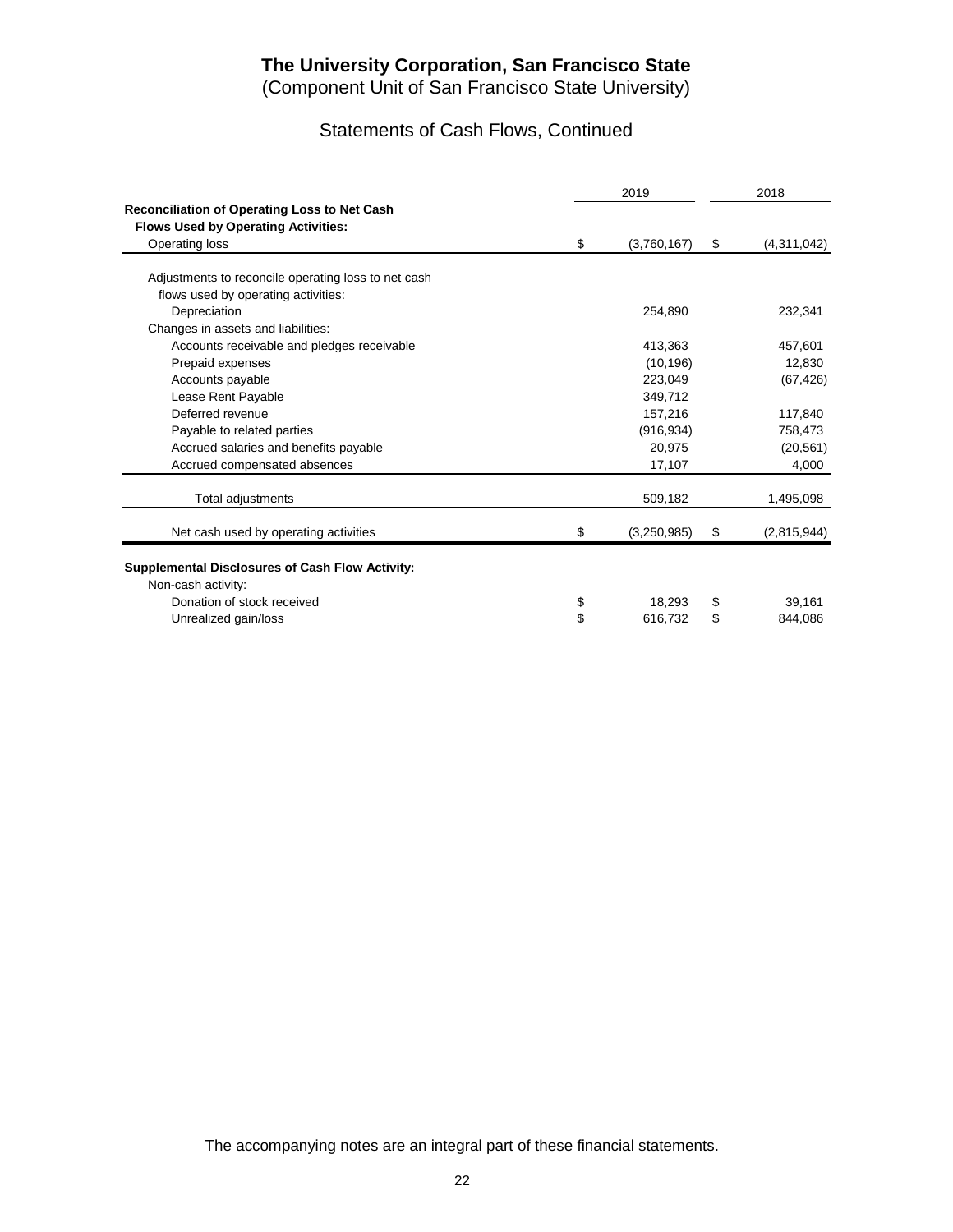Notes to Financial Statements June 30, 2019 and 2018

#### **Note 1 - Organization:**

The University Corporation, San Francisco State (the Corporation), formerly the San Francisco State University Foundation, Inc., is a nonprofit, tax-exempt California corporation. The Corporation serves as an auxiliary organization of San Francisco State University. The Corporation is a component unit of San Francisco State University (the University).

The Corporation was established in 1946 for the purpose of promoting and assisting the University through administration of educational projects, university research and development projects, commercial services and community outreach programs. The Corporation has grants, contracts and agreements with state, local and private agencies and organizations.

The Corporation, as of July 1, 2012, became the only member of the Franciscan Shops, a nonprofit member corporation. The Franciscan Shops was formerly an auxiliary of the University, collectively "the Corporation". For 2015, the financial statements of the Franciscan Shops were incorporated into the financial statements of the Corporation. During fiscal year 2016, the Corporation successfully merged the Franciscan Shops into the Corporation with the Corporation being the surviving entity.

## **Note 2 - Summary of Significant Accounting Policies:**

#### a. Basis of Presentation

The basic financial statements required by the Governmental Accounting Standards Board (GASB) Statement Nos. 34, 35 and 36 include a statement of net position, a statement of revenues, expenses, and changes in net position and a statement of cash flows. As a component unit of a public institution, the Corporation has chosen to present its basic financial statements using the reporting model for special purpose governments engaged only in business-type activities. This model allows all financial information for the Corporation to be reported in a single column in each of the basic financial statements. In accordance with the business-type activities reporting model, the Corporation prepares its statement of cash flows using the direct method.

The accompanying financial statements have been prepared using the economic resources measurement focus and the accrual basis of accounting in accordance with accounting principles generally accepted in the United States of America, as prescribed by GASB. Revenues are recorded when earned and expenses are recorded when a liability is incurred, regardless of the timing of related cash flows. Generally, grants, contributions and similar items are recognized as revenue as soon as all eligibility requirements have been met.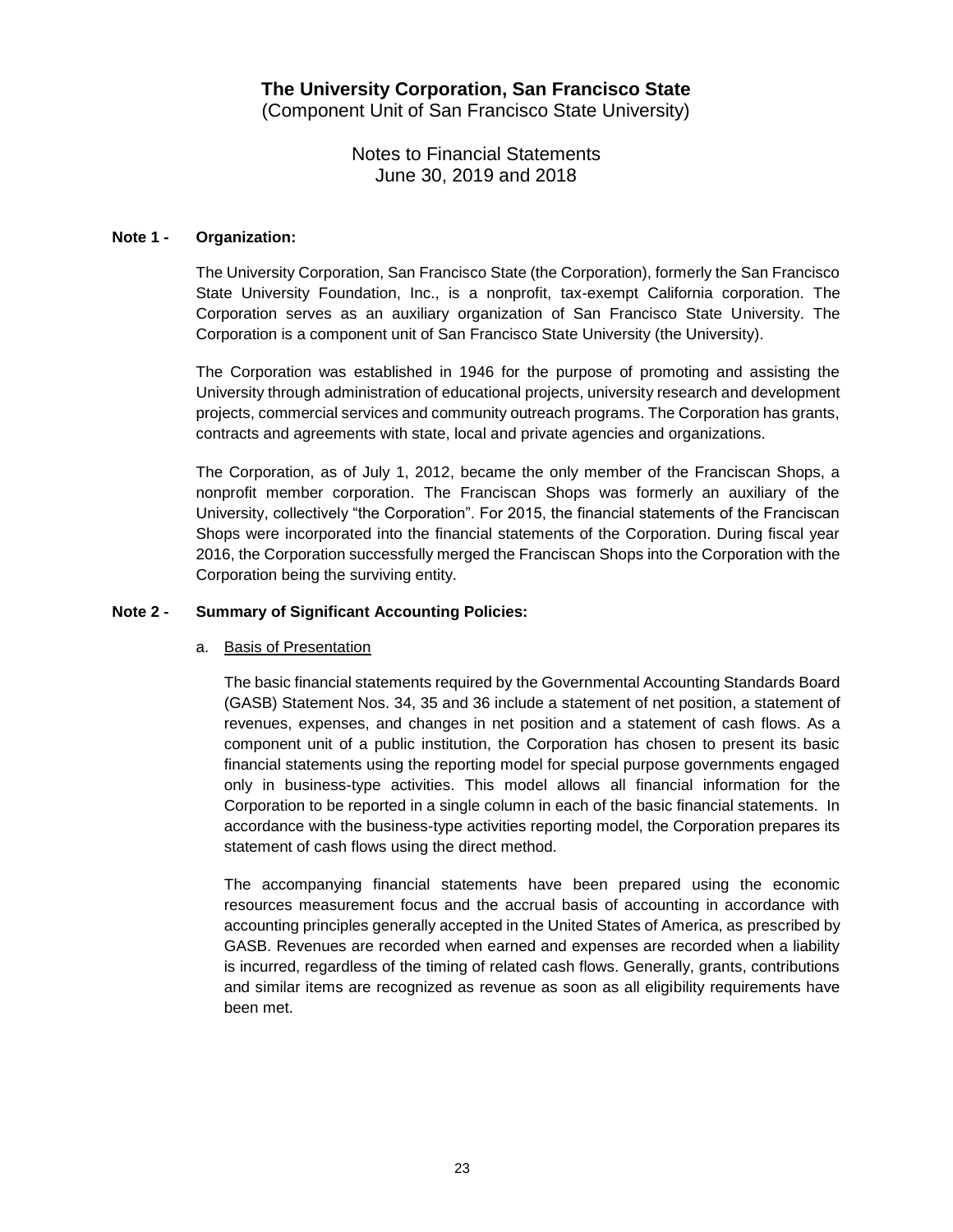Notes to Financial Statements June 30, 2019 and 2018

#### **Note 2 - Summary of Significant Accounting Policies, Continued:**

#### a. Basis of Presentation, Continued

The Corporation considers assets to be current that can reasonably be expected, as part of its normal business operations, to be converted to cash and be available for liquidation of current liabilities within twelve months of the date of the statement of net position. Liabilities that reasonably can be expected, as part of the Corporation's normal business operations, to be liquidated within twelve months of the date of the statement of net position are considered to be current. All other assets and liabilities are considered to be noncurrent, with the exception of those amounts that are required to be reported as deferred outflows or inflows of resources. The Corporation follows GASB 63 and 65 which provide guidance for reporting deferred outflows of resources, deferred inflows of resources, and net position in a statement of financial position and related disclosures. The standard defines deferred outflows or inflows of resources as transactions that result in the consumption or acquisition of net assets in one period that are applicable to future periods.

The Corporation's net assets are classified into the following categories:

- *Invested in Capital Assets*: Capital assets, net of accumulated depreciation.
- *Restricted, Nonexpendable*: Net assets subject to externally imposed conditions that the Corporation retains in perpetuity. Net assets in this category consist of endowments.
- *Restricted, Expendable*: Net assets subject to externally imposed conditions that can be fulfilled by the actions of the Corporation or by the passage of time. This category includes grants, contracts, scholarships and fellowships.
- *Capital Projects*: Net assets subject to externally imposed conditions whose restricted use is for capital projects which can be fulfilled by the actions of the Corporation.
- *Unrestricted*: This represents all unrestricted net assets. Unrestricted net assets may be designated for use by management or the Board of Directors. As of June 30, 2019 and 2018, the Corporation maintains operating and capital reserves of approximately \$2,974,074 and \$2,974,074, respectively.

#### b. Cash and Cash Equivalents

Cash and cash equivalents consist of unrestricted cash, checking accounts, savings accounts and money market funds held outside of investment brokerage accounts with an original maturity date of three months or less.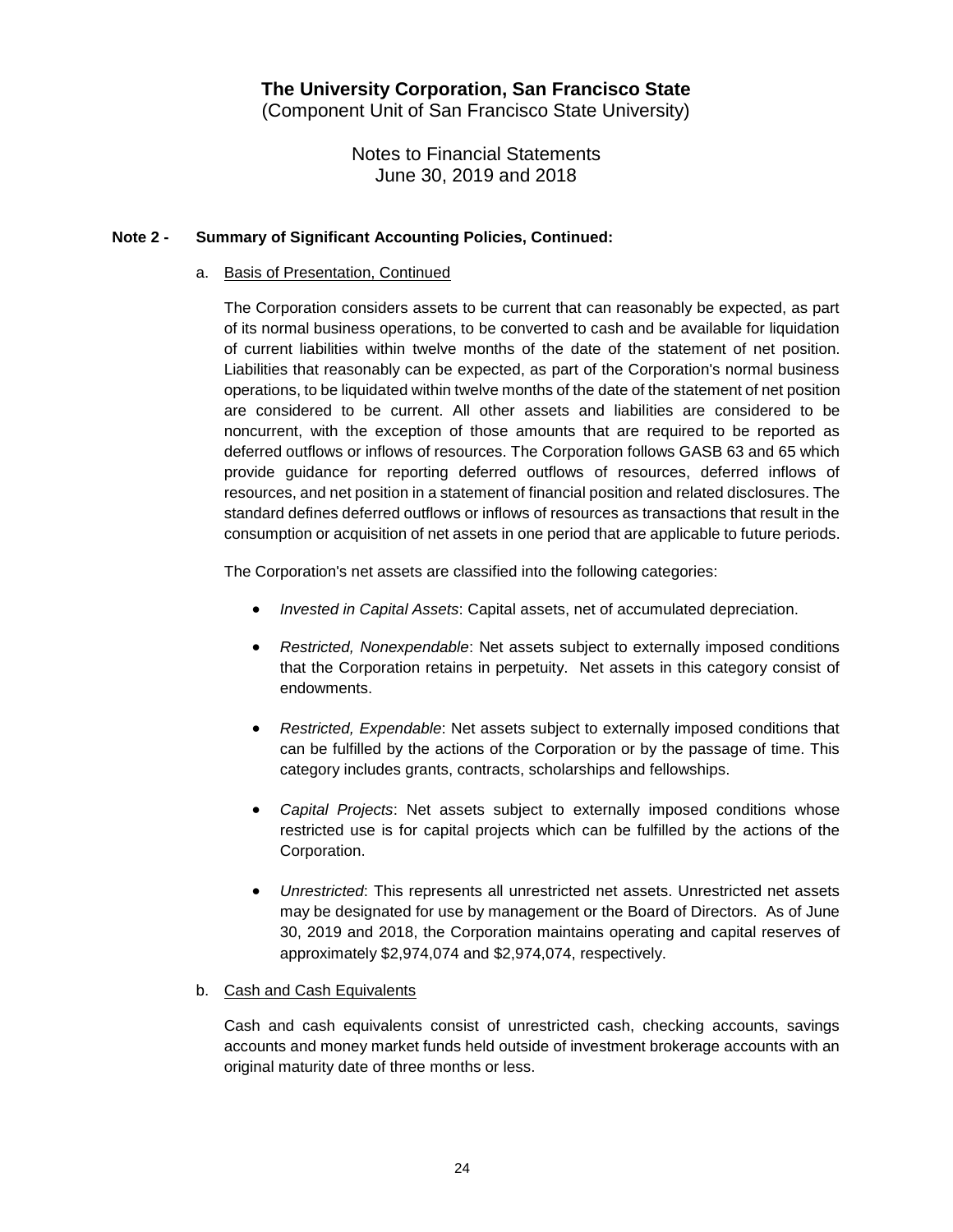Notes to Financial Statements June 30, 2019 and 2018

#### **Note 2 - Summary of Significant Accounting Policies, Continued:**

#### b. Cash and Cash Equivalents, Continued

Custodial Credit Risk - In the case of bank deposits, this is the risk that in the event of a bank failure, the Corporation's deposits may not be returned. The Corporation does not have a formal policy addressing custodial credit risk for its bank deposits. Though the Corporation is not a government agency, the financial institutions, in which the Corporation makes its deposits, have collateralized the deposits in accordance with section 53601 et. Seq. of the California Government Code. Wells Fargo is a financial institution whereby Federal Deposit Insurance Corporation (FDIC) insures deposits. Deposits of more than the \$250,000 insured amount will be collateralized by the bank by pledging identifiable collateral according to statute. Periodically, throughout the years ended June 30, 2019 and 2018, the Corporation maintained balances in excess of the federally insured limits.

c. Accounts Receivable, Net

Accounts receivable includes amounts due from special projects, business services, contracts and other receivables from the University. Accounts receivable of \$790,771 and \$1,097,455 as of June 30, 2019 and 2018, respectively, are shown net of an allowance for uncollectible accounts of \$0, respectively.

#### d. Pledges Receivable, Net

Pledges receivable are unconditional promises of private gifts to the Corporation. Pledges meeting the requirements specified by GASB Statement No. 33, *Accounting and Financial Reporting for Non-exchange Transactions* (GASB 33), are included in the financial statements as pledges receivable and recognized as revenue in the period pledged. Pledges extending beyond one year are discounted to recognize the present value of the future cash flows.

| Pledges Receivable, Net as of June 30, | 2019 |           |    | 2018      |
|----------------------------------------|------|-----------|----|-----------|
| One year                               | S    | 422.481   | S  | 364.420   |
| Two to five                            |      | 629.657   |    | 1,192,590 |
| Total                                  | S    | 1,052,138 | \$ | 1,557,010 |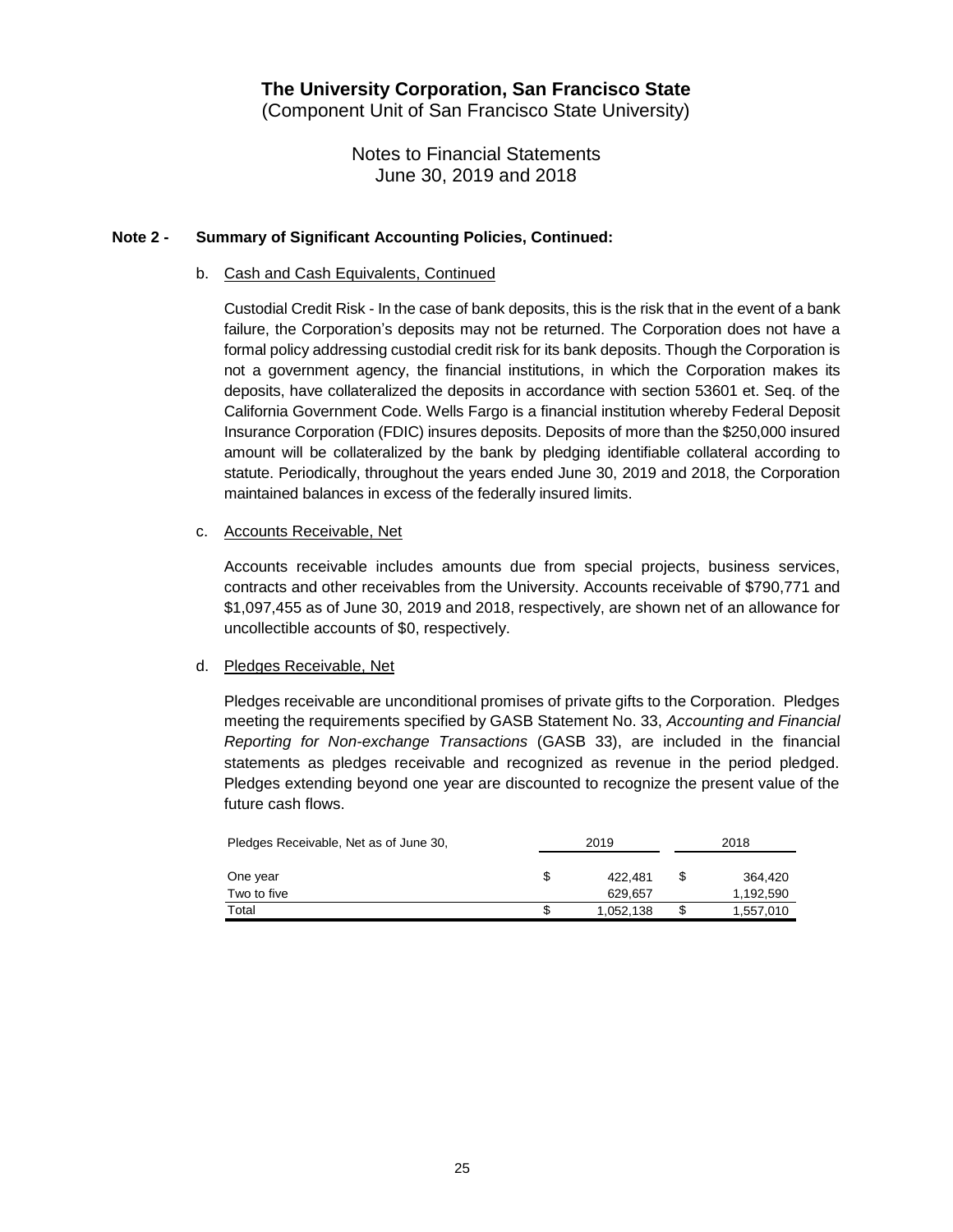Notes to Financial Statements June 30, 2019 and 2018

#### **Note 2 - Summary of Significant Accounting Policies, Continued:**

#### d. Pledges Receivable, Net, Continued

In subsequent years, this discount is accreted and recorded as additional contribution revenue in accordance with donor-imposed restrictions, if any. In addition, pledges are recorded net of an allowance. The allowance for uncollectible pledges is determined by management. Discounts are computed using risk-adjusted market rates. Amortization of the discounts is included in grants and contracts revenue. The discount rate used to calculate the present value of pledges is 5.5% for fiscal year 2019 and 5% for fiscal year 2018. The pledge receivable discount at June 30, 2019 and 2018 is \$56,749 and \$77,097, respectively. Conditional promises and intentions to pledge are recognized as receivables and revenue when the specific condition and/or eligibility and recognition requirement is met.

The pledge receivable balance also includes annuities which are held by the CSU Foundation ("CSU Foundation") on behalf of the Corporation, which serves as the designated entity for the University to collect and administer current use gifts. The annuities have been recorded at present value of the total annuity. The annuity recorded was approximately \$196,398 and \$135,666 as of June 30, 2019 and 2018 respectively.

#### e. Investments

Investments are stated at fair value. The Corporation pools available resources into savings, management and investment accounts. Interest and dividends earned are allocated to the respective funds, net of fees, based on the ratio of a fund's invested resources to the total amount invested.

Investments in alternative investments are based upon the Corporation's net asset value (NAV) of the fair value of underlying assets as reported by the entities in their financial statements or as determined by the fund manager. In some cases, the underlying assets are marketable securities with quoted market prices. In other situations, the underlying assets are not marketable, and valuations are determined by the fund managers. Due to the inherent uncertainty of valuation of non-marketable and restricted investments, those estimated values may differ significantly from the values that would have been used had a ready market for the securities existed, and the differences could be material. Additionally, these investments may have liquidity constraints, including lock up periods of a quarter or longer.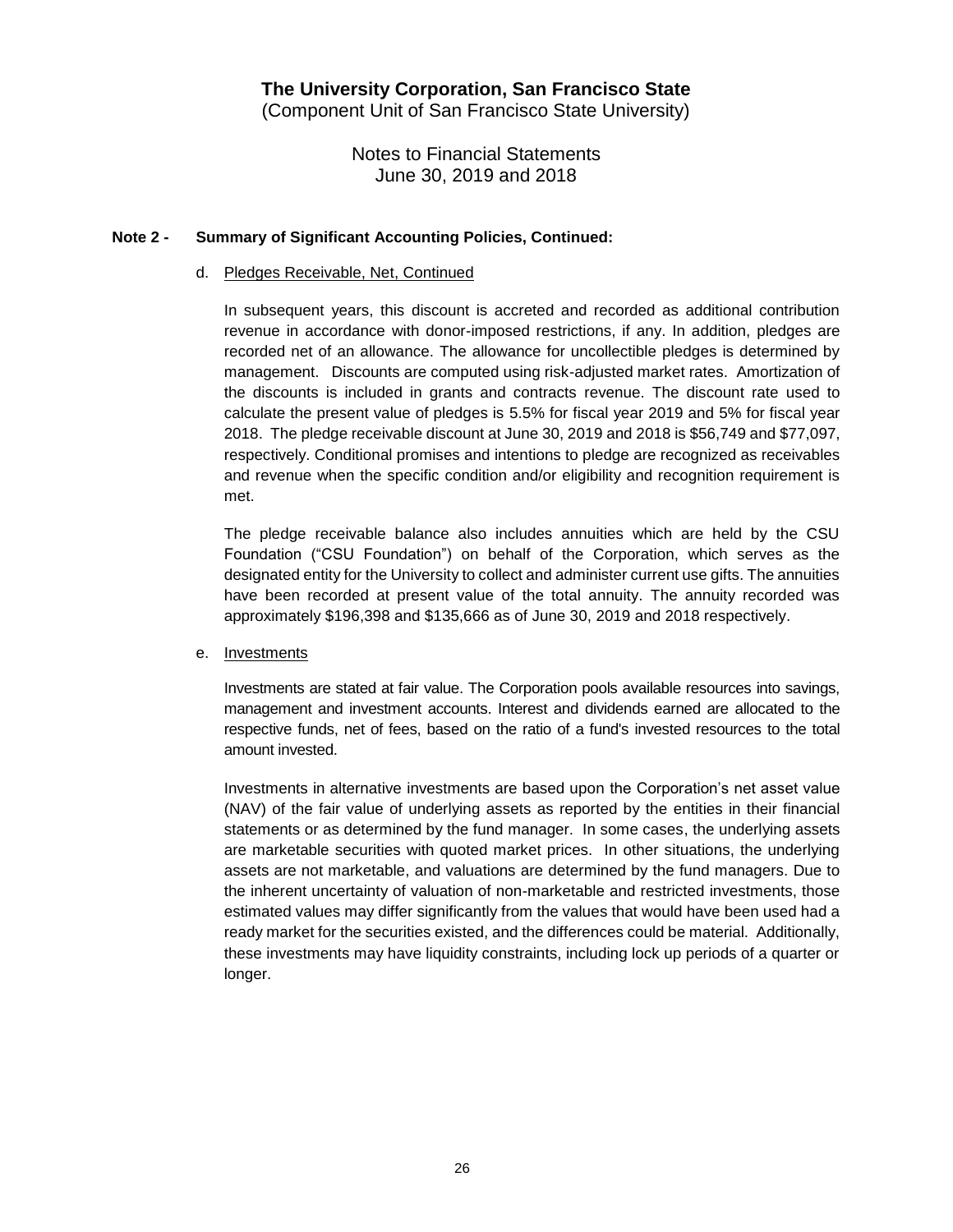Notes to Financial Statements June 30, 2019 and 2018

## **Note 2 - Summary of Significant Accounting Policies, Continued:**

#### f. Restricted Investments

Investments made from donor-restricted endowments are pooled with the Corporation's other investments. Any appreciation of such investments is tracked separately and recorded in unrestricted net assets as long as the donor has not restricted those earnings. The Uniform Prudent Management of Institutional Funds Act (UPMIFA) passed in July 2006 and adopted by California in 2008 authorizes an institution to spend the amount it deems prudent considering the donor's intent, the purposes of the fund and relevant economic factors. According to the Corporation's policy, up to 4% of the earnings may be distributed each year. Earnings available for distribution are identified as interest, dividends and realized gains and losses and are calculated quarterly based on the average daily balance of the portfolio.

The Corporation invests these funds to produce current income to meet spending needs and to preserve the real value of the endowment principal. The payout policy objective is interlinked with the investment objectives for the total fund and has been formulated in the context of the overarching goal for prudent management of endowments: to optimize the balance between preserving the real (after inflation) long-term purchasing power of the endowment principal with the need to make annual distributions to campus beneficiaries.

## g. Capital Assets

Capital assets, which include property, leasehold improvements and equipment, are stated at cost. Depreciation is computed using the straight-line method over the estimated useful lives of the assets, which range from five to ten years for equipment and ten to thirty years for buildings and related improvements. Property and equipment with a value of less than \$5,000 is not capitalized. Annually, the Corporation transfers ownership of the capital assets belonging to closed projects to the University, where appropriate. In addition, the Corporation also transfers capital assets purchased by Corporation projects when those assets are requested to be transferred to the University. The net book value of transfers made to the University during the fiscal year ended June 30, 2019 and 2018 amounted to \$0 respectively.

#### h. Compensated Absences

Employees accrue annual vacation leave based on length of service and job classification.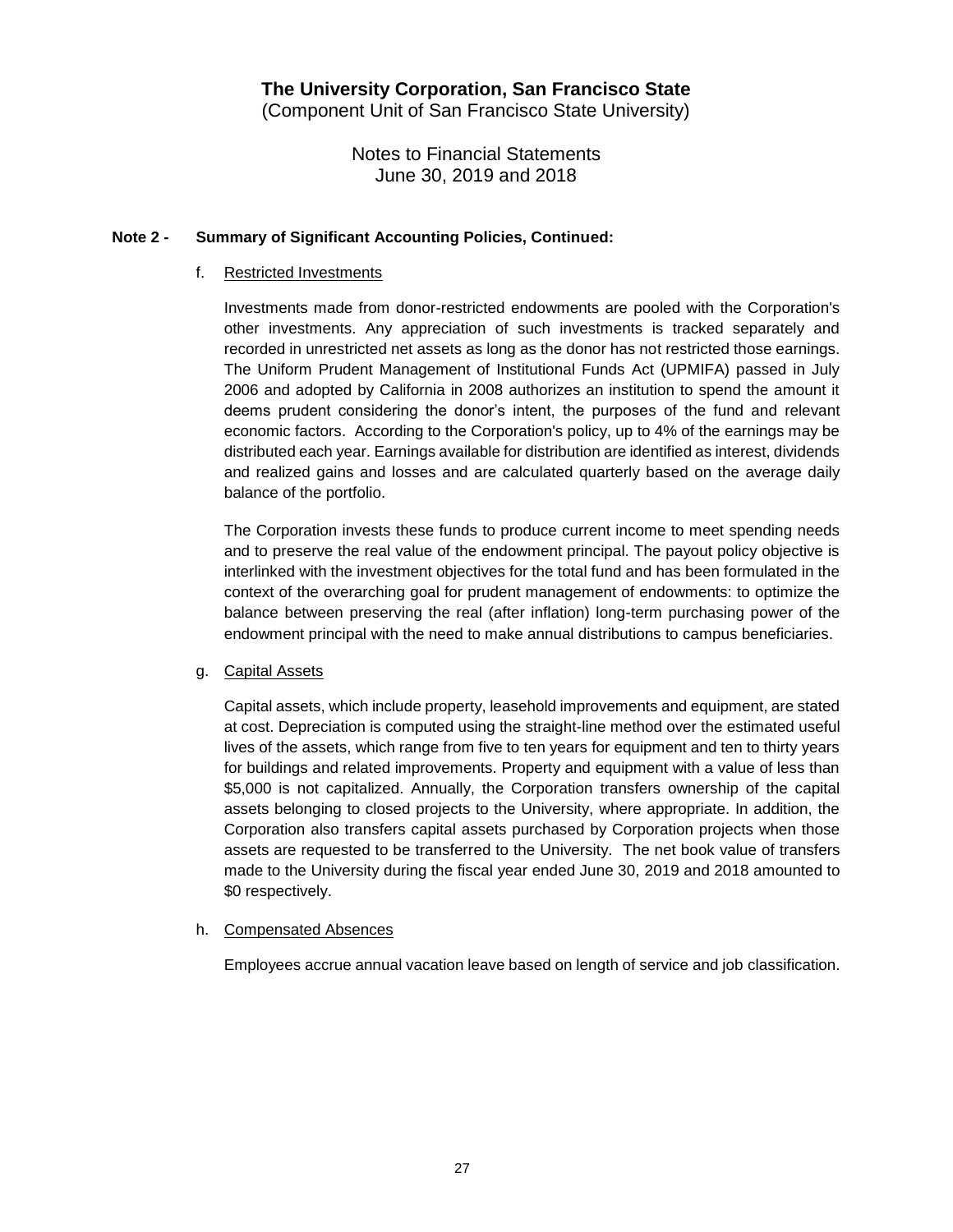Notes to Financial Statements June 30, 2019 and 2018

#### **Note 2 - Summary of Significant Accounting Policies, Continued:**

#### i. Revenue and Expenses

The Corporation classifies operating revenues into six categories: program revenue, grants and contracts, programs funded by related parties, retail revenue, rental income and other revenues. Program revenue, grants and contracts, and programs funded by related parties are derived from program-specific grants and contracts and contributions arising from exchange transactions with federal, state, local, private foundation and individual contributions restricted for a particular program. Programs funded by related parties represent primarily revenue transferred from the San Francisco State University Foundation for scholarships and campus programs.

The retail revenue and expenses category includes revenue from the operation of two convenience stores, the 24-hour automated vending machine and a copy center. The balance relates to commission revenue from the operator of the University's bookstore.

Rental income is revenue generated from food vendors and commercial space leased to various corporations.

Other revenues are revenues which are not required to be reported under program revenue or rental income.

The non-operating revenue and expenses category includes revenue from restricted and unrestricted contributions where the restrictions have been met, and transfers. This category also includes investment returns which are net of administrative fees charged per the investment policy (such as interest, dividends and net realized and unrealized gains and losses).

#### j. Use of Estimates

The preparation of financial statements, in conformity with accounting principles generally accepted in the United States of America, requires management to make estimates and assumptions that affect certain reported amounts and disclosures. Accordingly, actual results could differ from those estimates.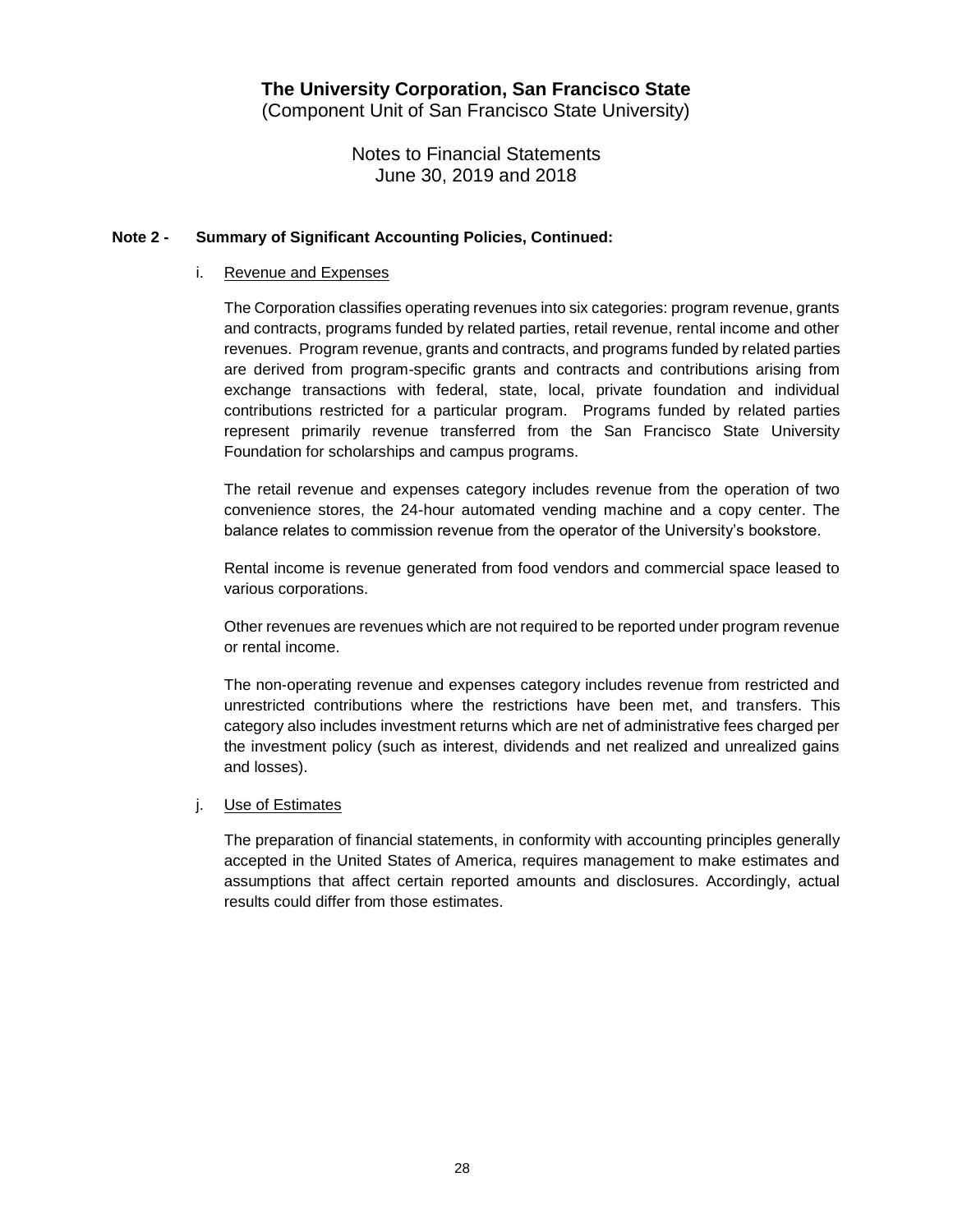Notes to Financial Statements June 30, 2019 and 2018

## **Note 2 - Summary of Significant Accounting Policies, Continued:**

k. Income Taxes

The Corporation is a not-for-profit corporation and is exempt from federal and state income taxes under provisions of section 501(c)(3) of the Internal Revenue Code and the California Tax Code. Continuance of such exemption is subject to compliance with laws and regulations of the taxing authorities. Certain activities considered unrelated to the tax exempt purposes of the Corporation may generate income that is taxable. No provision has been recorded for income taxes, as the net income, if any, from unrelated business in the opinion of management; it is not material to the basic financial statements taken as a whole. The open tax years are generally the years ended June 30, 2013 through June 30, 2018 for federal tax purposes and the years ended June 30, 2012 through June 30, 2018 for California tax purposes.

## l. Fair Value Measurement

The GASB issued Statement No. 72, *Fair Value Measurement and Application (February 2015)*. This statement addresses accounting and financial reporting issues related to fair value measurements. The definition of fair value is the price that would be received to sell an asset or paid to transfer a liability in an orderly transaction between market participants at the measurement date. This statement provides guidance for determining a fair value measurement for financial reporting purposes. This statement also provides guidance for applying fair value to certain investments and disclosures related to all fair value measurements.

- Level 1 Quoted prices (unadjusted) in active markets for identical assets or liabilities that a government can access at the measurement date.
- Level 2 Inputs (other than quoted market prices included within Level 1) that are observable for the asset/liability, either directly or indirectly.
- Level 3 Unobservable inputs for the asset/liability; used to the extent that observable inputs are not available.
- Net Asset Value (NAV) the fair value of underlying assets as reported by the entities in their financial statements or as determined by the fund manager. In some cases, the underlying assets are marketable securities with quoted market prices. In other situations, the underlying assets are not marketable, and valuations are determined by the fund managers. Due to the inherent uncertainty of valuation of non-marketable and restricted investments, those estimated values may differ significantly from the values that would have been used had a ready market for the securities existed, and the differences could be material. Additionally, these investments may have liquidity constraints, including lock up periods of a quarter or longer.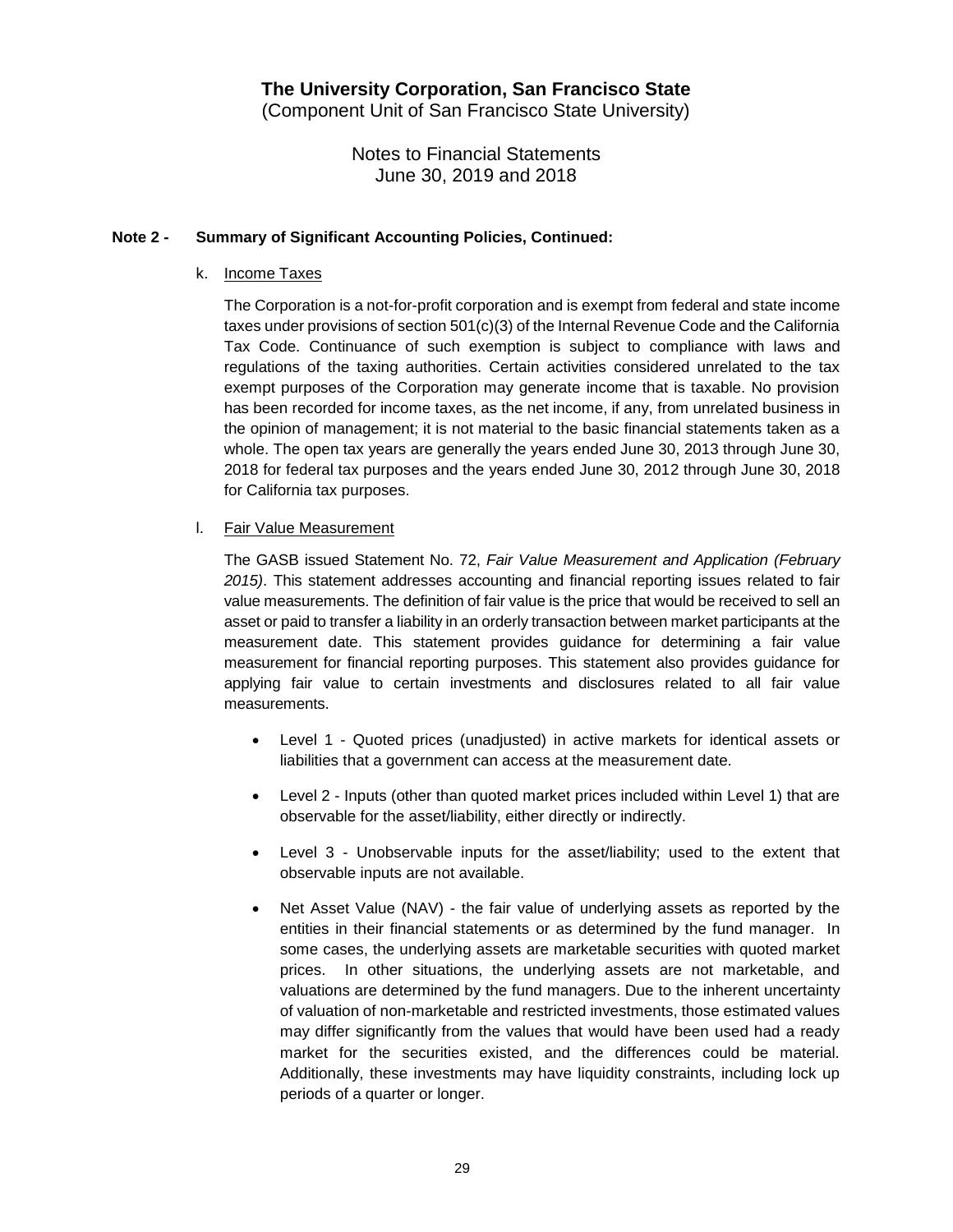Notes to Financial Statements June 30, 2019 and 2018

#### **Note 2 - Summary of Significant Accounting Policies, Continued:**

m. Capital Lease

In April 2015, the Corporation entered into a capital lease agreement with a third party for copier equipment for Ctrl P. This agreement expires in May 2020, is payable in monthly installments of \$769 and \$348, and bears an effective annual interest rate of 10.79% and 8.07%, respectively. The Corporation upgrade the copier equipment in June 2018 and entered an operating lease. The capital lease was fully expensed. The amount paid in 2019 principal and interest was \$0, respectively.

#### n. Deferred Inflows of Resources

In addition to liabilities, the statement of net position includes a separate section for deferred inflows of resources. This separate financial statement element represents an acquisition of net position that applies to a future period and would only be recognized as an inflow of resources (revenue) at that time. The Corporation has one item that qualifies for reporting in this category: deferred inflows from charitable gift annuities held by California State Foundation.

#### o. Lease revenue and expense

The Corporation recognizes lease revenue on a straight-line basis over the term of the respective lease. Lease Receivable represents the amount by which straight-line lease revenue exceeds rent currently billed in accordance with the lease agreements.

The Corporation recognizes lease expense on a straight-line basis over the term of the respective lease. Lease Payable represents the amount by which straight-line lease expense exceeds rental expense currently remitted in accordance with the lease agreements.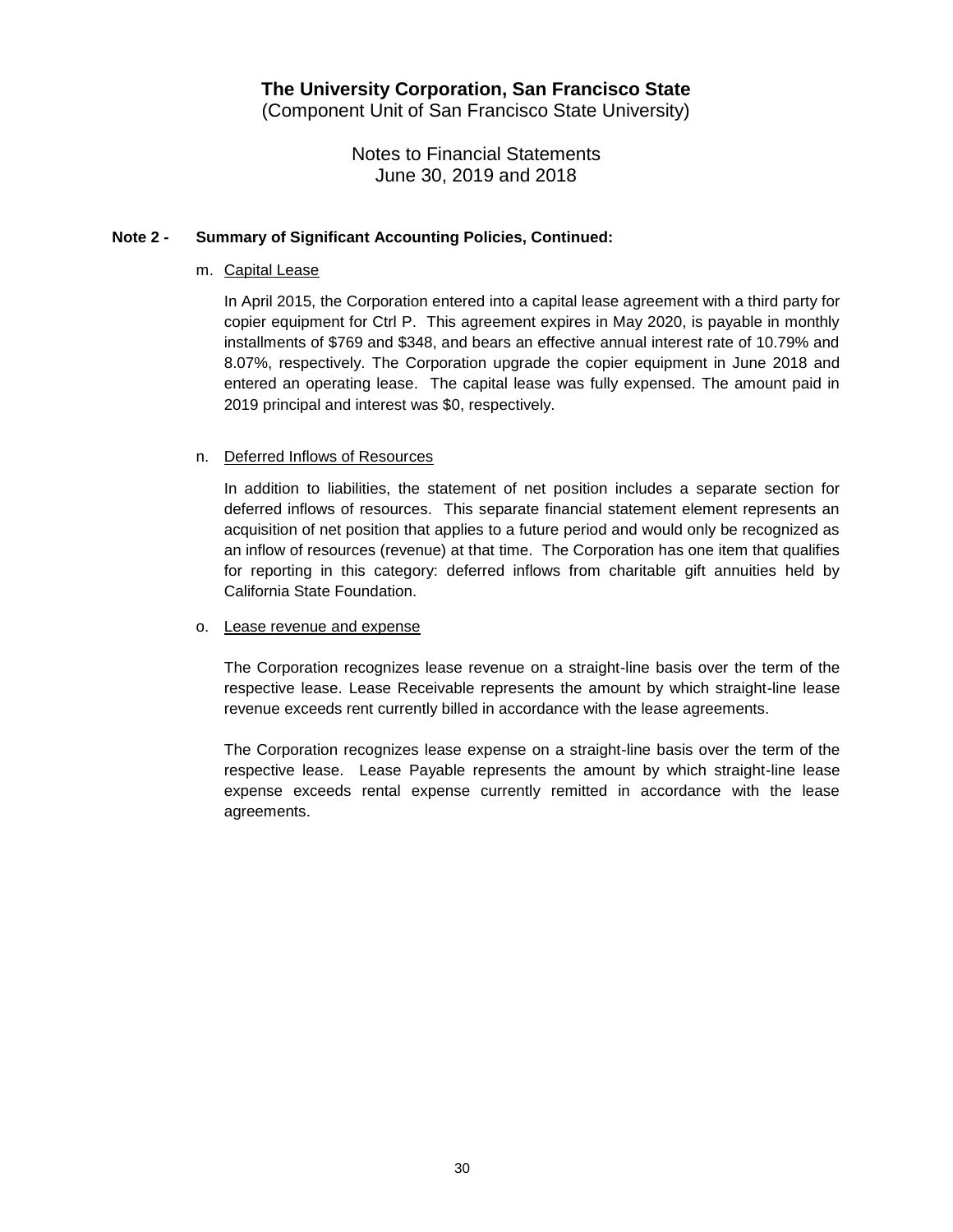(Component Unit of San Francisco State University)

## Notes to Financial Statements June 30, 2019 and 2018

#### **Note 3 - Investments:**

Investments consist of the following as of June 30, 2019:

|                                          |            |            |                 |           | <b>Investment Maturities (Years)</b> |                 |    |           |
|------------------------------------------|------------|------------|-----------------|-----------|--------------------------------------|-----------------|----|-----------|
|                                          | Fair Value |            | <1 Year         | - 5 Years | $6 - 10$ Years                       | 10+ Years       |    | Other     |
| Local agency investment fund             | \$         | 7,011,568  | \$<br>7,011,568 | \$        |                                      | \$              | \$ |           |
| Broker money market funds                |            | 320,690    | 320,690         |           |                                      |                 |    |           |
| Treasury                                 |            | 1,235,334  | 202,299         | 481,973   |                                      | 551,062         |    |           |
| <b>Agency Securities</b>                 |            | 485,523    |                 | 204,309   | 199,688                              | 81,526          |    |           |
| Corporate debt securities                |            | 1,749,630  | 115,632         | 1,076,851 | 118,526                              | 438,621         |    |           |
| <b>Municipal Bonds</b>                   |            | 224,941    | 65,498          | 106,684   |                                      | 52,759          |    |           |
| Mortgage Pools                           |            | 917,250    |                 |           | 61,372                               | 855,878         |    |           |
| Mutual funds                             |            | 7,241,580  | 7,241,580       |           |                                      |                 |    |           |
| <b>CMO &amp; Asset Backed Securities</b> |            | 276,612    |                 | 276,612   |                                      |                 |    |           |
| <b>REIT</b>                              |            | 287,119    | 287,119         |           |                                      |                 |    |           |
| <b>Equity securities</b>                 |            | 10,778,018 | 6,773,827       |           |                                      |                 |    | 4,004,191 |
| Alternative investments                  |            | 1,687,152  |                 |           |                                      |                 |    | 1,687,152 |
|                                          |            | 32,215,417 | 22,018,213      | 2,146,429 | \$<br>379,586                        | \$<br>1,979,846 | S  | 5,691,343 |

Investments consist of the following as of June 30, 2018:

|                              |    |            |    |            |                                |         | Investment Maturities (Years) |  |                |           |       |
|------------------------------|----|------------|----|------------|--------------------------------|---------|-------------------------------|--|----------------|-----------|-------|
|                              |    | Fair Value |    |            |                                | <1 Year | l – 5 Years                   |  | $6 - 10$ Years | 10+ Years | Other |
| Local agency investment fund | Ъ. | 7.545.445  | \$ | 7.545.445  | \$<br>$\overline{\phantom{a}}$ | J       |                               |  |                |           |       |
| Broker money market funds    |    | 220,670    |    | 220,670    | $\overline{\phantom{a}}$       |         | ۰                             |  |                |           |       |
| Corporate debt securities    |    |            |    |            | $\overline{\phantom{a}}$       |         | ۰                             |  |                |           |       |
| Mutual funds                 |    | 9,283,850  |    | 9,283,850  | -                              |         | -                             |  |                |           |       |
| <b>Equity securities</b>     |    | 13,308,723 |    | 13,308,723 |                                |         | -                             |  |                |           |       |
| Alternative investments      |    | 1,079,423  |    |            |                                |         |                               |  | 1,079,423      |           |       |
|                              |    |            |    |            |                                |         |                               |  |                |           |       |
|                              |    | 31,438,110 |    | 30,358,687 |                                |         |                               |  | 1,079,423      |           |       |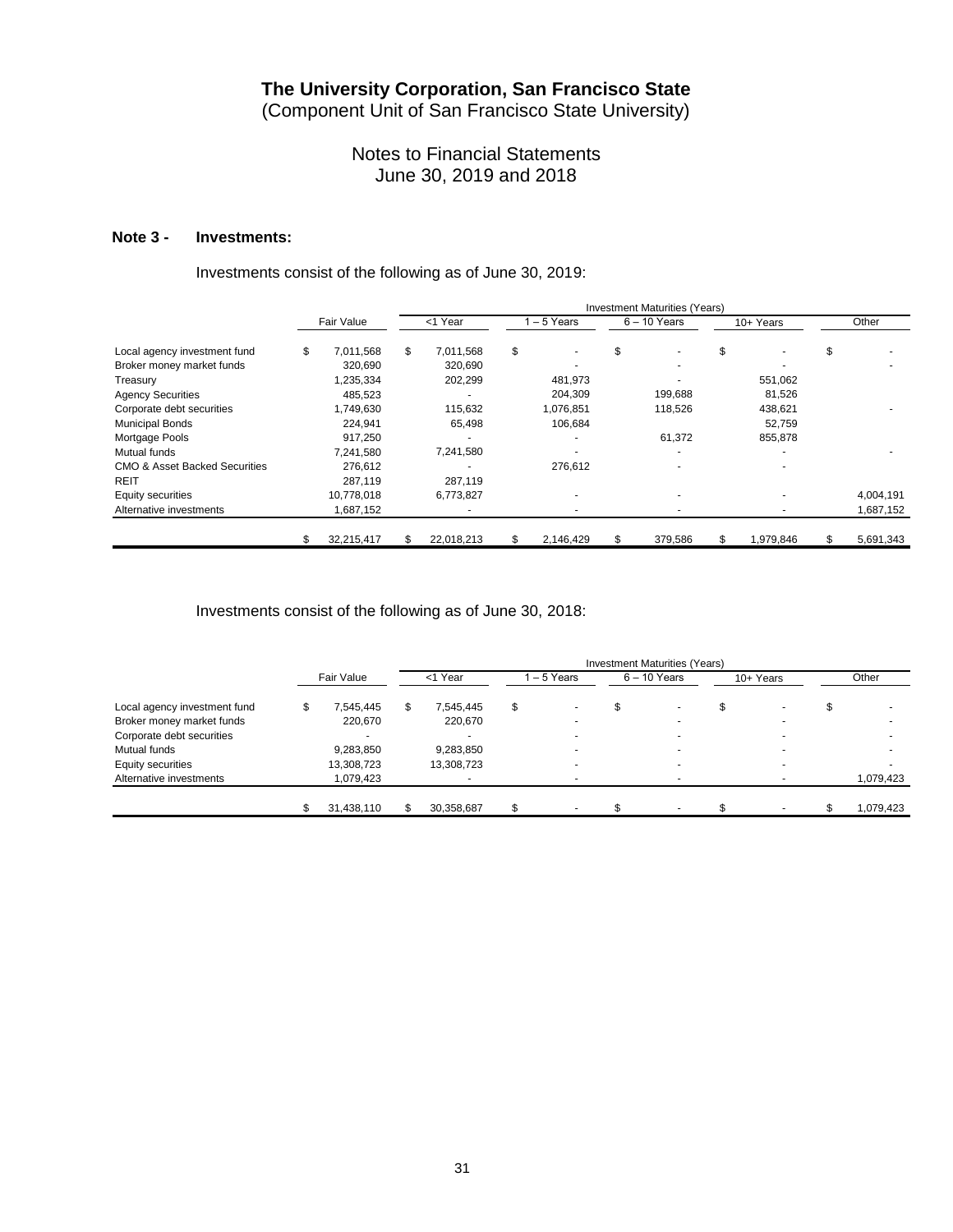(Component Unit of San Francisco State University)

## Notes to Financial Statements June 30, 2019 and 2018

#### **Note 3 - Investments, Continued:**

Investment return for the years ended June 30, 2019 and 2018 consists of the following:

|                                                               |  | 2019               | 2018                     |
|---------------------------------------------------------------|--|--------------------|--------------------------|
| Interest and dividends<br>Realized and unrealized gain (loss) |  | 864,860<br>616.732 | \$<br>655,151<br>807,732 |
|                                                               |  | 1.481.592          | 1,462,883                |

*Interest Rate Risk* - The Corporation mitigates its interest rate risk through the use of professional money managers that use their judgment on the selection of debt securities. The Corporation does not currently have a formal policy on future maturity limitations.

*Credit Risk* - The Corporation's investment policy provides that all investments must be rated at least investment grade by one nationally recognized ratings agency. In the event that an investment falls below investment grade, the manager must notify the Corporation of the downgrade and provide a recommended course of action. Securities rated BBB are limited to 10% of the managers' bond portfolio, and the maximum exposure to an issuer rated BBB is limited to 3% of the Corporation's fixed income holdings.

*Concentration of Credit Risk* - Securities held in any one issuer are limited to 10% of a particular money manager's bond portfolio and 3% of the Corporation's total fixed income holdings. Individual equities are also mandated to be no more than 5% of the stock portfolio. As a result, no one issuer exceeds 5% of the Corporation's total investments.

*Custodial Credit Risk* - Custodial credit risk represents the risk that, in the event of the failure of counterparty, the Corporation will not be able to recover the value of its investments or collateral securities that are in the possession of an outside party. The account held by UBS Financial Services, Inc. is insured with a combination of SIPC and other commercial insurance. SIPC coverage protects customers of a U.S. registered broker-dealer in the event the brokerdealer becomes financially insolvent and cannot return the full value of a customer's securities and cash in the broker-dealer's possession or control. SIPC covers each customer's account up to \$500,000, of which up to \$100,000 may be cash. Excess coverage follows the terms of SIPC coverage but covers each account up to its full net equity value, including all cash balances. CAPCO, an insurer who provides securities account protection for amounts in excess of SIPC, is rated A+ by Standard & Poor's. The Corporation does not have a formal policy covering custodial credit risk for its investments.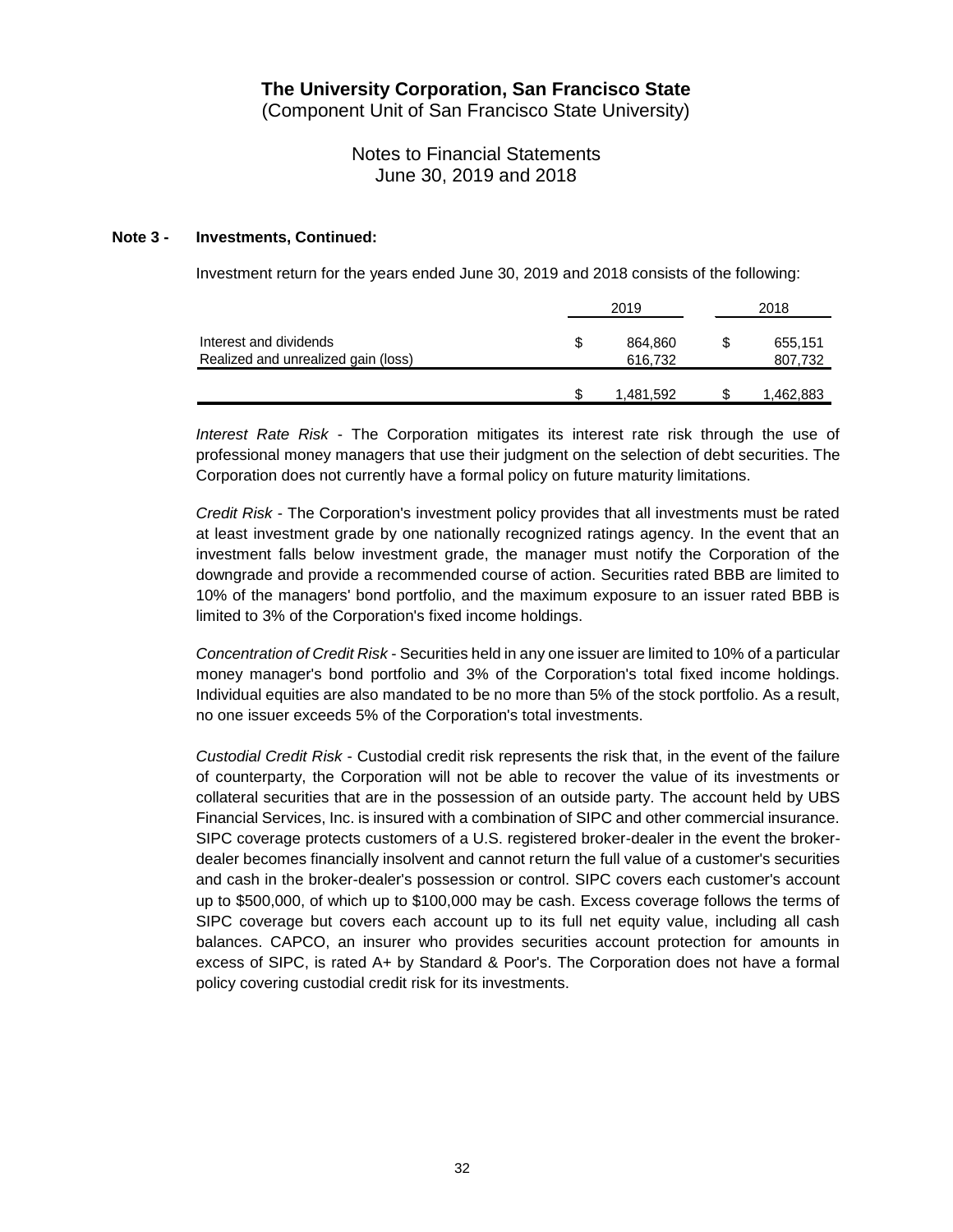Notes to Financial Statements June 30, 2019 and 2018

#### **Note 3 - Investments, Continued:**

#### Local Agency Investment Fund (LAIF)

Under federal law, the state of California cannot declare bankruptcy, thereby allowing the Government Code Section 16429.3 to stand. This section states that "moneys placed with the Treasurer for deposit in the LAIF by cities, counties, special districts, nonprofit corporations, or qualified quasi-governmental agencies shall not be subject to either of the following: (a) transfer or loan pursuant to Sections 16310, 16312, or 16313, or (b) impoundment or seizure by any state official or state agency."

During the 2002 legislative session, California Government Code Section 16429.4 was added to the LAIF's enabling legislation. The section states that "the right of a city, county, city and county, special district, nonprofit corporation, or qualified quasi-governmental agency to withdraw its deposited moneys from the LAIF, upon demand, may not be altered, impaired, or denied in any way, by any state official or state agency based upon the state's failure to adopt a State Budget by July 1 of each new fiscal year."

#### **Note 4 - Fair Value Measurement:**

At June 30, 2019 and 2018, the Corporation investments consist of cash and money market funds of \$320,690 and \$220,670, respectively, and the following assets which are classified by level within the valuation hierarchy on a recurring basis at June 30:

|                               |    |            |    |             |    | 2019    |    |            |    |              |  |
|-------------------------------|----|------------|----|-------------|----|---------|----|------------|----|--------------|--|
|                               |    | Level 1    |    | Level 2     |    | Level 3 |    | <b>NAV</b> |    | Total        |  |
| Local agency investment fund  | \$ |            | \$ |             | \$ |         | \$ | 7,011,568  | \$ | 7,011,568    |  |
| Corporate debt securities     |    | 1,319,665  |    | 429,965     |    |         |    |            |    | 1,749,630    |  |
| Treasury                      |    | 1,235,334  |    |             |    |         |    |            |    | 1,235,334    |  |
| Agency securities             |    | 485,523    |    |             |    |         |    |            |    | 485,523      |  |
| Municipal bonds               |    | 52,759     |    | 172,182     |    |         |    |            |    | 224,941      |  |
| Mortgage pools                |    |            |    | 917,250     |    |         |    |            |    | 917,250      |  |
| CMO & Asset backed securities |    | 69,952     |    | 206,660     |    |         |    |            |    | 276,612      |  |
| Mutual funds                  |    | 7,241,580  |    |             |    |         |    |            |    | 7,241,580    |  |
| <b>REIT</b>                   |    | 287,119    |    |             |    |         |    |            |    | 287,119      |  |
| <b>Equity Securities</b>      |    | 6,773,827  |    |             |    |         |    | 4,004,191  |    | 10,778,018   |  |
| Alternatives                  |    |            |    |             |    |         |    | 1,687,152  |    | 1,687,152    |  |
|                               | S  | 17,465,759 |    | \$1,726,057 | \$ |         | S. | 12,702,911 |    | \$31,894,727 |  |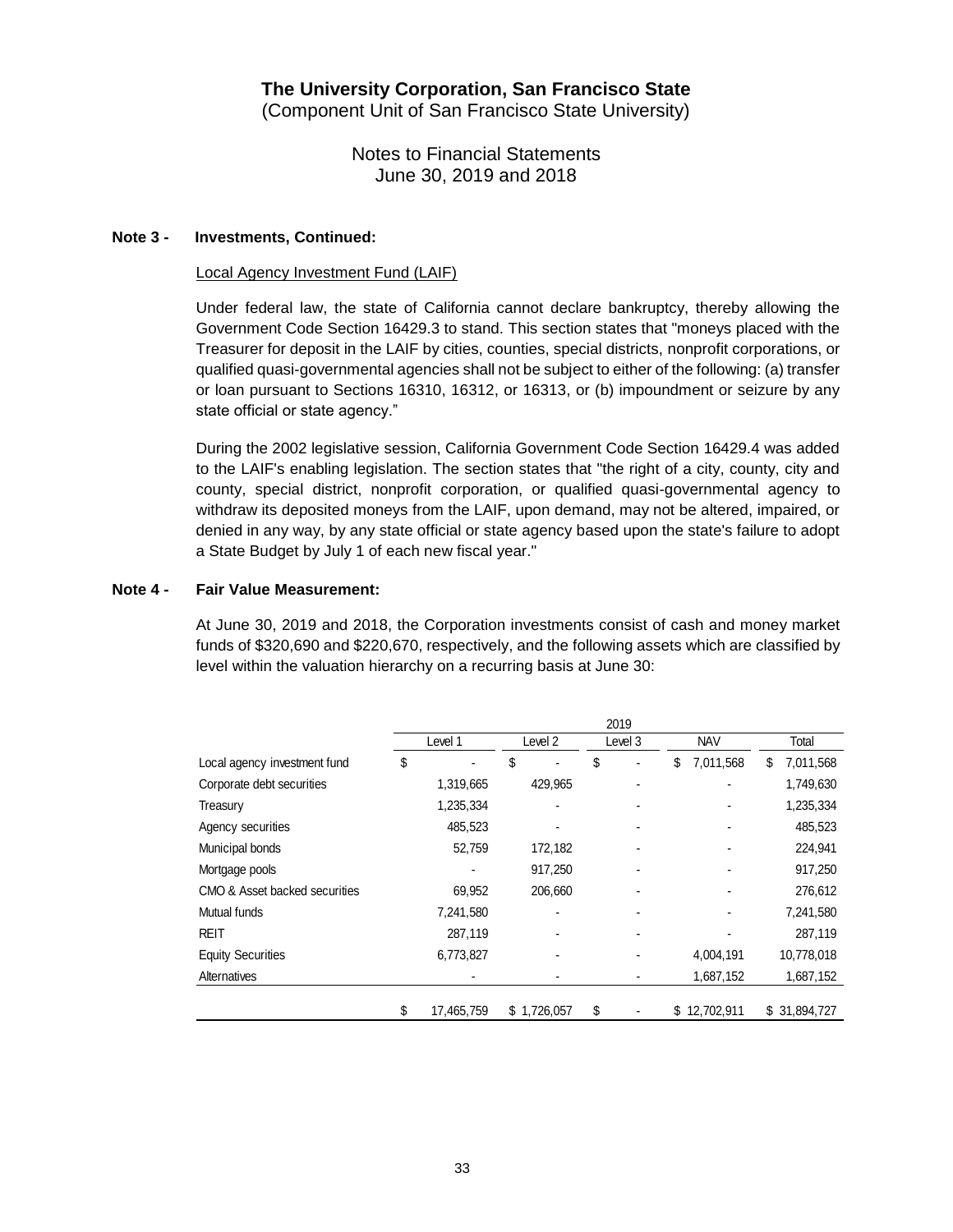(Component Unit of San Francisco State University)

## Notes to Financial Statements June 30, 2019 and 2018

#### **Note 4 - Fair Value Measurement, Continued:**

|                              |   |            |                |    | 2018    |   |                |     |            |
|------------------------------|---|------------|----------------|----|---------|---|----------------|-----|------------|
|                              |   | Level 1    | Level 2        |    | Level 3 |   | <b>NAV</b>     |     | Total      |
| Local agency investment fund | S |            | \$<br>٠        | \$ | ٠       | S | 7,545,445      | \$  | 7,545,445  |
| Corporate debt securities    |   |            |                |    | ۰       |   | $\blacksquare$ |     | ۰          |
| Mutual funds                 |   | 9,283,850  |                |    | ۰       |   | $\blacksquare$ |     | 9,283,850  |
| Equity securities            |   | 13,308,723 |                |    | ۰       |   | $\blacksquare$ |     | 13,308,723 |
| Alternatives                 |   | ۰          | $\blacksquare$ |    | ٠       |   | 1,079,423      |     | 1,079,423  |
|                              |   |            |                |    |         |   |                |     |            |
|                              |   | 22,592,572 | \$             | S  | ۰       |   | 8,624,868      | \$. | 31,217,440 |

#### **Alternative Investments Measured at NAV**

|                            |    | Fair Value | Unfunded<br>Commitments  | Redemption Frequency (If<br>currently eligible) | Redemption<br>Notice Period |
|----------------------------|----|------------|--------------------------|-------------------------------------------------|-----------------------------|
| Multi-strategy hedge funds |    |            |                          |                                                 |                             |
| Real estate funds          | J. | 1,687,152  | $\overline{\phantom{a}}$ | Annually                                        | 90 days                     |
| Commingled fund            |    | 4,004,191  | $\,$                     | Monthly                                         | 10 days                     |
|                            |    |            |                          |                                                 |                             |

Total alternative investments measured at the NAV  $$5.691.343$ 

- 1. Real estate funds. This type includes 2 real estate funds that invest primarily in US multifamily low income property properties. The real estate funds purchase, own, and manage affordable housing including manufactured housing, senior housing, student housing and commercial real estate. The fair values of the investments in this type have been determined using the NAV per share of the Plan's ownership interest in partners' capital. One investment can be redeemed after a lock-up period lasting either a) two years after the fund has raised \$300 million or b) five years after the inception of the fund. After that there is a 20% gate, so liquidity will provided quarterly, but no more than 20% of the fund can be liquidated in any given calendar year. The fund has a 90-day advance notice for any withdrawal of any quarter end date. The Corporation has \$1,154,557 in the fund at June 30, 2019. The second investment has a 7-year lock up after raising \$200 million. The Corporation has invested \$532,595 in this fund at June 30, 2019.
- 2. Comingled fund. This type includes 1 fund that invests primarily in developed markets investing in international and Global equities with a long-term focus. ESG is an integral component of sustainable and responsible investing. The fair value of the investment in this type has been determined using the NAV per share.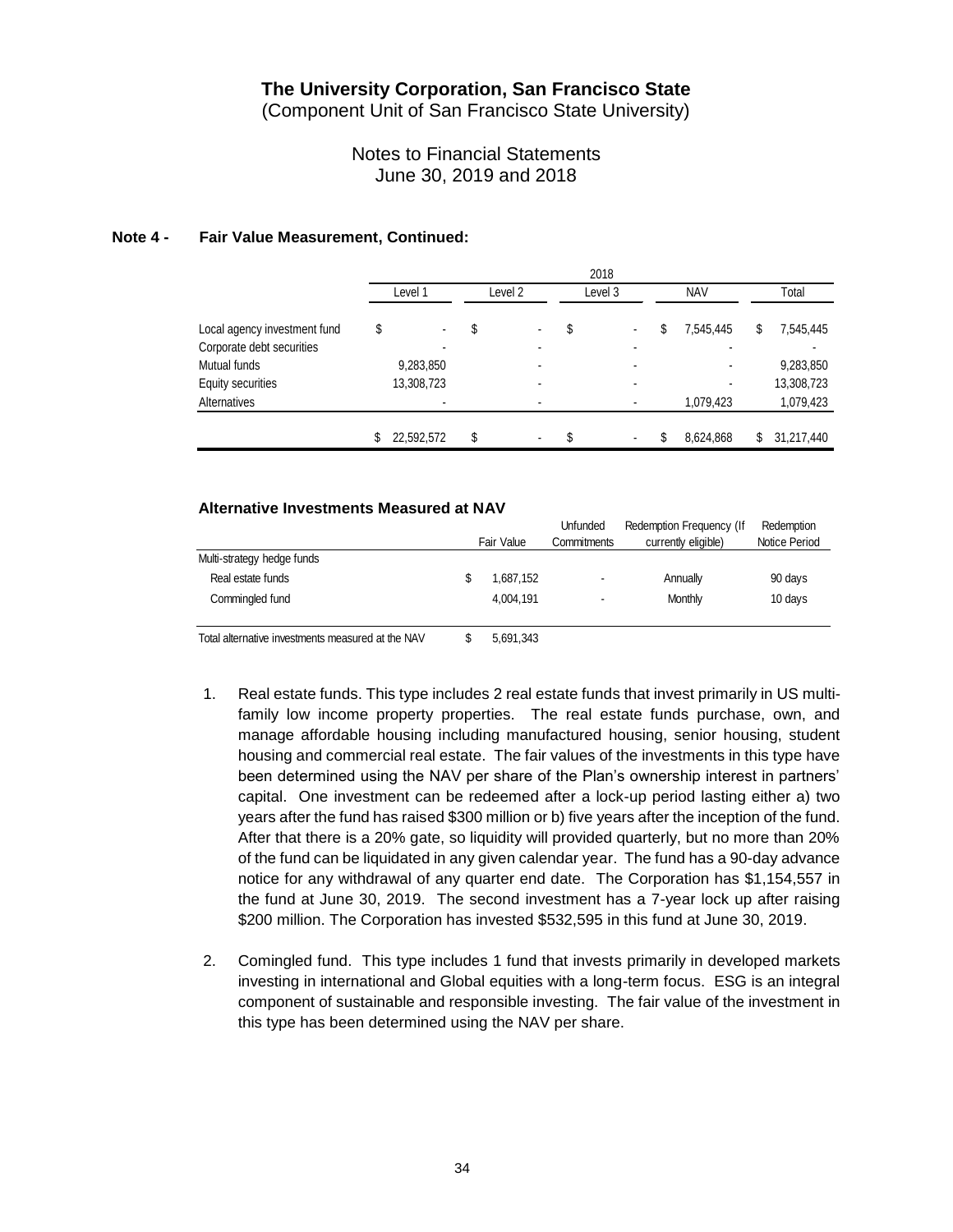## Notes to Financial Statements June 30, 2019 and 2018

#### **Note 5 - Endowments:**

Endowments held and administered by the Corporation at June 30, 2019 and 2018 are as follows:

| <b>Endowments</b><br>625.499 | 618.392 |  |
|------------------------------|---------|--|

The Corporation's investment policy during fiscal years 2019 and 2018 allowed a 4% annual payout based on the quarterly average daily balance of the fund. The 4% annual payout was not changed during the years, and disbursements were allowed.

#### **Note 6 - Capital Assets:**

The following is a roll forward schedule of capital assets for the year ended June 30, 2019:

|                                                                   |    | <b>Balance</b> |               |                   |                  |    | Balance       |
|-------------------------------------------------------------------|----|----------------|---------------|-------------------|------------------|----|---------------|
|                                                                   |    | June 30, 2018  | Additions     | <b>Reductions</b> | <b>Transfers</b> |    | June 30, 2019 |
| Capital assets not being depreciated:<br>Construction in progress | \$ | 173,285        | \$<br>855,815 | \$<br>(5, 471)    |                  | \$ | 1,023,629     |
| Capital assets being depreciated:                                 |    |                |               |                   |                  |    |               |
| Leasehold improvements                                            |    | 2,142,464      | \$<br>971,484 |                   |                  | \$ | 3,113,948     |
| Equipment, furniture, and fixtures                                |    | 1,889,166      | (721, 886)    | (1,916)           |                  |    | 1,165,363     |
| Total capital assets                                              |    | 4,204,915      | 1,105,412     | (7, 387)          |                  |    | 5,302,940     |
| Less accumulated depreciation:                                    |    |                |               |                   |                  |    |               |
| Leasehold improvements                                            |    | 1,295,340      | 160,823       | (1)               |                  |    | 1,456,162     |
| Equipment, furniture, and fixtures                                |    | 1,760,575      | 94,067        | (1, 914)          |                  |    | 1,852,728     |
| Total accumulated depreciation                                    |    | 3,055,915      | 254,890       | (1, 915)          |                  |    | 3,308,890     |
| Net capital assets                                                | S  | 1,149,000      | \$<br>850.522 | \$<br>(5, 472)    | \$               | \$ | 1,994,050     |

Total depreciation expense for the year ended June 30, 2019 was \$254,890.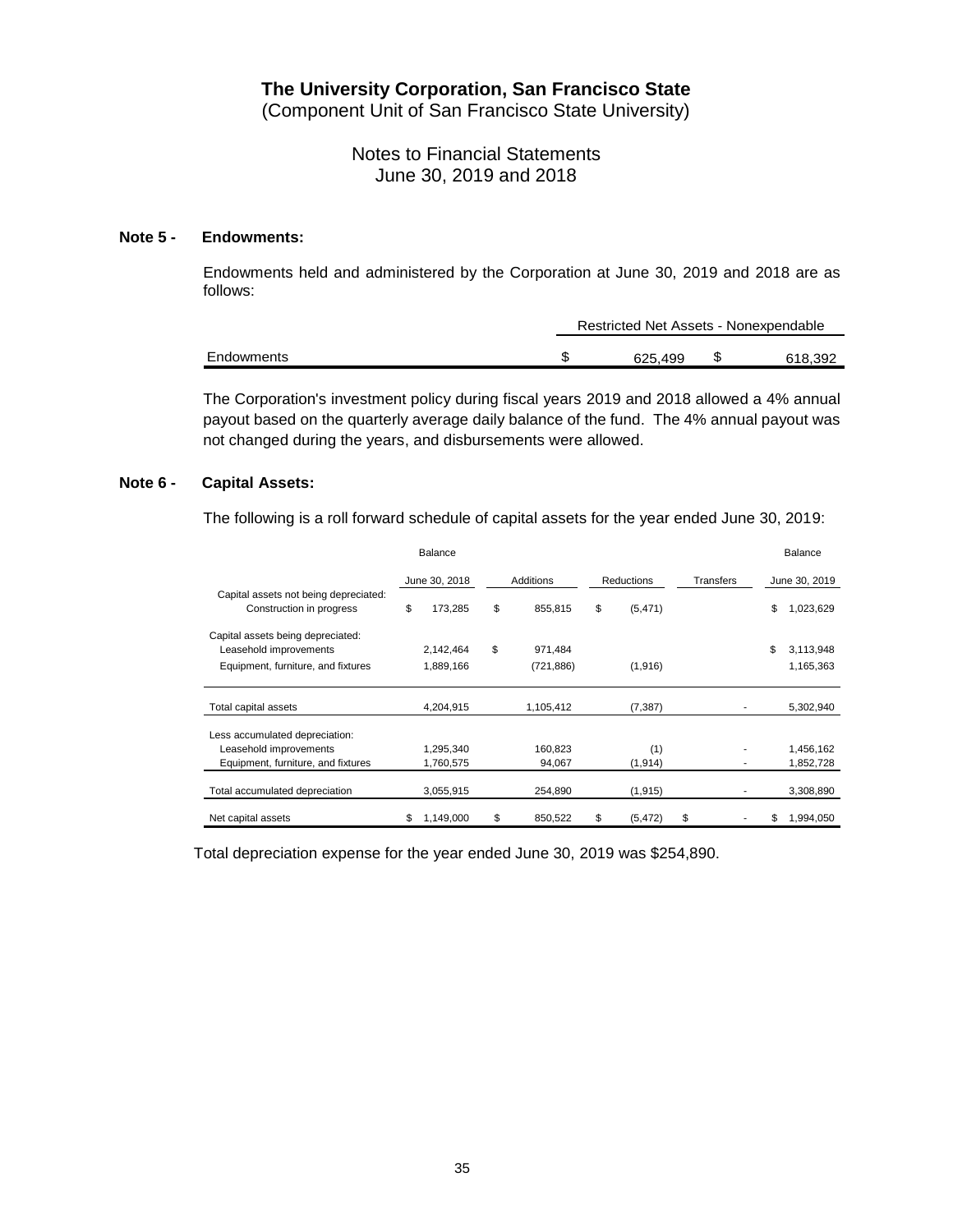(Component Unit of San Francisco State University)

## Notes to Financial Statements June 30, 2019 and 2018

#### **Note 6 - Capital Assets, Continued:**

The following is a roll forward schedule of capital assets for the year ended June 30, 2018:

|                                                            | Balance<br>June 30, 2017 | Additions     | <b>Reductions</b> | Transfers | Balance<br>June 30, 2018 |
|------------------------------------------------------------|--------------------------|---------------|-------------------|-----------|--------------------------|
| Capital assets:<br>Leasehold improvements                  | \$<br>1,936,489          | \$<br>205.976 | \$<br>٠           | \$        | \$<br>2,142,464          |
| Equipment, furniture, fixtures, and<br>project in progress | 2.044.601                | 79,239        | (61, 389)         |           | 2,062,451                |
| Total capital assets                                       | 3,981,090                | 285.215       | (61, 389)         |           | 4,204,915                |
| Less accumulated depreciation:                             |                          |               |                   |           |                          |
| Leasehold improvements                                     | 1,146,023                | 149,317       | ۰                 |           | 1,295,340                |
| Equipment, furniture, and fixtures                         | 1,710,477                | 83,024        | (32, 925)         |           | 1,760,575                |
|                                                            |                          |               |                   |           |                          |
| Total accumulated depreciation                             | 2,856,500                | 232,341       | (32, 925)         |           | 3,055,916                |
| Net capital assets                                         | \$<br>1,124,590          | \$<br>52.874  | \$<br>(28, 463)   | \$        | \$<br>1,149,000          |

Total depreciation expense for the year ended June 30, 2018 was \$232,341.

#### **Note 7 - Related Parties:**

During the years ended June 30, 2019 and 2018, the Corporation paid \$10,834,153 and \$8,380,870, respectively, to the University for salary reimbursement, tuition and fees, scholarships, facilities, and other administrative costs. The Corporation paid \$306,536 and \$62,644 to the San Francisco State University Foundation in 2019 and 2018, respectively for reimbursements. During the years ended June 30, 2019 and 2018, the Corporation received \$1,371,008 and \$881,728, respectively, from the University for reimbursements related to grants and contracts, campus programs, and operating facilities used by University students.

Effective July 1, 2014, the Corporation entered into an operating agreement and lease (Master Lease) with the Board of Trustees of the California State University (Trustees) for the facilities and space that it utilizes in the Cesar Chavez Student Center (the Student Center). The term of the Master Lease is July 1, 2014 to June 30, 2019. The Corporation shares usage of the facility with Associated Students of San Francisco State University (ASI). For lease costs, the Corporation is required to pay its share of common area and facilities upkeep costs. For the year ended June 30, 2019 and 2018 respectively, the Corporation reimbursed the University \$928,827 and \$1,123,301 for its 54% share of the Student Center.

As part of the Master Lease agreement with the University, the Corporation agreed to donate any residual net rental income to ASI to support student-related programs and activities it assumed from the Student Center. For the year ended June 30, 2019 and 2018, the residual net rental income contributed to ASI was \$325,720 and \$79,281 respectively.

At June 30, 2019, the Corporation's recorded receivables from the University were \$102,293, and payables to the University and its affiliates totaled \$1,668,059. The Corporation recorded payables to the Foundation of \$2,560. At June 30, 2018, the Corporation's recorded receivables from the University were \$242,697, and payables to the University and its affiliates totaled \$2,584,993.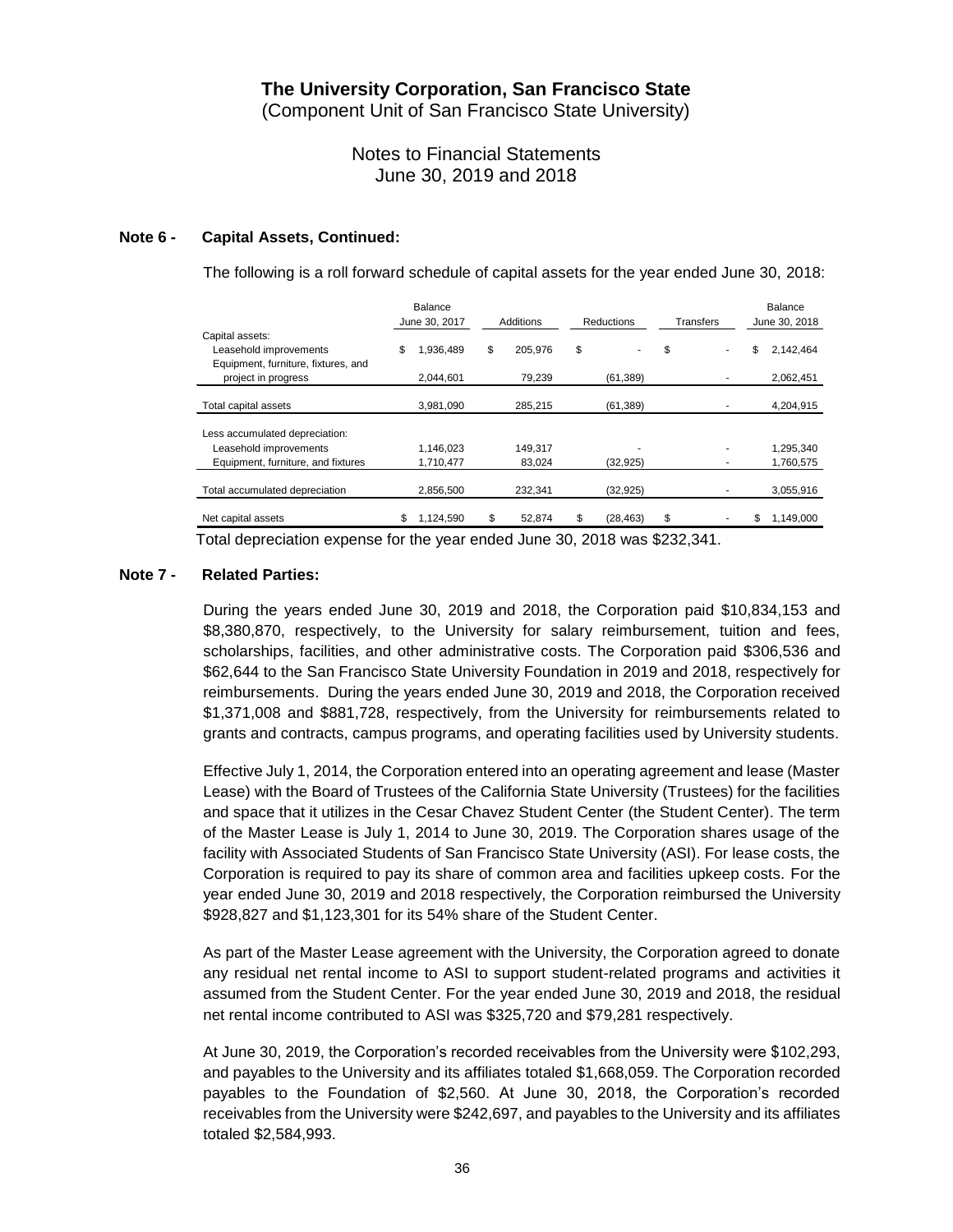Notes to Financial Statements June 30, 2019 and 2018

#### **Note 8 - Student Center Lease Operations:**

On June 5, 2014, the Board of Directors of the Student Center approved the merger of the Student Center with ASI, a related party. The Student Center ceased its operations on June 30, 2014. Beginning July 1, 2014, all student-related programs, activities and transactions of the Student Center transferred to ASI with the exception of the lease operations, which were assumed by the Corporation.

On June 30, 2014, all rental agreements and contracts between the concessionaries and the Student Center terminated. Effective July 1, 2014, those rental activities were assumed by the Corporation on behalf of the University and were converted to month-to-month lease agreements. As of June 30, 2019, total rental receipts including recharges amounted to \$1,685,577, and total expenses were \$1,107,020. As of June 30, 2018, total rental receipts including recharges amounted to \$1,649,284, and total expenses were \$1,322,611.

During fiscal year 2016, the Corporation entered into long-term sublease arrangements with many of its vendors in the Student Center. The terms of those subleases commenced on either July 1, 2015 or August 1, 2015, and all shall terminate on June 30, 2019. One sublease was signed in January 2016 (with new base rent effective on February 1, 2016). Effective July 1, 2015, the base rent will range from \$13,000 - \$50,500 annually depending on the specific vendor and increase 3% in each year of the contract, with the first increase occurring July 1, 2016 for all subleases and with subsequent 3% increases on July 1 each year thereafter. Each sublessee will have the opportunity to obtain a second five-year lease which would range from July 1, 2019 to June 30, 2024.

## **Note 9 - Administration Fees:**

The Corporation charges a one-time administrative fee of 5% when a gift is accepted, unless the gift is for a scholarship. Gifts are funds received from donor contributions, gifts and fundraising revenue that projects receive for their respective programs and overall campus fundraising efforts. The Corporation also charges a one-time administrative fee of 10% when program revenue generated under its campus programs is received. The Corporation defines program revenue as earned revenue for which a tax deduction would not qualify. Membership fees, conferences and meetings, fee for service, sale of goods and special events are highlighted examples of program revenue. The Corporation may charge an administrative fee for activity under various business partnerships with the campus or other auxiliaries such as the Corporation taking over the administration of commencement. Fees earned are based on the fees negotiated per each agreement. Grants and contracts are charged an administrative fee based on the rate provided by the granting agency and are calculated as a percentage of grant expense or salaries and wages. The Corporation does not charge an administrative fee on funds received for scholarship funds. Indirect costs and administrative fees from grants, contracts and campus programs were eliminated against revenue as not to double count the total revenue and expenses. Administrative fees of \$758,604 and \$640,807 were charged by the Corporation during the years ended June 30, 2019 and 2018, respectively.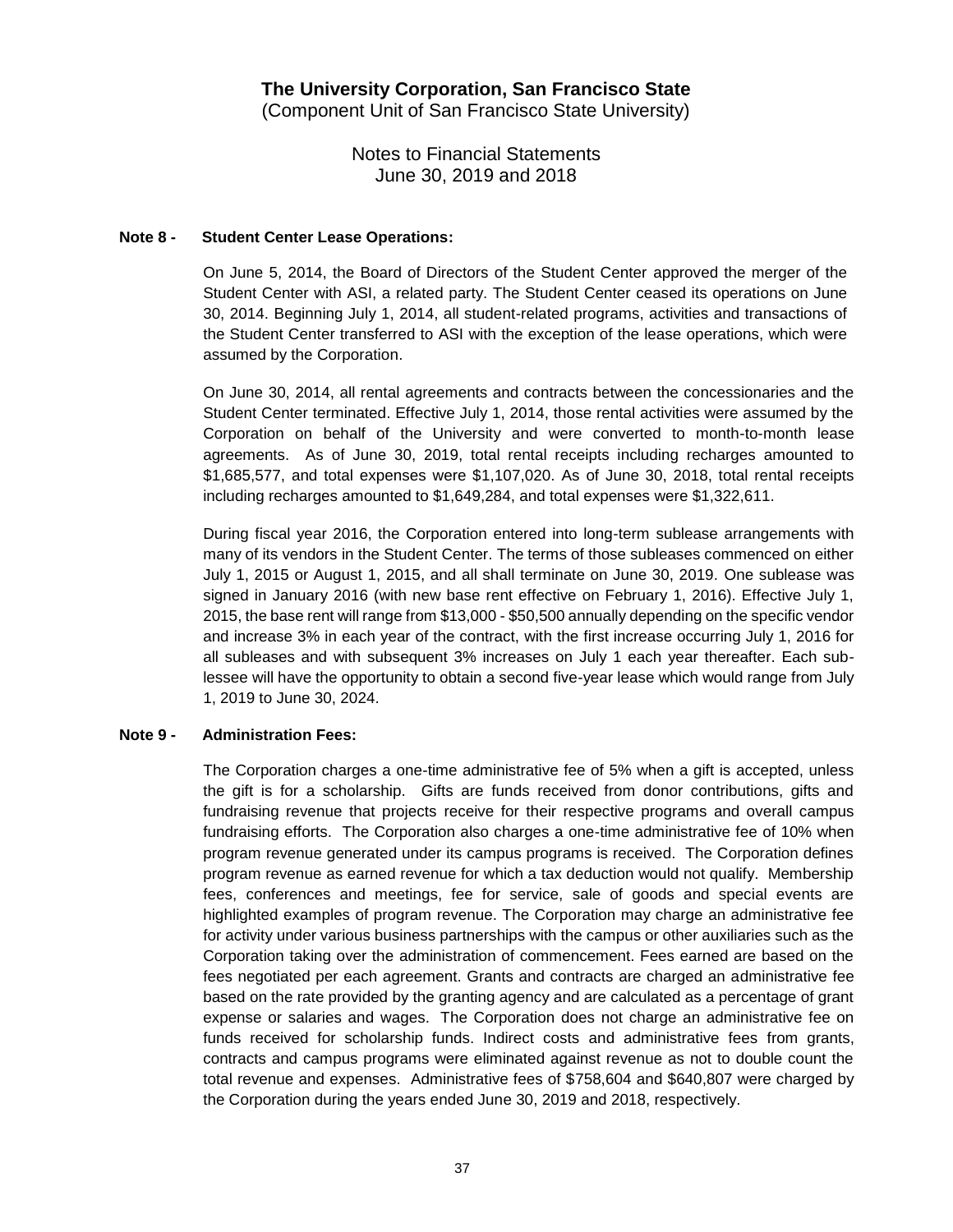Notes to Financial Statements June 30, 2019 and 2018

#### **Note 10 - Risk Financing Activities:**

The Corporation is exposed to various risks of loss related to torts: theft of, damage to, and destruction of assets; errors and omissions; and natural disasters for which the Corporation carries commercial insurance. The Corporation has not had any significant reduction in insurance coverage, and there have been no claims in excess of coverage, in any of the past three years.

#### **Note 11 - Litigation:**

From time to time, the Corporation is subject to various claims and legal proceedings covering a range of matters that arise in the ordinary course of its business activities. The Corporation does not have any active litigation pending. In the opinion of management, although the outcome of any legal proceedings cannot be predicted with certainty, the ultimate liability of the Corporation in connection with its legal proceedings is not expected to have a material adverse effect on the Corporation's financial position and activities.

#### **Note 12 - Retirement Plan:**

The Corporation adopted a 403(b) retirement and savings plan which matches 50% of employee contributions up to 5% of each employee's eligible compensation. The Corporation's contributions for the plan years ended June 30, 2019 and 2018 were \$18,019 and \$19,997, respectively.

#### **Note 13 - Leases:**

## **Follett (Bookstore Operation)**

The Corporation continues to maintain an agreement with Follett Higher Education Group, Inc. (Follett) to manage most of the operations and activities that had been conducted by the Franciscan Shops for the University and its students. This took effect July 11, 2012. The agreement is for a five-year term with three additional two-year term options. The agreement allows Follett to purchase the bulk of the Franciscan Shops' inventory based on certain conditions and prices. Follett was required to make various operating and financial commitments to the Corporation in addition to the annual percentage of sales commission required by the agreement. The Corporation is completing the first two-year option at June 30, 2019. The second two-year option will begin July 1, 2019.

#### **American Campus Communities (ACC) (Holloway Project)**

As further discussed in Note 14, during 2018, the Corporation entered into a 65-year ground sublease with American Campus Communities (ACC), for Block six, a one-acre parcel to develop student housing as well as other amenities. Rental income for the sub-lease and rental expense for the associated ground lease with the University have been calculated using straight-line methodologies. Rental income for the sub-lease for the year ended June 30, 2019 was \$ 638,192. At June 30, 2019, lease rent receivable was \$398,192. The rental expense for year ended June 30, 2019 was \$574,711, rent payable was \$349,712.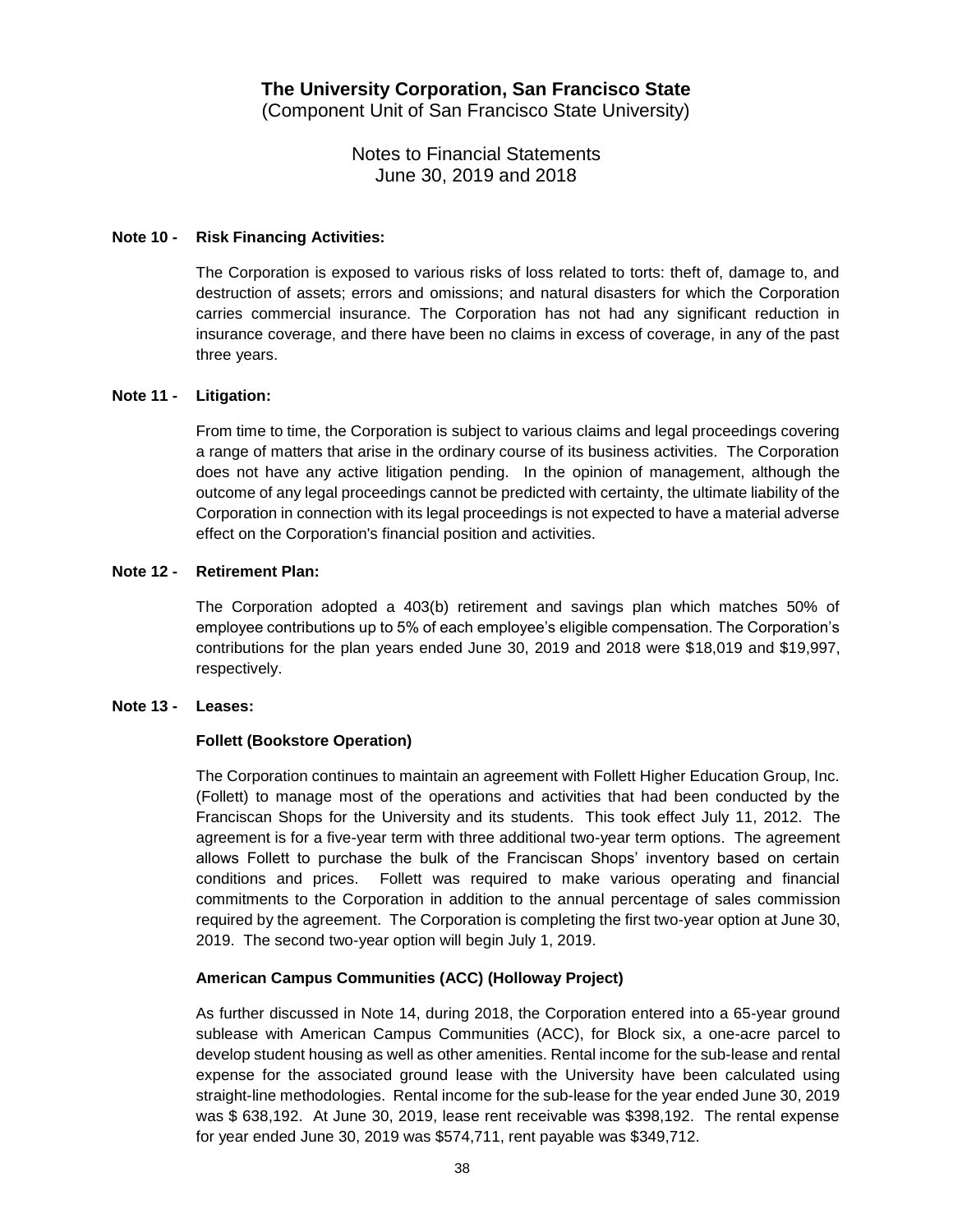(Component Unit of San Francisco State University)

## Notes to Financial Statements June 30, 2019 and 2018

#### **Note 13 - Leases, Continued:**

The estimated future minimum rental payments to be received under the operating lease are as follows:

|                      | <b>Amortized Rent</b> |    | Minimum Rental |
|----------------------|-----------------------|----|----------------|
|                      | Revenue               |    | Receipts       |
| Year ending June 30, |                       |    |                |
| 2020                 | \$<br>638,192         | \$ | 320,000        |
| 2021                 | 638,192               |    | 622,500        |
| 2022                 | 638,192               |    | 650,000        |
| 2023                 | 638,192               |    | 650,000        |
| 2024                 | 638,192               |    | 650,000        |
| Thereafter           | 37,653,348            |    | 38,350,000     |
|                      |                       |    |                |
| Total                | 40.844.308            | S  | 41,242,500     |

The estimated future minimum rental expense to be paid under the ground lease is are follows:

|                      | <b>Amortized Rent</b> |              | Minimum Rental |
|----------------------|-----------------------|--------------|----------------|
|                      |                       | Expense      | Payments       |
| Year ending June 30, |                       |              |                |
| 2020                 | \$                    | 574,712      | \$<br>300,000  |
| 2021                 |                       | 574,712      | 561,250        |
| 2022                 |                       | 574,712      | 585,000        |
| 2023                 |                       | 574,712      | 585,000        |
| 2024                 |                       | 574,712      | 585,000        |
| Thereafter           |                       | 33,907,978   | 34,515,000     |
|                      |                       |              |                |
| Total                |                       | \$36,781,538 | 37,131,250     |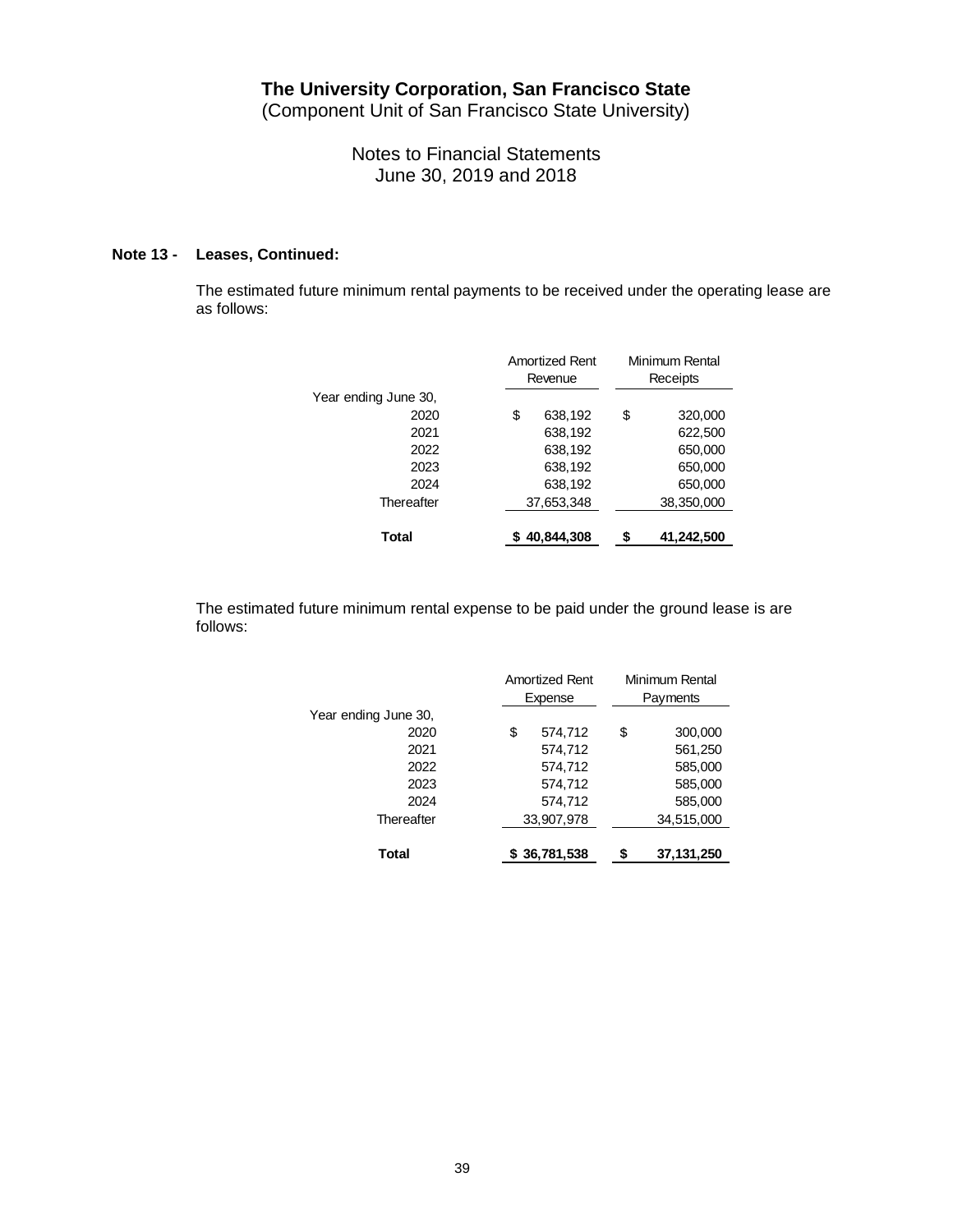Notes to Financial Statements June 30, 2019 and 2018

#### **Note 14 - Holloway Avenue Revitalization Project:**

.

The Corporation, as a business partner of the campus has entered into ground lease with the University, dated January 2018 for Block six, a one-acre parcel. The Corporation entered into the lease with the purpose of subleasing the premises to a third party, Holloway Avenue Partners, LLC ("Tenant"), which will own and operate a one-building facility consisting of approximately 230,000 – 280,000 gross square feet with (a) approximately 167 apartment-style student housing units with kitchens comprising a total of approximately 542 beds on levels 3- 8, (b) approximately 20,000 – 70,000 gross square feet of ground floor and plaza level space, including 20,000 – 45,000 net leasable square footage of retail space and the balance of the ground floor and plaza level space consisting of residential support and "back-of-house" space, (c) approximately 20-50 parking spaces. The ground sublease was amended effective October 2, 2018 to include American Campus Communities (ACC) Operating Partnership LP, Maryland limited partnership ("Tenant"). The lease and sub-lease terms are for sixty-five (65) years ending June 30, 2083 unless terminated or extended pursuant to the terms of the respective leases. Construction began October 2018. Once construction commences the tenant shall pay Construction Period rent which means the rent payable during the Construction Period shall be an amount equal to Three Hundred Twenty Thousand and No/100 dollars (\$320,000) per annum. The Corporation will collect rent from ACC in all amounts set out in the Sublease. Annual base rent on the sub-lease will begin upon project opening and continue through the end of the term. The annual base rent is equal to the greater of Minimum Lease Year Rent or the percentage rent. Minimum lease rent is set at \$650,000. Annual Base Rent for years subsequent to year 1 shall increase at a percentage equal to the percentage increase in the Effective Gross Residential Revenue on the project in such lease year compared to the Effective Gross Residential Revenue in the preceding Lease Year. The Corporation will collect rent from the tenant and will remit to San Francisco State University all revenue derived after first deducting a management fee of ten percent (10%) of the gross revenue and thereafter deducting any Related Project Cost incurred by the Corporation.

Total costs incurred through June 30, 2019 by the Corporation was \$466,743. The Corporation has recorded these costs as expenses and will discuss with related parties about the potential for reimbursement in future periods.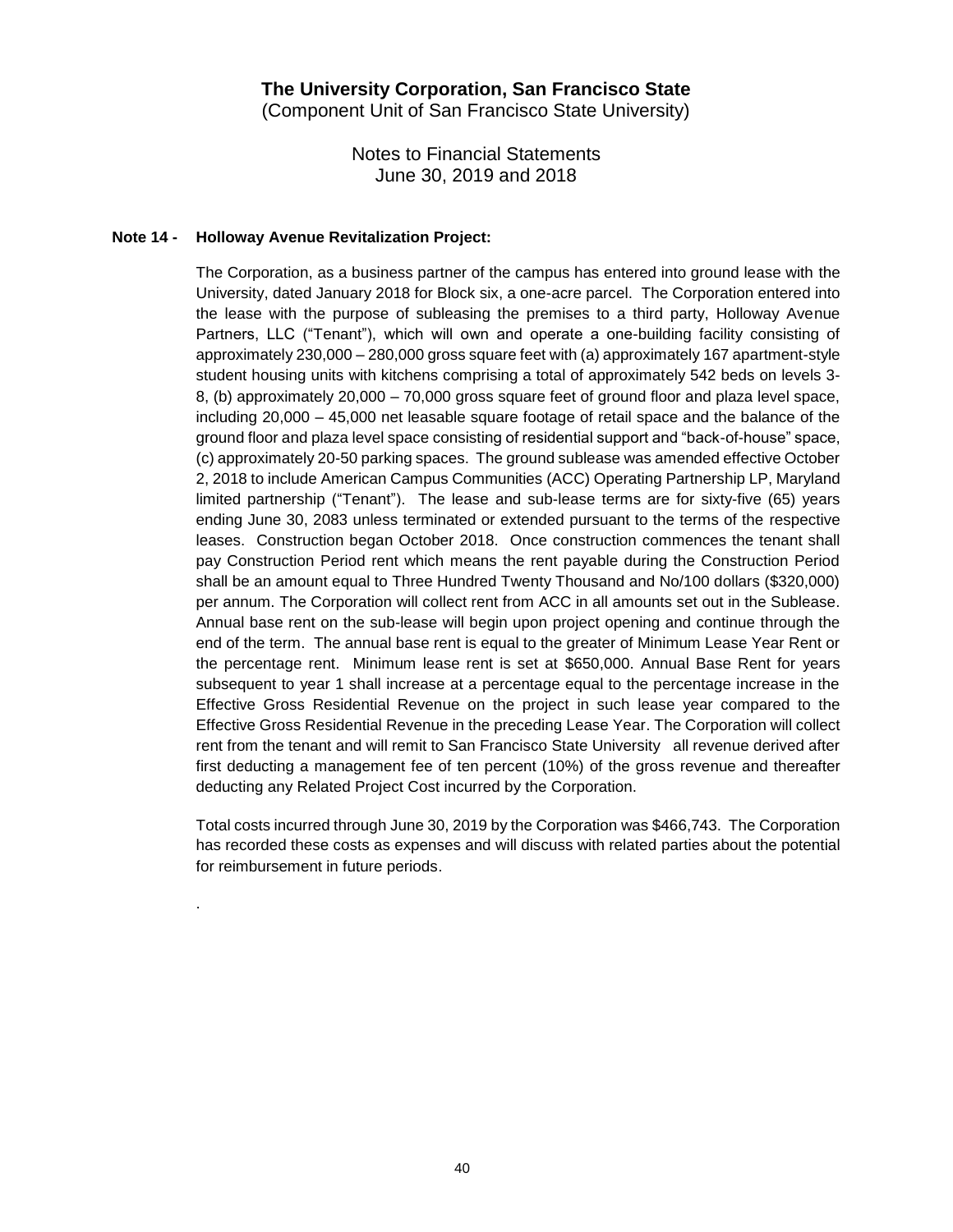#### Schedule of Net Position June 30, 2019

(for inclusion in the California State University)

#### Assets:

| \$<br>Cash and cash equivalents<br>791,960<br>22,018,213<br>Short-term investments<br>Accounts receivable, net<br>790,771<br>Capital lease receivable, current portion<br>Notes receivable, current portion<br>Pledges receivable, net<br>422,481<br>Prepaid expenses and other current assets<br>46,446<br>24,069,871<br><b>Total current assets</b><br>Noncurrent assets:<br>Restricted cash and cash equivalents<br>Accounts receivable, net<br>Capital lease receivable, net of current portion<br>Notes receivable, net of current portion<br>Student loans receivable, net<br>Pledges receivable, net<br>629,657<br>Endowment investments<br>625,499<br>Other long-term investments<br>9,571,705<br>Capital assets, net<br>1,994,050<br>Other assets<br>398,192<br>13,219,103<br>Total noncurrent assets<br><b>Total assets</b><br>37,288,974<br>Deferred outflows of resources:<br>Unamortized loss on debt refunding<br>Net pension liability<br>Net OPEB liability<br><b>Others</b><br>Total deferred outflows of resources | Current assets: |  |
|--------------------------------------------------------------------------------------------------------------------------------------------------------------------------------------------------------------------------------------------------------------------------------------------------------------------------------------------------------------------------------------------------------------------------------------------------------------------------------------------------------------------------------------------------------------------------------------------------------------------------------------------------------------------------------------------------------------------------------------------------------------------------------------------------------------------------------------------------------------------------------------------------------------------------------------------------------------------------------------------------------------------------------------|-----------------|--|
|                                                                                                                                                                                                                                                                                                                                                                                                                                                                                                                                                                                                                                                                                                                                                                                                                                                                                                                                                                                                                                      |                 |  |
|                                                                                                                                                                                                                                                                                                                                                                                                                                                                                                                                                                                                                                                                                                                                                                                                                                                                                                                                                                                                                                      |                 |  |
|                                                                                                                                                                                                                                                                                                                                                                                                                                                                                                                                                                                                                                                                                                                                                                                                                                                                                                                                                                                                                                      |                 |  |
|                                                                                                                                                                                                                                                                                                                                                                                                                                                                                                                                                                                                                                                                                                                                                                                                                                                                                                                                                                                                                                      |                 |  |
|                                                                                                                                                                                                                                                                                                                                                                                                                                                                                                                                                                                                                                                                                                                                                                                                                                                                                                                                                                                                                                      |                 |  |
|                                                                                                                                                                                                                                                                                                                                                                                                                                                                                                                                                                                                                                                                                                                                                                                                                                                                                                                                                                                                                                      |                 |  |
|                                                                                                                                                                                                                                                                                                                                                                                                                                                                                                                                                                                                                                                                                                                                                                                                                                                                                                                                                                                                                                      |                 |  |
|                                                                                                                                                                                                                                                                                                                                                                                                                                                                                                                                                                                                                                                                                                                                                                                                                                                                                                                                                                                                                                      |                 |  |
|                                                                                                                                                                                                                                                                                                                                                                                                                                                                                                                                                                                                                                                                                                                                                                                                                                                                                                                                                                                                                                      |                 |  |
|                                                                                                                                                                                                                                                                                                                                                                                                                                                                                                                                                                                                                                                                                                                                                                                                                                                                                                                                                                                                                                      |                 |  |
|                                                                                                                                                                                                                                                                                                                                                                                                                                                                                                                                                                                                                                                                                                                                                                                                                                                                                                                                                                                                                                      |                 |  |
|                                                                                                                                                                                                                                                                                                                                                                                                                                                                                                                                                                                                                                                                                                                                                                                                                                                                                                                                                                                                                                      |                 |  |
|                                                                                                                                                                                                                                                                                                                                                                                                                                                                                                                                                                                                                                                                                                                                                                                                                                                                                                                                                                                                                                      |                 |  |
|                                                                                                                                                                                                                                                                                                                                                                                                                                                                                                                                                                                                                                                                                                                                                                                                                                                                                                                                                                                                                                      |                 |  |
|                                                                                                                                                                                                                                                                                                                                                                                                                                                                                                                                                                                                                                                                                                                                                                                                                                                                                                                                                                                                                                      |                 |  |
|                                                                                                                                                                                                                                                                                                                                                                                                                                                                                                                                                                                                                                                                                                                                                                                                                                                                                                                                                                                                                                      |                 |  |
|                                                                                                                                                                                                                                                                                                                                                                                                                                                                                                                                                                                                                                                                                                                                                                                                                                                                                                                                                                                                                                      |                 |  |
|                                                                                                                                                                                                                                                                                                                                                                                                                                                                                                                                                                                                                                                                                                                                                                                                                                                                                                                                                                                                                                      |                 |  |
|                                                                                                                                                                                                                                                                                                                                                                                                                                                                                                                                                                                                                                                                                                                                                                                                                                                                                                                                                                                                                                      |                 |  |
|                                                                                                                                                                                                                                                                                                                                                                                                                                                                                                                                                                                                                                                                                                                                                                                                                                                                                                                                                                                                                                      |                 |  |
|                                                                                                                                                                                                                                                                                                                                                                                                                                                                                                                                                                                                                                                                                                                                                                                                                                                                                                                                                                                                                                      |                 |  |
|                                                                                                                                                                                                                                                                                                                                                                                                                                                                                                                                                                                                                                                                                                                                                                                                                                                                                                                                                                                                                                      |                 |  |
|                                                                                                                                                                                                                                                                                                                                                                                                                                                                                                                                                                                                                                                                                                                                                                                                                                                                                                                                                                                                                                      |                 |  |
|                                                                                                                                                                                                                                                                                                                                                                                                                                                                                                                                                                                                                                                                                                                                                                                                                                                                                                                                                                                                                                      |                 |  |
|                                                                                                                                                                                                                                                                                                                                                                                                                                                                                                                                                                                                                                                                                                                                                                                                                                                                                                                                                                                                                                      |                 |  |
|                                                                                                                                                                                                                                                                                                                                                                                                                                                                                                                                                                                                                                                                                                                                                                                                                                                                                                                                                                                                                                      |                 |  |
|                                                                                                                                                                                                                                                                                                                                                                                                                                                                                                                                                                                                                                                                                                                                                                                                                                                                                                                                                                                                                                      |                 |  |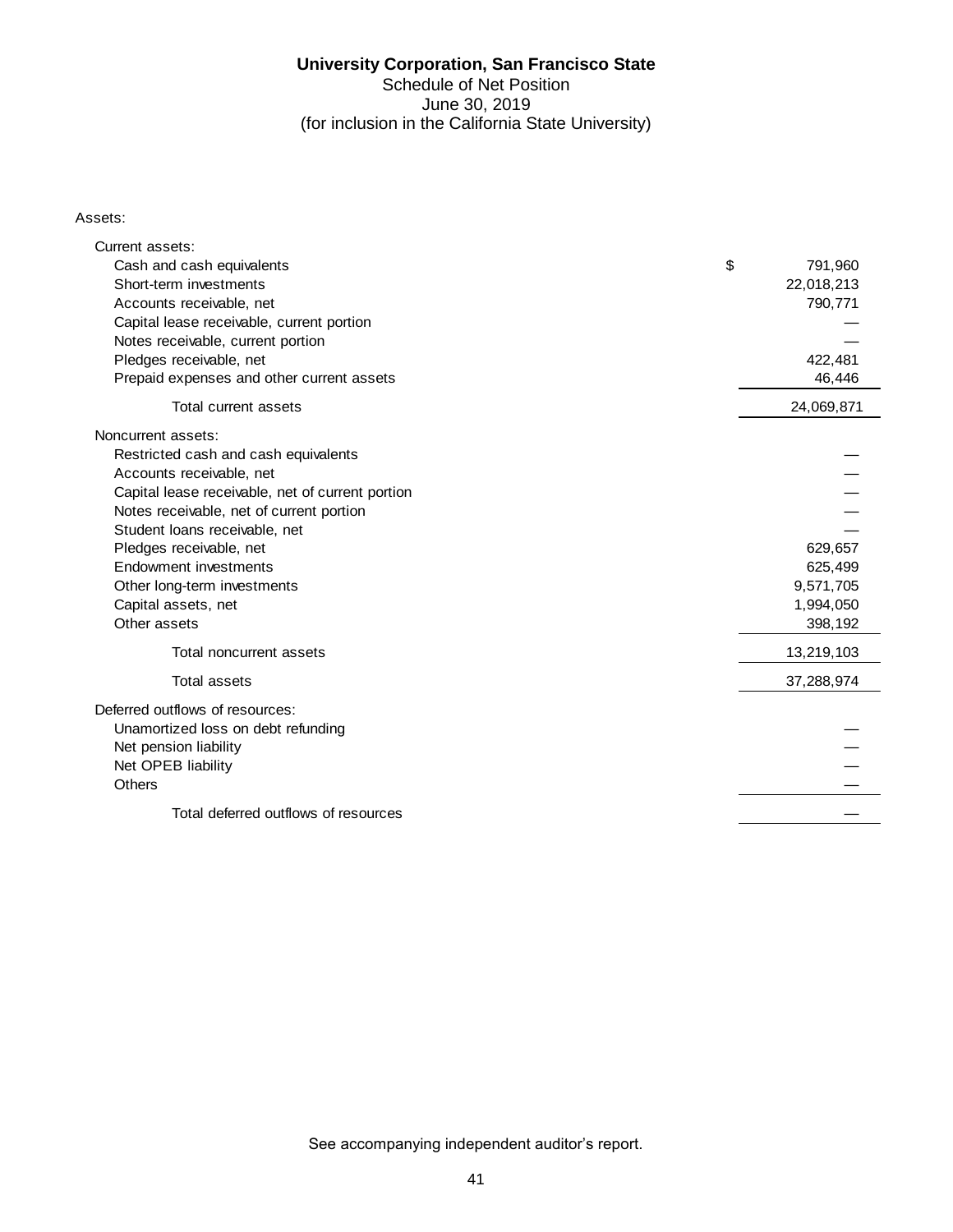## **University Corporation, San Francisco State** Schedule of Net Position - Continued June 30, 2019 (for inclusion in the California State University)

#### Liabilities:

| Accounts payable<br>2,755,418<br>Accrued salaries and benefits<br>184,414<br>83,924<br>Accrued compensated absences, current portion<br>106,221<br>Unearned revenues<br>Capital lease obligations, current portion<br>Long-term debt obligations, current portion<br>Claims liability for losses and loss adjustment expenses, current portion<br>Depository accounts<br>Other liabilities<br><b>Total current liabilities</b><br>3,129,977<br>Noncurrent liabilities:<br>Accrued compensated absences, net of current portion<br>Unearned revenues<br>Grants refundable<br>Capital lease obligations, net of current portion<br>Long-term debt obligations, net of current portion<br>Claims liability for losses and loss adjustment expenses, net of current portion<br>Depository accounts<br>Net other postemployment benefits liability<br>Net pension liability<br><b>Other liabilities</b><br>349,712<br>349,712<br><b>Total noncurrent liabilities</b><br><b>Total liabilities</b><br>3,479,689<br>Deferred inflows of resources:<br>Service concession arrangements<br>Net pension liability<br>Net OPEB liability<br>Unamortized gain on debt refunding<br>Nonexchange transactions<br>196,398<br>Others<br>Total deferred inflows of resources<br>196,398<br>Net Position:<br>1,356,245<br>Net investment in capital assets<br>Restricted for:<br>625,499<br>Nonexpendable - endowments<br>Expendable:<br>Scholarships and fellowships<br>20,947,060<br>Research<br>Loans<br>Capital projects<br>Debt service<br>Others<br>10,684,083<br>Unrestricted<br>33,612,887<br>Total net position<br>\$ | <b>Current liabilities:</b> |  |
|-------------------------------------------------------------------------------------------------------------------------------------------------------------------------------------------------------------------------------------------------------------------------------------------------------------------------------------------------------------------------------------------------------------------------------------------------------------------------------------------------------------------------------------------------------------------------------------------------------------------------------------------------------------------------------------------------------------------------------------------------------------------------------------------------------------------------------------------------------------------------------------------------------------------------------------------------------------------------------------------------------------------------------------------------------------------------------------------------------------------------------------------------------------------------------------------------------------------------------------------------------------------------------------------------------------------------------------------------------------------------------------------------------------------------------------------------------------------------------------------------------------------------------------------------------------------------------------------------------------|-----------------------------|--|
|                                                                                                                                                                                                                                                                                                                                                                                                                                                                                                                                                                                                                                                                                                                                                                                                                                                                                                                                                                                                                                                                                                                                                                                                                                                                                                                                                                                                                                                                                                                                                                                                             |                             |  |
|                                                                                                                                                                                                                                                                                                                                                                                                                                                                                                                                                                                                                                                                                                                                                                                                                                                                                                                                                                                                                                                                                                                                                                                                                                                                                                                                                                                                                                                                                                                                                                                                             |                             |  |
|                                                                                                                                                                                                                                                                                                                                                                                                                                                                                                                                                                                                                                                                                                                                                                                                                                                                                                                                                                                                                                                                                                                                                                                                                                                                                                                                                                                                                                                                                                                                                                                                             |                             |  |
|                                                                                                                                                                                                                                                                                                                                                                                                                                                                                                                                                                                                                                                                                                                                                                                                                                                                                                                                                                                                                                                                                                                                                                                                                                                                                                                                                                                                                                                                                                                                                                                                             |                             |  |
|                                                                                                                                                                                                                                                                                                                                                                                                                                                                                                                                                                                                                                                                                                                                                                                                                                                                                                                                                                                                                                                                                                                                                                                                                                                                                                                                                                                                                                                                                                                                                                                                             |                             |  |
|                                                                                                                                                                                                                                                                                                                                                                                                                                                                                                                                                                                                                                                                                                                                                                                                                                                                                                                                                                                                                                                                                                                                                                                                                                                                                                                                                                                                                                                                                                                                                                                                             |                             |  |
|                                                                                                                                                                                                                                                                                                                                                                                                                                                                                                                                                                                                                                                                                                                                                                                                                                                                                                                                                                                                                                                                                                                                                                                                                                                                                                                                                                                                                                                                                                                                                                                                             |                             |  |
|                                                                                                                                                                                                                                                                                                                                                                                                                                                                                                                                                                                                                                                                                                                                                                                                                                                                                                                                                                                                                                                                                                                                                                                                                                                                                                                                                                                                                                                                                                                                                                                                             |                             |  |
|                                                                                                                                                                                                                                                                                                                                                                                                                                                                                                                                                                                                                                                                                                                                                                                                                                                                                                                                                                                                                                                                                                                                                                                                                                                                                                                                                                                                                                                                                                                                                                                                             |                             |  |
|                                                                                                                                                                                                                                                                                                                                                                                                                                                                                                                                                                                                                                                                                                                                                                                                                                                                                                                                                                                                                                                                                                                                                                                                                                                                                                                                                                                                                                                                                                                                                                                                             |                             |  |
|                                                                                                                                                                                                                                                                                                                                                                                                                                                                                                                                                                                                                                                                                                                                                                                                                                                                                                                                                                                                                                                                                                                                                                                                                                                                                                                                                                                                                                                                                                                                                                                                             |                             |  |
|                                                                                                                                                                                                                                                                                                                                                                                                                                                                                                                                                                                                                                                                                                                                                                                                                                                                                                                                                                                                                                                                                                                                                                                                                                                                                                                                                                                                                                                                                                                                                                                                             |                             |  |
|                                                                                                                                                                                                                                                                                                                                                                                                                                                                                                                                                                                                                                                                                                                                                                                                                                                                                                                                                                                                                                                                                                                                                                                                                                                                                                                                                                                                                                                                                                                                                                                                             |                             |  |
|                                                                                                                                                                                                                                                                                                                                                                                                                                                                                                                                                                                                                                                                                                                                                                                                                                                                                                                                                                                                                                                                                                                                                                                                                                                                                                                                                                                                                                                                                                                                                                                                             |                             |  |
|                                                                                                                                                                                                                                                                                                                                                                                                                                                                                                                                                                                                                                                                                                                                                                                                                                                                                                                                                                                                                                                                                                                                                                                                                                                                                                                                                                                                                                                                                                                                                                                                             |                             |  |
|                                                                                                                                                                                                                                                                                                                                                                                                                                                                                                                                                                                                                                                                                                                                                                                                                                                                                                                                                                                                                                                                                                                                                                                                                                                                                                                                                                                                                                                                                                                                                                                                             |                             |  |
|                                                                                                                                                                                                                                                                                                                                                                                                                                                                                                                                                                                                                                                                                                                                                                                                                                                                                                                                                                                                                                                                                                                                                                                                                                                                                                                                                                                                                                                                                                                                                                                                             |                             |  |
|                                                                                                                                                                                                                                                                                                                                                                                                                                                                                                                                                                                                                                                                                                                                                                                                                                                                                                                                                                                                                                                                                                                                                                                                                                                                                                                                                                                                                                                                                                                                                                                                             |                             |  |
|                                                                                                                                                                                                                                                                                                                                                                                                                                                                                                                                                                                                                                                                                                                                                                                                                                                                                                                                                                                                                                                                                                                                                                                                                                                                                                                                                                                                                                                                                                                                                                                                             |                             |  |
|                                                                                                                                                                                                                                                                                                                                                                                                                                                                                                                                                                                                                                                                                                                                                                                                                                                                                                                                                                                                                                                                                                                                                                                                                                                                                                                                                                                                                                                                                                                                                                                                             |                             |  |
|                                                                                                                                                                                                                                                                                                                                                                                                                                                                                                                                                                                                                                                                                                                                                                                                                                                                                                                                                                                                                                                                                                                                                                                                                                                                                                                                                                                                                                                                                                                                                                                                             |                             |  |
|                                                                                                                                                                                                                                                                                                                                                                                                                                                                                                                                                                                                                                                                                                                                                                                                                                                                                                                                                                                                                                                                                                                                                                                                                                                                                                                                                                                                                                                                                                                                                                                                             |                             |  |
|                                                                                                                                                                                                                                                                                                                                                                                                                                                                                                                                                                                                                                                                                                                                                                                                                                                                                                                                                                                                                                                                                                                                                                                                                                                                                                                                                                                                                                                                                                                                                                                                             |                             |  |
|                                                                                                                                                                                                                                                                                                                                                                                                                                                                                                                                                                                                                                                                                                                                                                                                                                                                                                                                                                                                                                                                                                                                                                                                                                                                                                                                                                                                                                                                                                                                                                                                             |                             |  |
|                                                                                                                                                                                                                                                                                                                                                                                                                                                                                                                                                                                                                                                                                                                                                                                                                                                                                                                                                                                                                                                                                                                                                                                                                                                                                                                                                                                                                                                                                                                                                                                                             |                             |  |
|                                                                                                                                                                                                                                                                                                                                                                                                                                                                                                                                                                                                                                                                                                                                                                                                                                                                                                                                                                                                                                                                                                                                                                                                                                                                                                                                                                                                                                                                                                                                                                                                             |                             |  |
|                                                                                                                                                                                                                                                                                                                                                                                                                                                                                                                                                                                                                                                                                                                                                                                                                                                                                                                                                                                                                                                                                                                                                                                                                                                                                                                                                                                                                                                                                                                                                                                                             |                             |  |
|                                                                                                                                                                                                                                                                                                                                                                                                                                                                                                                                                                                                                                                                                                                                                                                                                                                                                                                                                                                                                                                                                                                                                                                                                                                                                                                                                                                                                                                                                                                                                                                                             |                             |  |
|                                                                                                                                                                                                                                                                                                                                                                                                                                                                                                                                                                                                                                                                                                                                                                                                                                                                                                                                                                                                                                                                                                                                                                                                                                                                                                                                                                                                                                                                                                                                                                                                             |                             |  |
|                                                                                                                                                                                                                                                                                                                                                                                                                                                                                                                                                                                                                                                                                                                                                                                                                                                                                                                                                                                                                                                                                                                                                                                                                                                                                                                                                                                                                                                                                                                                                                                                             |                             |  |
|                                                                                                                                                                                                                                                                                                                                                                                                                                                                                                                                                                                                                                                                                                                                                                                                                                                                                                                                                                                                                                                                                                                                                                                                                                                                                                                                                                                                                                                                                                                                                                                                             |                             |  |
|                                                                                                                                                                                                                                                                                                                                                                                                                                                                                                                                                                                                                                                                                                                                                                                                                                                                                                                                                                                                                                                                                                                                                                                                                                                                                                                                                                                                                                                                                                                                                                                                             |                             |  |
|                                                                                                                                                                                                                                                                                                                                                                                                                                                                                                                                                                                                                                                                                                                                                                                                                                                                                                                                                                                                                                                                                                                                                                                                                                                                                                                                                                                                                                                                                                                                                                                                             |                             |  |
|                                                                                                                                                                                                                                                                                                                                                                                                                                                                                                                                                                                                                                                                                                                                                                                                                                                                                                                                                                                                                                                                                                                                                                                                                                                                                                                                                                                                                                                                                                                                                                                                             |                             |  |
|                                                                                                                                                                                                                                                                                                                                                                                                                                                                                                                                                                                                                                                                                                                                                                                                                                                                                                                                                                                                                                                                                                                                                                                                                                                                                                                                                                                                                                                                                                                                                                                                             |                             |  |
|                                                                                                                                                                                                                                                                                                                                                                                                                                                                                                                                                                                                                                                                                                                                                                                                                                                                                                                                                                                                                                                                                                                                                                                                                                                                                                                                                                                                                                                                                                                                                                                                             |                             |  |
|                                                                                                                                                                                                                                                                                                                                                                                                                                                                                                                                                                                                                                                                                                                                                                                                                                                                                                                                                                                                                                                                                                                                                                                                                                                                                                                                                                                                                                                                                                                                                                                                             |                             |  |
|                                                                                                                                                                                                                                                                                                                                                                                                                                                                                                                                                                                                                                                                                                                                                                                                                                                                                                                                                                                                                                                                                                                                                                                                                                                                                                                                                                                                                                                                                                                                                                                                             |                             |  |
|                                                                                                                                                                                                                                                                                                                                                                                                                                                                                                                                                                                                                                                                                                                                                                                                                                                                                                                                                                                                                                                                                                                                                                                                                                                                                                                                                                                                                                                                                                                                                                                                             |                             |  |
|                                                                                                                                                                                                                                                                                                                                                                                                                                                                                                                                                                                                                                                                                                                                                                                                                                                                                                                                                                                                                                                                                                                                                                                                                                                                                                                                                                                                                                                                                                                                                                                                             |                             |  |
|                                                                                                                                                                                                                                                                                                                                                                                                                                                                                                                                                                                                                                                                                                                                                                                                                                                                                                                                                                                                                                                                                                                                                                                                                                                                                                                                                                                                                                                                                                                                                                                                             |                             |  |
|                                                                                                                                                                                                                                                                                                                                                                                                                                                                                                                                                                                                                                                                                                                                                                                                                                                                                                                                                                                                                                                                                                                                                                                                                                                                                                                                                                                                                                                                                                                                                                                                             |                             |  |
|                                                                                                                                                                                                                                                                                                                                                                                                                                                                                                                                                                                                                                                                                                                                                                                                                                                                                                                                                                                                                                                                                                                                                                                                                                                                                                                                                                                                                                                                                                                                                                                                             |                             |  |
|                                                                                                                                                                                                                                                                                                                                                                                                                                                                                                                                                                                                                                                                                                                                                                                                                                                                                                                                                                                                                                                                                                                                                                                                                                                                                                                                                                                                                                                                                                                                                                                                             |                             |  |
|                                                                                                                                                                                                                                                                                                                                                                                                                                                                                                                                                                                                                                                                                                                                                                                                                                                                                                                                                                                                                                                                                                                                                                                                                                                                                                                                                                                                                                                                                                                                                                                                             |                             |  |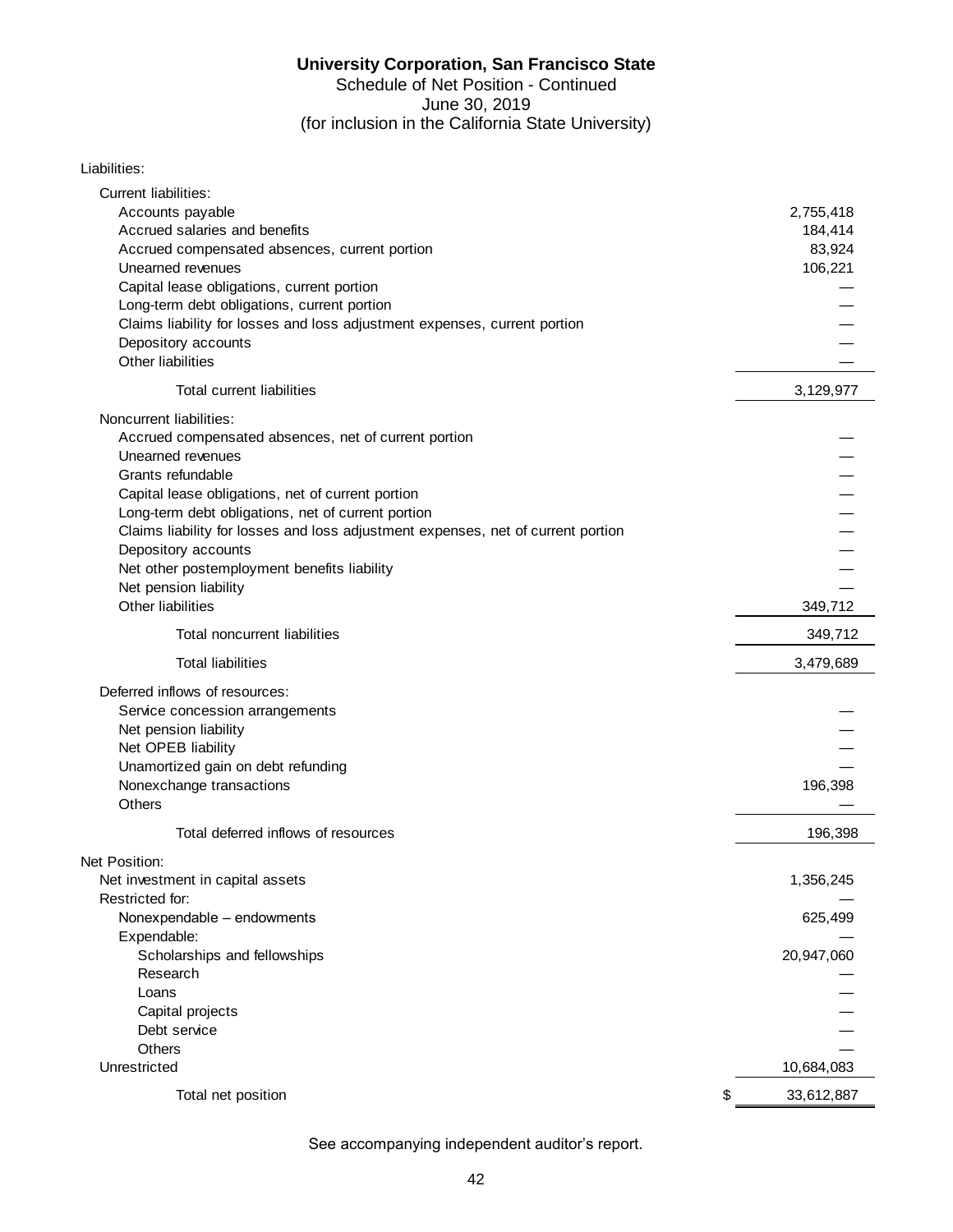## **University Corporation, San Francisco State** Schedule of Revenues, Expenses and Changes in Net Position June 30, 2019 (for inclusion in the California State University)

| Revenues: |  |
|-----------|--|

| Operating revenues:<br>\$<br>Student tuition and fees, gross<br>Scholarship allowances (enter as negative)                                                                                                                                                                                                                                                                                                                     |                        |
|--------------------------------------------------------------------------------------------------------------------------------------------------------------------------------------------------------------------------------------------------------------------------------------------------------------------------------------------------------------------------------------------------------------------------------|------------------------|
| Grants and contracts, noncapital:<br>Federal                                                                                                                                                                                                                                                                                                                                                                                   |                        |
| <b>State</b>                                                                                                                                                                                                                                                                                                                                                                                                                   |                        |
| Local                                                                                                                                                                                                                                                                                                                                                                                                                          | 12,500                 |
| Nongovernmental                                                                                                                                                                                                                                                                                                                                                                                                                | 728,073                |
| Sales and services of educational activities                                                                                                                                                                                                                                                                                                                                                                                   |                        |
| Sales and services of auxiliary enterprises, gross                                                                                                                                                                                                                                                                                                                                                                             | 13,332,764             |
| Scholarship allowances (enter as negative)<br>Other operating revenues                                                                                                                                                                                                                                                                                                                                                         | 94,455                 |
|                                                                                                                                                                                                                                                                                                                                                                                                                                |                        |
| Total operating revenues                                                                                                                                                                                                                                                                                                                                                                                                       | 14,167,792             |
| Expenses:                                                                                                                                                                                                                                                                                                                                                                                                                      |                        |
| Operating expenses:                                                                                                                                                                                                                                                                                                                                                                                                            |                        |
| Instruction                                                                                                                                                                                                                                                                                                                                                                                                                    | 2,297,331              |
| Research                                                                                                                                                                                                                                                                                                                                                                                                                       | 311,683                |
| Public service                                                                                                                                                                                                                                                                                                                                                                                                                 | 612,989                |
| Academic support<br>Student services                                                                                                                                                                                                                                                                                                                                                                                           | 1,931,078<br>2,489,069 |
| Institutional support                                                                                                                                                                                                                                                                                                                                                                                                          | 2,450,408              |
| Operation and maintenance of plant                                                                                                                                                                                                                                                                                                                                                                                             | 976,089                |
| Student grants and scholarships                                                                                                                                                                                                                                                                                                                                                                                                | 2,421,543              |
| Auxiliary enterprise expenses                                                                                                                                                                                                                                                                                                                                                                                                  | 4,182,879              |
| Depreciation and amortization                                                                                                                                                                                                                                                                                                                                                                                                  | 254,890                |
| Total operating expenses                                                                                                                                                                                                                                                                                                                                                                                                       | 17,927,959             |
| Operating income (loss)                                                                                                                                                                                                                                                                                                                                                                                                        | (3,760,167)            |
| Nonoperating revenues (expenses):<br>State appropriations, noncapital<br>Federal financial aid grants, noncapital<br>State financial aid grants, noncapital<br>Local financial aid grants, noncapital<br>Nongovernmental and other financial aid grants, noncapital<br>Other federal nonoperating grants, noncapital<br>Gifts, noncapital<br>Investment income (loss), net<br>Endowment income (loss), net<br>Interest expense | 4,161,970<br>1,481,592 |
| Other nonoperating revenues (expenses) - excl. interagency transfers                                                                                                                                                                                                                                                                                                                                                           |                        |
| Other nonoperating revenues (expenses) - interagency transfers                                                                                                                                                                                                                                                                                                                                                                 |                        |
| Net nonoperating revenues (expenses)                                                                                                                                                                                                                                                                                                                                                                                           | 5,643,562              |
| Income (loss) before other revenues (expenses)                                                                                                                                                                                                                                                                                                                                                                                 | 1,883,395              |
| State appropriations, capital<br>Grants and gifts, capital<br>Additions (reductions) to permanent endowments                                                                                                                                                                                                                                                                                                                   | (21,939)               |
| Increase (decrease) in net position                                                                                                                                                                                                                                                                                                                                                                                            | 1,861,456              |
| Net position:<br>Net position at beginning of year, as previously reported<br>Restatements                                                                                                                                                                                                                                                                                                                                     | 31,751,431             |
| Net position at beginning of year, as restated                                                                                                                                                                                                                                                                                                                                                                                 | 31,751,431             |
| Net position at end of year<br>\$                                                                                                                                                                                                                                                                                                                                                                                              | 33,612,887             |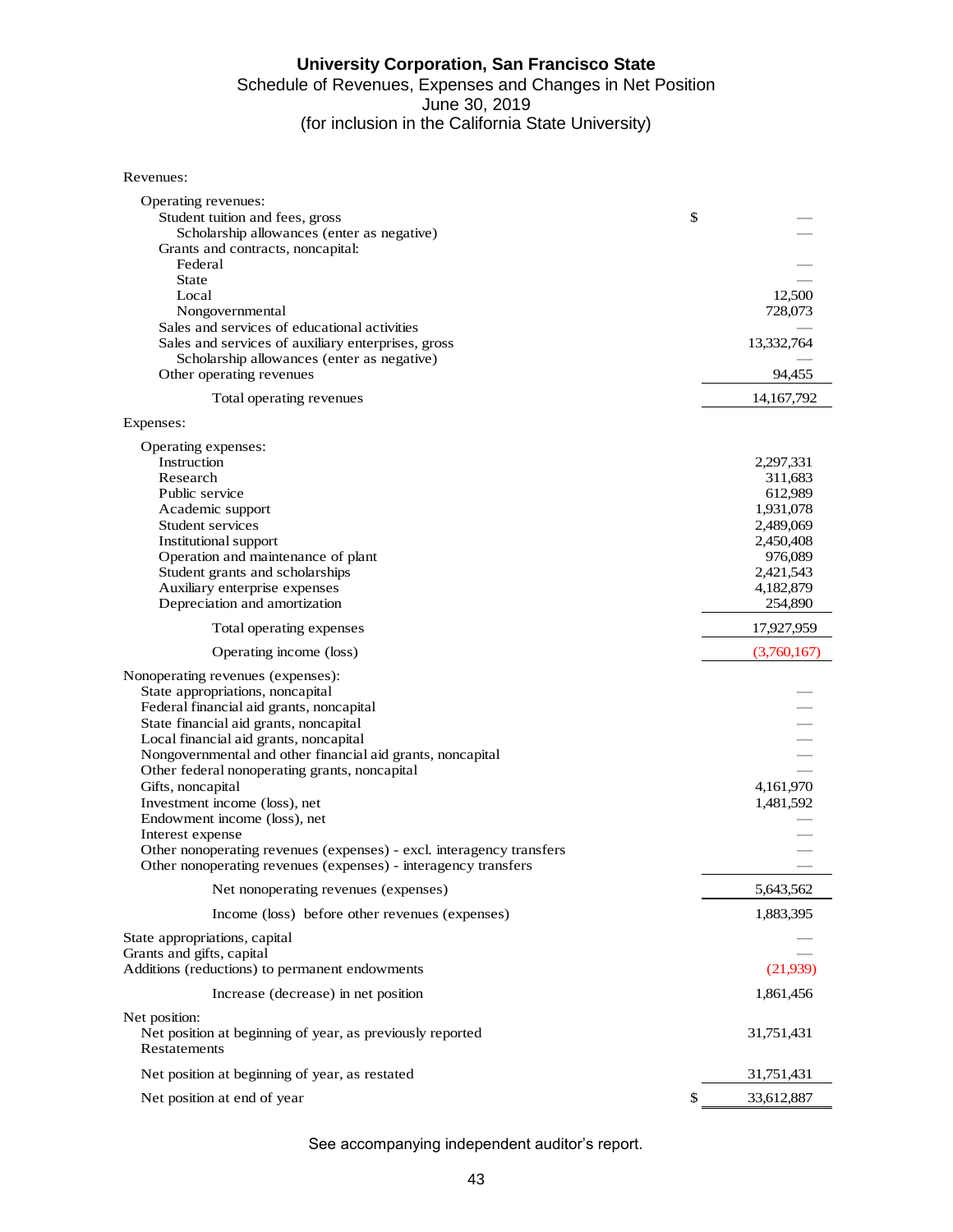## Other Information June 30, 2019 (for inclusion in the California State University)

**1 Cash and cash equivalents:**

Portion of restricted cash and cash equivalents related to endowments

All other restricted cash and cash equivalents

|     | Noncurrent restricted cash and cash equivalents          |                  |                   |              |
|-----|----------------------------------------------------------|------------------|-------------------|--------------|
|     | Current cash and cash equivalents                        | 791960           |                   |              |
|     | <b>Total</b>                                             | \$<br>791,960    |                   |              |
| 2.1 | <b>Composition of investments:</b>                       |                  |                   |              |
|     |                                                          | <b>Current</b>   | <b>Noncurrent</b> | <b>Total</b> |
|     | Money market funds                                       | 320,690          |                   | 320,690      |
|     | Repurchase agreements                                    |                  |                   |              |
|     | Certificates of deposit                                  |                  |                   |              |
|     | U.S. agency securities                                   |                  | 485,522           | 485,522      |
|     | U.S. treasury securities                                 | 202.299          | 1,033,036         | 1,235,335    |
|     | Municipal bonds                                          | 65,498           | 159,443           | 224,941      |
|     | Corporate bonds                                          | 115,632          | 1,633,998         | 1,749,630    |
|     | Asset backed securities                                  |                  | 276,612           | 276,612      |
|     | Mortgage backed securities                               |                  | 917,250           | 917,250      |
|     | Commercial paper                                         |                  |                   |              |
|     | Mutual funds                                             | 7,241,580        |                   | 7,241,580    |
|     | Exchange traded funds                                    |                  |                   |              |
|     | Equity securities                                        | 7,060,946        | 4,004,191         | 11,065,137   |
|     | Alternative investments:                                 |                  |                   |              |
|     | Private equity (including limited partnerships)          |                  |                   |              |
|     | Hedge funds                                              |                  | 1,687,152         | 1,687,152    |
|     | Managed futures                                          |                  |                   |              |
|     | Real estate investments (including REITs)                |                  |                   |              |
|     | Commodities                                              |                  |                   |              |
|     | Derivatives                                              |                  |                   |              |
|     | Other alternative investment types                       |                  |                   |              |
|     | Other external investment pools (excluding SWIFT)        |                  |                   |              |
|     | Other investments                                        |                  |                   |              |
|     | State of California Local Agency Investment Fund (LAIF)  | 7,011,568        |                   | 7,011,568    |
|     | State of California Surplus Money Investment Fund (SMIF) |                  |                   |              |
|     | <b>Total investments</b>                                 | 22,018,213       | 10,197,204        | 32,215,417   |
|     | Less endowment investments (enter as negative number)    |                  | (625, 499)        | (625, 499)   |
|     | Total investments, net of endowments                     | \$<br>22,018,213 | 9,571,705         | 31,589,918   |
|     |                                                          |                  |                   |              |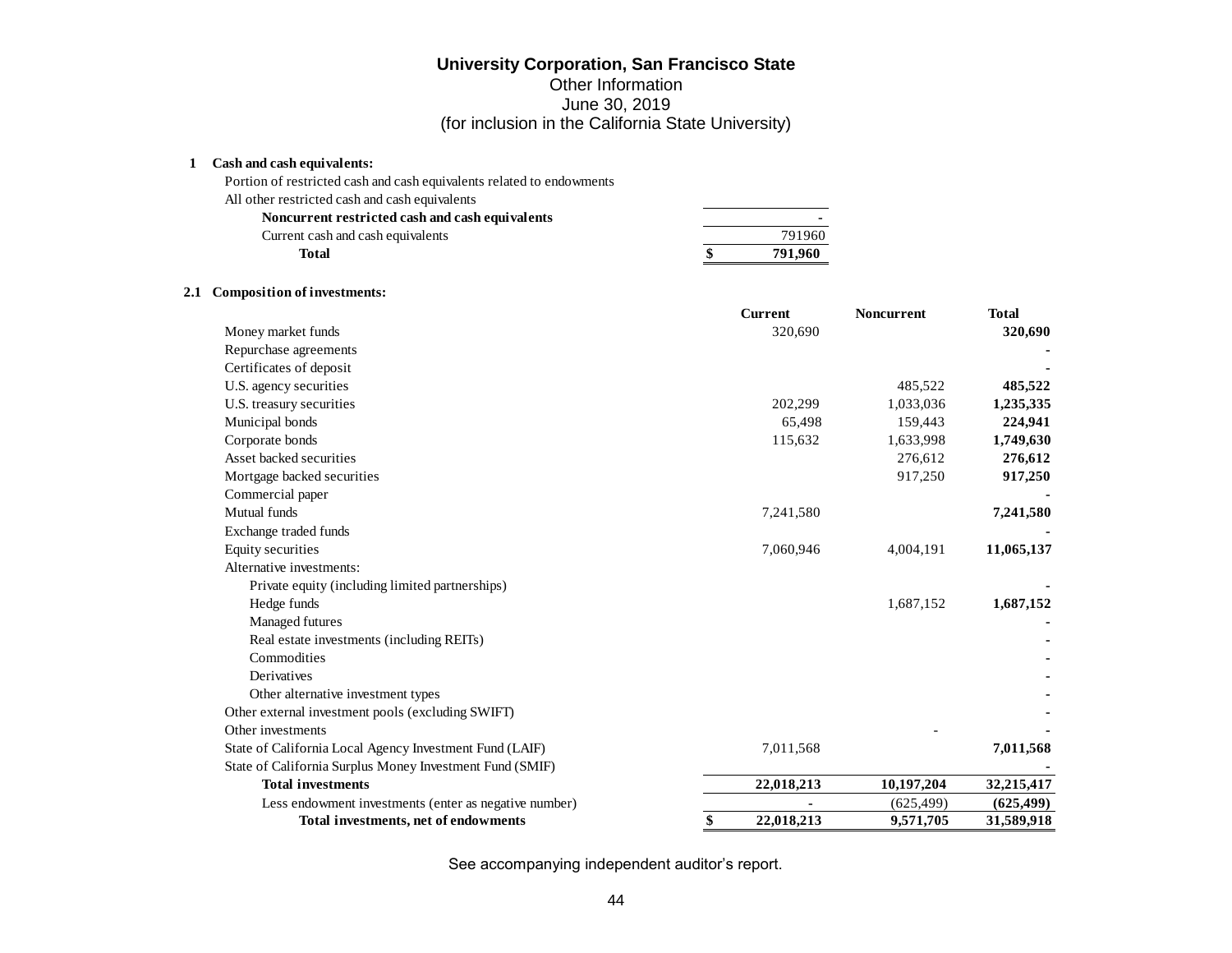Other Information June 30, 2019 (for inclusion in the California State University)

#### **2.2 Fair value hierarchy in investments:**

|                                                          |                  | <b>Ouoted Prices in</b><br><b>Active Markets for</b><br><b>Identical Assets</b> | Significant<br>Other<br><b>Observable</b> | Significant<br><b>Unobservable</b><br><b>Inputs</b> | <b>Net Asset Value</b> |
|----------------------------------------------------------|------------------|---------------------------------------------------------------------------------|-------------------------------------------|-----------------------------------------------------|------------------------|
|                                                          | <b>Total</b>     | (Level 1)                                                                       | Inputs (Level 2)                          | (Level 3)                                           | (NAV)                  |
| Money market funds                                       | \$<br>320,690    | 320,690                                                                         |                                           |                                                     |                        |
| Repurchase agreements                                    |                  |                                                                                 |                                           |                                                     |                        |
| Certificates of deposit                                  |                  |                                                                                 |                                           |                                                     |                        |
| U.S. agency securities                                   | 485,522          | 485,522                                                                         |                                           |                                                     |                        |
| U.S. treasury securities                                 | 1,235,335        | 1,235,335                                                                       |                                           |                                                     |                        |
| Municipal bonds                                          | 224,941          | 52,759                                                                          | 172,182                                   |                                                     |                        |
| Corporate bonds                                          | 1,749,630        | 1,319,665                                                                       | 429,965                                   |                                                     |                        |
| Asset backed securities                                  | 276,612          | 69,952                                                                          | 206,660                                   |                                                     |                        |
| Mortgage backed securities                               | 917,250          |                                                                                 | 917,250                                   |                                                     |                        |
| Commercial paper                                         |                  |                                                                                 |                                           |                                                     |                        |
| Mutual funds                                             | 7,241,580        | 7,241,580                                                                       |                                           |                                                     |                        |
| Exchange traded funds                                    |                  |                                                                                 |                                           |                                                     |                        |
| Equity securities                                        | 11,065,137       | 7,060,946                                                                       |                                           |                                                     | 4,004,191              |
| Alternative investments:                                 |                  |                                                                                 |                                           |                                                     |                        |
| Private equity (including limited partnerships)          |                  |                                                                                 |                                           |                                                     |                        |
| Hedge funds                                              | 1,687,152        |                                                                                 |                                           |                                                     | 1,687,152              |
| Managed futures                                          |                  |                                                                                 |                                           |                                                     |                        |
| Real estate investments (including REITs)                |                  |                                                                                 |                                           |                                                     |                        |
| Commodities                                              |                  |                                                                                 |                                           |                                                     |                        |
| Derivatives                                              |                  |                                                                                 |                                           |                                                     |                        |
| Other alternative investment types                       |                  |                                                                                 |                                           |                                                     |                        |
| Other external investment pools (excluding SWIFT)        |                  |                                                                                 |                                           |                                                     |                        |
| Other investments                                        |                  |                                                                                 |                                           |                                                     |                        |
| State of California Local Agency Investment Fund (LAIF)  | 7,011,568        |                                                                                 |                                           |                                                     | 7,011,568              |
| State of California Surplus Money Investment Fund (SMIF) |                  |                                                                                 |                                           |                                                     |                        |
| <b>Total investments</b>                                 | \$<br>32,215,417 | 17,786,449                                                                      | 1,726,057                                 | $\blacksquare$                                      | 12,702,911             |

#### **2.3 Investments held by the University under contractual agreements:**

|                                                                          | Current | Noncurrent | Total |  |
|--------------------------------------------------------------------------|---------|------------|-------|--|
| Investments held by the University under contractual agreements (e.g CSU |         |            |       |  |
| Consolidated SWIFT Inv pool):                                            |         |            |       |  |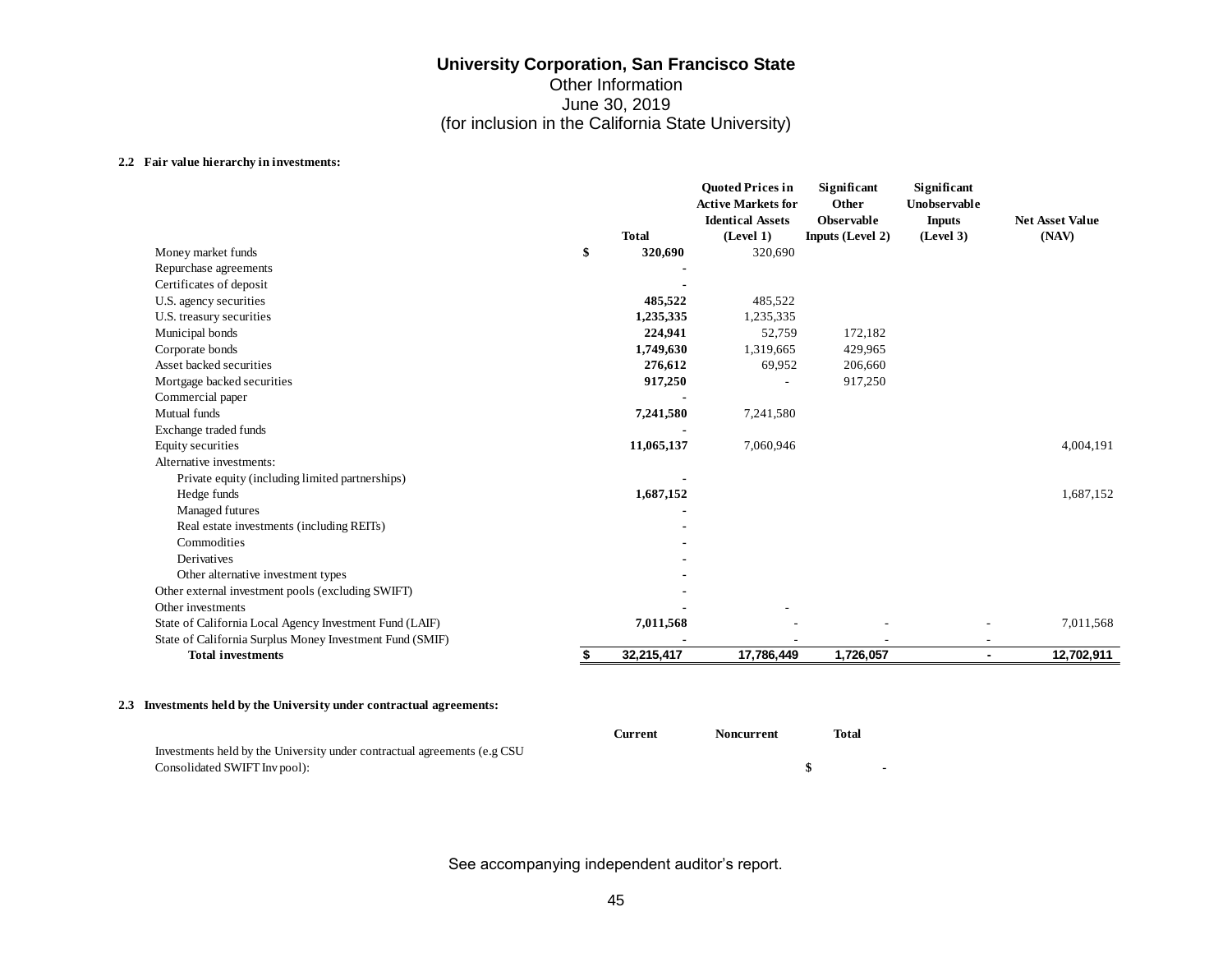## Other Information June 30, 2019 (for inclusion in the California State University)

|                                                                                        | <b>University Corporation, San Francisco State</b> |                   | Other Information<br>June 30, 2019 |                     |                                 |                        |                      |                                                   |
|----------------------------------------------------------------------------------------|----------------------------------------------------|-------------------|------------------------------------|---------------------|---------------------------------|------------------------|----------------------|---------------------------------------------------|
|                                                                                        | (for inclusion in the California State University) |                   |                                    |                     |                                 |                        |                      |                                                   |
| ## Composition of capital assets:                                                      |                                                    |                   |                                    |                     |                                 |                        |                      |                                                   |
|                                                                                        | <b>Balance</b>                                     |                   | <b>Prior Period</b>                | <b>Prior Period</b> | <b>Balance</b><br>June 30, 2018 |                        |                      | <b>Transfer of</b><br>completed<br><b>Balance</b> |
|                                                                                        | June 30, 2018                                      | Reclassifications | <b>Additions</b>                   | <b>Retirements</b>  | (Restated)                      | <b>Additions</b>       | <b>Retirements</b>   | CWP<br>June 30, 2019                              |
| Non-depreciable/Non-amortizable capital assets:<br>Land and land improvements          | \$                                                 |                   |                                    |                     |                                 |                        |                      |                                                   |
| Works of art and historical treasures                                                  |                                                    |                   |                                    |                     |                                 |                        |                      |                                                   |
| Construction work in progress (CWIP)                                                   |                                                    |                   |                                    |                     |                                 |                        |                      |                                                   |
| Intangible assets:<br>Rights and easements                                             |                                                    |                   |                                    |                     |                                 |                        |                      |                                                   |
| Patents, copyrights and trademarks                                                     |                                                    |                   |                                    |                     |                                 |                        |                      |                                                   |
| Intangible assets in progress (PWIP)                                                   |                                                    |                   |                                    |                     |                                 |                        |                      |                                                   |
| Licenses and permits<br>Other intangible assets:                                       |                                                    |                   |                                    |                     |                                 |                        |                      |                                                   |
|                                                                                        |                                                    |                   |                                    |                     |                                 |                        |                      |                                                   |
|                                                                                        |                                                    |                   |                                    |                     |                                 |                        |                      |                                                   |
|                                                                                        |                                                    |                   |                                    |                     |                                 |                        |                      |                                                   |
|                                                                                        |                                                    |                   |                                    |                     |                                 |                        |                      |                                                   |
| Total intangible assets                                                                |                                                    |                   |                                    |                     |                                 |                        |                      |                                                   |
| Total non-depreciable/non-amortizable capital assets                                   | $\sim$                                             |                   |                                    |                     |                                 |                        |                      |                                                   |
| Depreciable/Amortizable capital assets:                                                |                                                    |                   |                                    |                     |                                 |                        |                      |                                                   |
| Buildings and building improvements                                                    |                                                    |                   |                                    |                     |                                 |                        |                      |                                                   |
| Improvements, other than buildings                                                     |                                                    |                   |                                    |                     |                                 |                        |                      |                                                   |
| Infrastructure<br>Leasehold improvements                                               | 1,969,179                                          | 173,285           |                                    |                     | 2,142,464                       | 966,013                |                      | 3,108,477                                         |
| Personal property:                                                                     |                                                    |                   |                                    |                     |                                 |                        |                      |                                                   |
| Equipment                                                                              | 2,235,736                                          | (173, 285)        |                                    |                     | 2,062,451                       | 133,929                | (1, 917)             | 2,194,463                                         |
| Library books and materials<br>Intangible assets:                                      |                                                    |                   |                                    |                     |                                 |                        |                      |                                                   |
| Software and websites                                                                  |                                                    |                   |                                    |                     |                                 |                        |                      |                                                   |
| Rights and easements                                                                   |                                                    |                   |                                    |                     |                                 |                        |                      |                                                   |
| Patents, copyrights and trademarks<br>Licenses and permits                             |                                                    |                   |                                    |                     |                                 |                        |                      |                                                   |
| Other intangible assets:                                                               |                                                    |                   |                                    |                     |                                 |                        |                      |                                                   |
|                                                                                        |                                                    |                   |                                    |                     |                                 |                        |                      |                                                   |
|                                                                                        |                                                    |                   |                                    |                     |                                 |                        |                      |                                                   |
|                                                                                        |                                                    |                   |                                    |                     |                                 |                        |                      |                                                   |
|                                                                                        |                                                    |                   |                                    |                     |                                 |                        |                      |                                                   |
| Total intangible assets                                                                |                                                    |                   |                                    |                     |                                 |                        |                      |                                                   |
| Total depreciable/amortizable capital assets<br>Total capital assets                   | 4,204,915<br>4,204,915                             |                   |                                    | $\sim$              | 4,204,915<br>4,204,915          | 1,099,942<br>1,099,942 | (1, 917)<br>(1, 917) | 5,302,940<br>5,302,940                            |
|                                                                                        |                                                    |                   |                                    |                     |                                 |                        |                      |                                                   |
| Less accumulated depreciation/amortization: (enter as negative number,                 |                                                    |                   |                                    |                     |                                 |                        |                      |                                                   |
| except for reductions enter as positive number)<br>Buildings and building improvements |                                                    |                   |                                    |                     |                                 |                        |                      |                                                   |
| Improvements, other than buildings                                                     |                                                    |                   |                                    |                     |                                 |                        |                      |                                                   |
| Infrastructure                                                                         |                                                    |                   |                                    |                     |                                 |                        |                      |                                                   |
| Leasehold improvements                                                                 | (1,295,338)                                        | $-2$              |                                    |                     | (1,295,340)                     | (160, 822)             |                      | (1,456,162.00)                                    |
| Personal property:<br>Equipment                                                        | (1,760,579)                                        | $\overline{c}$    |                                    |                     | (1,760,577)                     | (94,068)               | 1,917                | (1,852,728.00)                                    |
| Library books and materials                                                            |                                                    |                   |                                    |                     |                                 |                        |                      |                                                   |
| Intangible assets:                                                                     |                                                    |                   |                                    |                     |                                 |                        |                      |                                                   |
| Software and websites<br>Rights and easements                                          |                                                    |                   |                                    |                     |                                 |                        |                      |                                                   |
| Patents, copyrights and trademarks                                                     |                                                    |                   |                                    |                     |                                 |                        |                      |                                                   |
| Licenses and permits                                                                   |                                                    |                   |                                    |                     |                                 |                        |                      |                                                   |
| Other intangible assets:                                                               |                                                    |                   |                                    |                     |                                 |                        |                      |                                                   |
|                                                                                        |                                                    |                   |                                    |                     |                                 |                        |                      |                                                   |
|                                                                                        |                                                    |                   |                                    |                     |                                 |                        |                      |                                                   |
|                                                                                        |                                                    |                   |                                    |                     |                                 |                        |                      |                                                   |
| <b>Total intangible assets</b>                                                         |                                                    |                   |                                    |                     |                                 |                        |                      |                                                   |
| Total accumulated depreciation/amortization                                            | (3,055,917)                                        |                   |                                    |                     | (3,055,917)                     | (254, 890)             | 1,917                | (3,308,890)                                       |
| Total capital assets, net                                                              | 1,148,998                                          |                   |                                    |                     | 1,148,998                       | 845,052                |                      | 1,994,050                                         |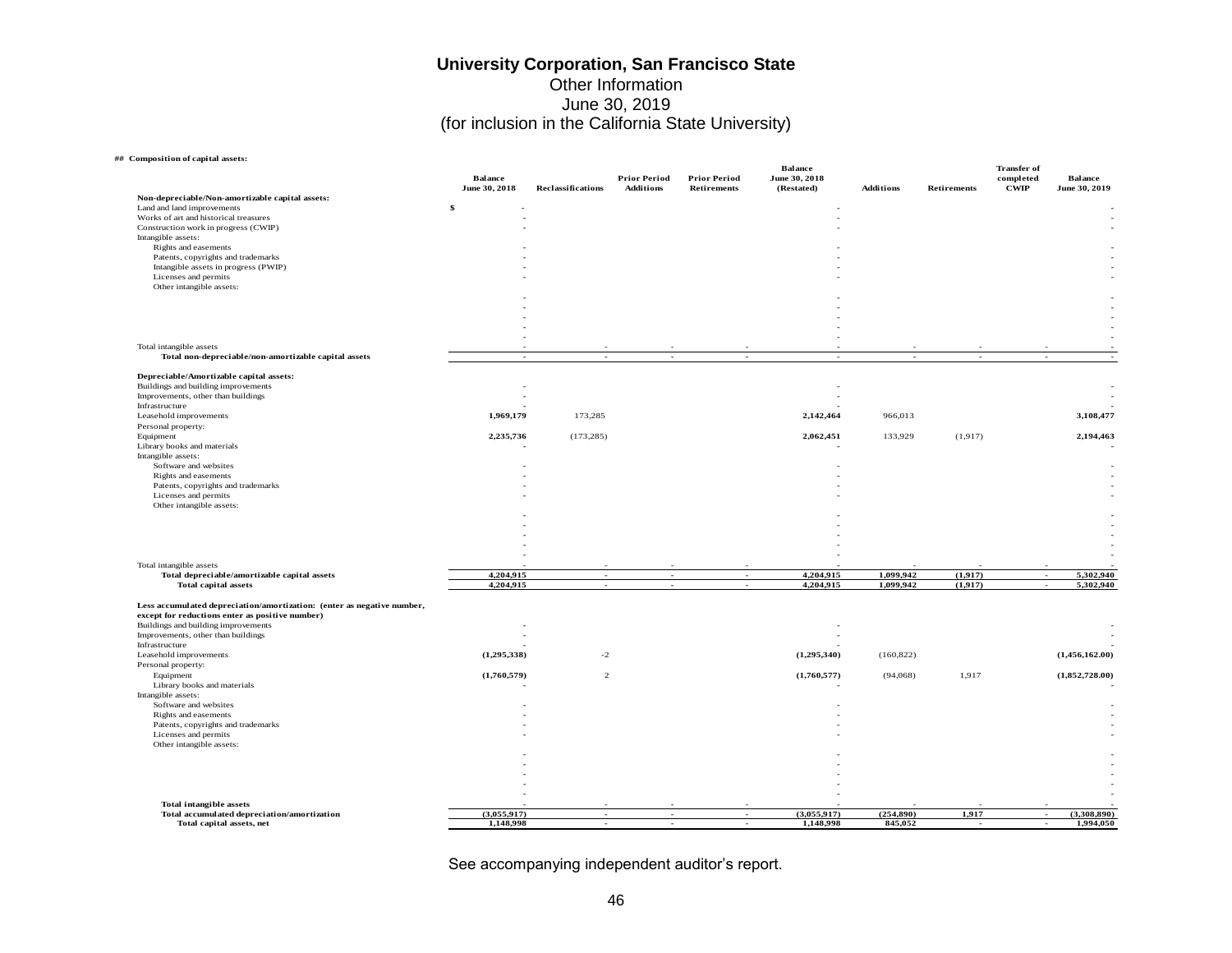Other Information June 30, 2019 (for inclusion in the California State University)

| <b>Other Information</b><br>June 30, 2019<br>(for inclusion in the California State University)                                                                                                               |                                           |                                                                        |                                        |                            |                               |                                                      |                                     |                              |
|---------------------------------------------------------------------------------------------------------------------------------------------------------------------------------------------------------------|-------------------------------------------|------------------------------------------------------------------------|----------------------------------------|----------------------------|-------------------------------|------------------------------------------------------|-------------------------------------|------------------------------|
| ## Detail of depreciation and amortization expense:<br>Depreciation and amortization expense related to capital assets<br>Amortization expense related to other assets<br>Total depreciation and amortization | \$<br>254,890<br>254,890                  |                                                                        |                                        |                            |                               |                                                      |                                     |                              |
| 4 Long-term liabilities:<br>1. Accrued compensated absences                                                                                                                                                   | <b>Balance</b><br>June 30, 2018<br>66,817 | <b>Prior Period</b><br>Adjustments/Reclas June 30, 2018<br>sifications | <b>Balance</b><br>(Restated)<br>66,817 | <b>Additions</b><br>61,325 | <b>Reductions</b><br>(44,218) | <b>Balance</b><br>June 30, 2019<br>83,924            | <b>Current</b><br>Portion<br>83,924 | Noncurrent<br>Portion<br>(0) |
| 2. Claims liability for losses and loss adjustment expenses                                                                                                                                                   |                                           |                                                                        |                                        |                            |                               |                                                      |                                     |                              |
| 3. Capital lease obligations:<br>Gross balance<br>Unamortized net premium/(discount)<br><b>Total capital lease obligations</b>                                                                                | $\mathbf{r}$                              | $\blacksquare$                                                         | $\sim$                                 | $\blacksquare$             | $\sim$                        | $\overline{\phantom{a}}$<br>$\overline{\phantom{a}}$ | $\sim$                              |                              |
| 4. Long-term debt obligations:<br>4.1 Auxiliary revenue bonds (non-SRB related)<br>4.2 Commercial paper<br>4.3 Notes payable (SRB related)<br>4.4 Others:                                                     |                                           |                                                                        |                                        |                            |                               |                                                      |                                     |                              |
| Total others<br>Sub-total long-term debt                                                                                                                                                                      |                                           | $\blacksquare$                                                         |                                        |                            | $\overline{a}$                |                                                      |                                     |                              |
| 4.5 Unamortized net bond premium/(discount)<br>Total long-term debt obligations                                                                                                                               | $\overline{\phantom{a}}$<br>٠             | ٠                                                                      | $\overline{\phantom{a}}$               |                            | $\blacksquare$                | $\blacksquare$                                       | $\sim$                              |                              |
| <b>Total long-term liabilities</b>                                                                                                                                                                            | 66,817<br>\$                              | $\blacksquare$                                                         | 66,817                                 | 61,325                     | (44,218)                      | 83,924                                               | 83,924                              | (0)                          |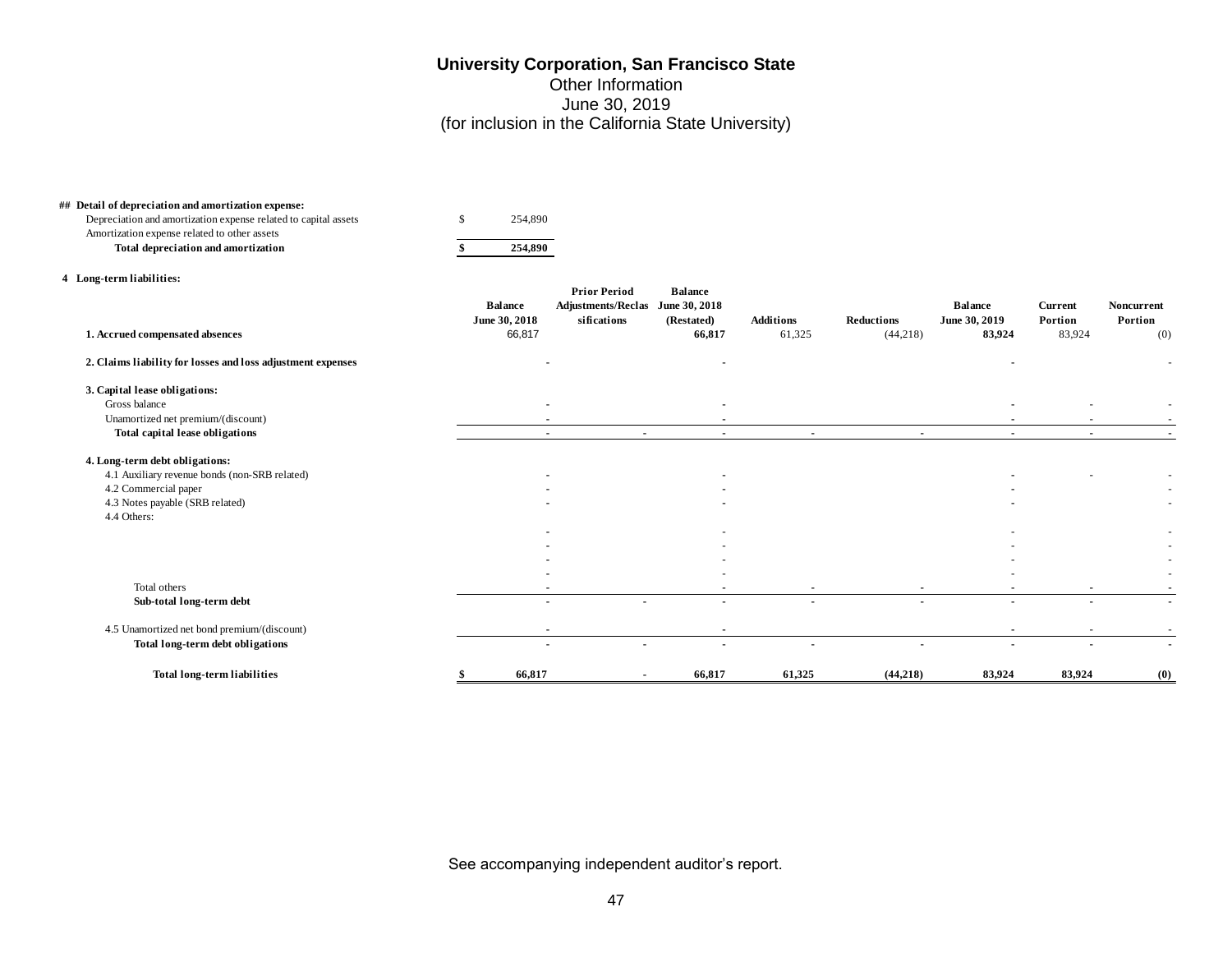## Other Information June 30, 2019 (for inclusion in the California State University)

#### **5 Capital lease obligations schedule:**

|                                                   | Capital lease obligations related to SRB |                      | All other capital lease obligations |                          |                      | Total capital lease obligations |                              |                          |                          |
|---------------------------------------------------|------------------------------------------|----------------------|-------------------------------------|--------------------------|----------------------|---------------------------------|------------------------------|--------------------------|--------------------------|
|                                                   |                                          |                      | Principal and                       |                          |                      | Principal and                   |                              |                          | Principal and            |
|                                                   | Principal Only                           | <b>Interest Only</b> | <b>Interest</b>                     | Principal Only           | <b>Interest Only</b> | Interest                        | Principal Only Interest Only |                          | <b>Interest</b>          |
| Year ending June 30:                              |                                          |                      |                                     |                          |                      |                                 |                              |                          |                          |
| 2020                                              |                                          |                      | $\sim$                              |                          |                      | $\overline{\phantom{a}}$        | . .                          | $\overline{\phantom{a}}$ | $\overline{\phantom{a}}$ |
| 2021                                              |                                          |                      | $\sim$                              |                          |                      | $\overline{\phantom{a}}$        | $\sim$                       | $\sim$                   | $\sim$                   |
| 2022                                              |                                          |                      | $\sim$                              |                          |                      | $\sim$                          |                              | $\sim$                   | $\sim$                   |
| 2023                                              |                                          |                      | <b>COL</b>                          |                          |                      | $\sim$                          |                              | $\sim$                   | $\sim$                   |
| 2024                                              |                                          |                      | $\sim$                              |                          |                      | $\overline{\phantom{a}}$        | $\overline{\phantom{a}}$     | $\overline{\phantom{a}}$ | $\sim$                   |
| $2025 - 2029$                                     |                                          |                      | $\sim$                              |                          |                      | $\sim$                          | $\sim$                       | $\overline{\phantom{a}}$ | $\sim$                   |
| $2030 - 2034$                                     |                                          |                      | <b>COL</b>                          |                          |                      |                                 |                              | $\sim$                   | $\sim$                   |
| $2035 - 2039$                                     |                                          |                      | $\sim$                              |                          |                      | . .                             |                              | $\sim$                   | $\sim$                   |
| $2040 - 2044$                                     |                                          |                      | $\sim$                              |                          |                      | $\sim$                          | $\sim$                       | $\overline{\phantom{a}}$ | $\sim$                   |
| $2045 - 2049$                                     |                                          |                      | $\sim$                              |                          |                      |                                 |                              | $\overline{\phantom{a}}$ | $\sim$                   |
| Thereafter                                        |                                          |                      | $\sim$                              |                          |                      | $\overline{\phantom{a}}$        | $\sim$                       | $\sim$                   | $\sim$                   |
| Total minimum lease payments                      |                                          | $\sim$               | $\sim$                              | $\overline{\phantom{a}}$ |                      | $\overline{\phantom{a}}$        | $\overline{\phantom{a}}$     |                          |                          |
|                                                   |                                          |                      |                                     |                          |                      |                                 |                              |                          |                          |
| Less: amounts representing interest               |                                          |                      |                                     |                          |                      |                                 |                              |                          |                          |
| Present value of future minimum lease payments    |                                          |                      |                                     |                          |                      |                                 |                              |                          | $\sim$                   |
| Unamortized net premium/(discount)                |                                          |                      |                                     |                          |                      |                                 |                              |                          |                          |
| Total capital lease obligations                   |                                          |                      |                                     |                          |                      |                                 |                              |                          | $\sim$                   |
| Less: current portion                             |                                          |                      |                                     |                          |                      |                                 |                              |                          |                          |
| Capital lease obligations, net of current portion |                                          |                      |                                     |                          |                      |                                 |                              |                          |                          |

#### **6 Long-term debt obligations schedule:**

|                                                                                                                                                                                                                                                                           |                          | Auxiliary revenue bonds (non-SRB related) |                    | All other long-term debt obligations |                      |               | Total long-term debt obligations                                                                                                                                                                      |                                                                                                                                          |                                                          |
|---------------------------------------------------------------------------------------------------------------------------------------------------------------------------------------------------------------------------------------------------------------------------|--------------------------|-------------------------------------------|--------------------|--------------------------------------|----------------------|---------------|-------------------------------------------------------------------------------------------------------------------------------------------------------------------------------------------------------|------------------------------------------------------------------------------------------------------------------------------------------|----------------------------------------------------------|
|                                                                                                                                                                                                                                                                           |                          |                                           | Principal and      |                                      |                      | Principal and |                                                                                                                                                                                                       |                                                                                                                                          | Principal and                                            |
|                                                                                                                                                                                                                                                                           | Principal Only           | <b>Interest Only</b>                      | <b>Interest</b>    | Principal Only                       | <b>Interest Only</b> | Interest      | Principal Only Interest Only                                                                                                                                                                          |                                                                                                                                          | <b>Interest</b>                                          |
| Year ending June 30:<br>2020<br>2021<br>2022<br>2023<br>2024<br>$2025 - 2029$<br>$2030 - 2034$                                                                                                                                                                            |                          |                                           | $\sim$<br>÷.       |                                      |                      |               | $\overline{\phantom{a}}$<br>$\overline{\phantom{a}}$<br>$\overline{\phantom{a}}$<br>$\sim$<br>٠<br>$\overline{\phantom{a}}$<br>$\sim$                                                                 | $\overline{\phantom{a}}$<br>$\overline{\phantom{a}}$<br>$\overline{\phantom{a}}$<br>$\overline{\phantom{a}}$<br>$\overline{\phantom{a}}$ | $\sim$<br>$\sim$<br>$\sim$<br>$\sim$<br>$\sim$<br>$\sim$ |
| $2035 - 2039$<br>$2040 - 2044$<br>$2045 - 2049$                                                                                                                                                                                                                           |                          |                                           | ۰.<br>×.<br>$\sim$ |                                      |                      |               | $\overline{\phantom{a}}$<br>$\overline{\phantom{a}}$<br>$\overline{\phantom{a}}$<br>٠<br>$\overline{\phantom{a}}$<br>$\overline{\phantom{a}}$<br>$\overline{\phantom{a}}$<br>$\overline{\phantom{a}}$ | $\overline{\phantom{a}}$<br>$\overline{\phantom{a}}$<br>$\overline{\phantom{a}}$<br>$\overline{\phantom{a}}$                             | $\sim$<br>$\sim$<br>$\sim$<br>$\sim$                     |
| Thereafter                                                                                                                                                                                                                                                                |                          |                                           |                    |                                      |                      |               |                                                                                                                                                                                                       | $\overline{\phantom{a}}$                                                                                                                 | $\sim$                                                   |
| <b>Total minimum payments</b><br>Less: amounts representing interest<br>Present value of future minimum payments<br>Unamortized net premium/(discount)<br>Total long-term debt obligations<br>Less: current portion<br>Long-term debt obligations, net of current portion | $\overline{\phantom{a}}$ | $\sim$                                    | $\sim$             | $\blacksquare$                       | $\blacksquare$       |               | $\blacksquare$<br>$\blacksquare$                                                                                                                                                                      |                                                                                                                                          | $\sim$<br>$\sim$<br>$\sim$<br>$\sim$<br>$\sim$<br>$\sim$ |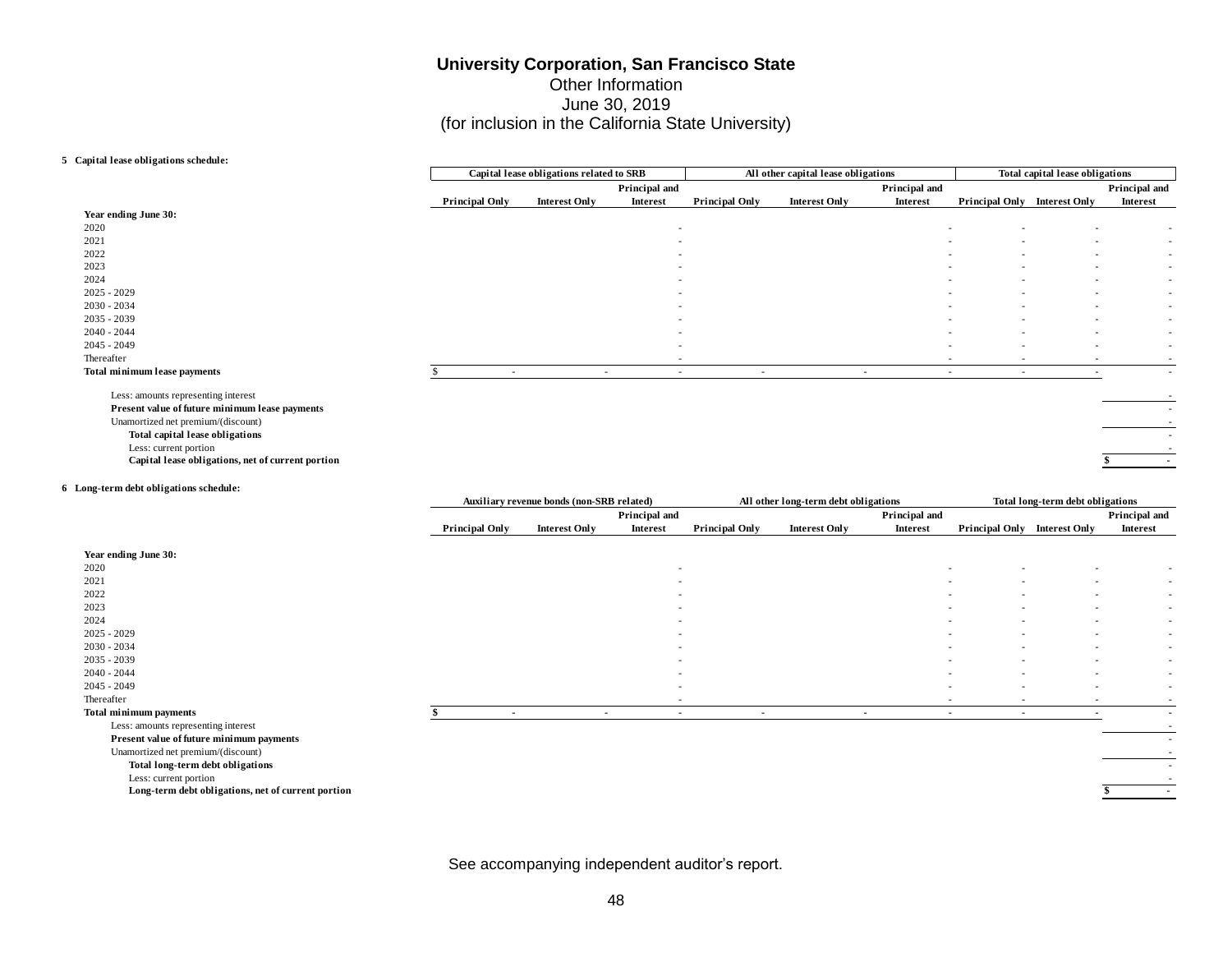Other Information June 30, 2019 (for inclusion in the California State University)

#### **7 Transactions with related entities:**

| Payments to University for salaries of University personnel working on contracts,  |             |
|------------------------------------------------------------------------------------|-------------|
| grants, and other programs                                                         | 2,370,655   |
| Payments to University for other than salaries of University personnel             | 8,463,497   |
| Payments received from University for services, space, and programs                | 1,371,008   |
| Gifts-in-kind to the University from discretely presented component units          |             |
| Gifts (cash or assets) to the University from discretely presented component units |             |
| Accounts (payable to) University (enter as negative number)                        | (1,668,059) |
| Other amounts (payable to) University (enter as negative number)                   |             |
| Accounts receivable from University (enter as positive number)                     | 102.293     |
| Other amounts receivable from University (enter as positive number)                |             |

#### **8 Restatements/Prior period adjustments:**

**Provide a detailed breakdown of the journal entries (at the financial statement line items level) booked to record each restatement/PPA:**

Transaction #1

Enter transaction description

**Debit/(Credit)**

Transaction #2 Enter transaction description